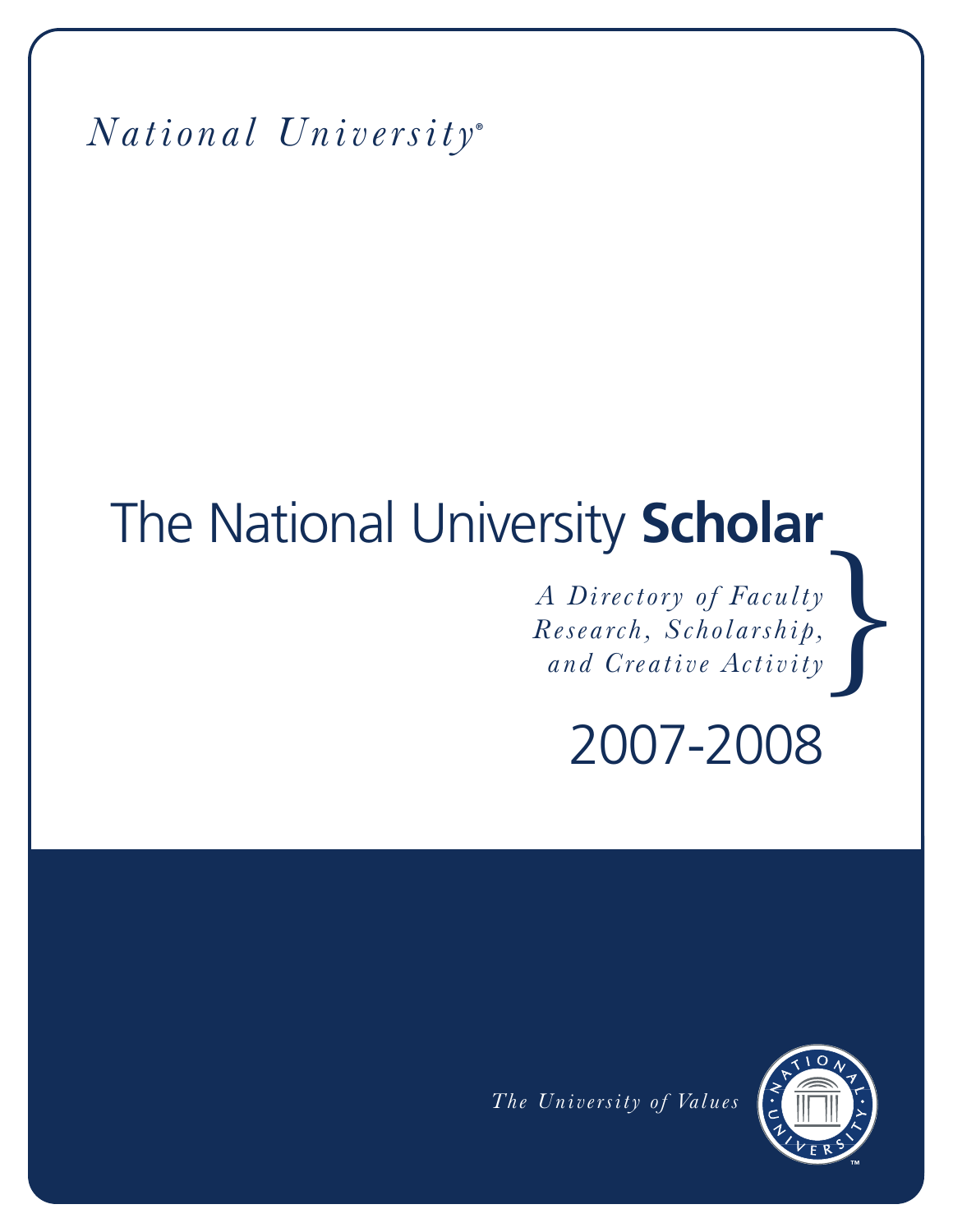## The National University **Scholar**

| Table of Contents                                                                                                                                                                   |  |
|-------------------------------------------------------------------------------------------------------------------------------------------------------------------------------------|--|
|                                                                                                                                                                                     |  |
|                                                                                                                                                                                     |  |
| 2007-2008 SCHOLARSHIP AND RESEARCH                                                                                                                                                  |  |
| I. Monographs and Books<br>II. Chapters in the Books<br>III. Periodicals/Journal Articles<br>IV. Conference Presentation/Proceedings and Workshops<br>V. Other Scholarly Activities |  |
| I. Monographs and Books<br>II. Chapters in the Books<br>III. Periodicals/Journal Articles<br>IV. Conference Presentation/Proceedings and Workshops<br>V. Other Scholarly Activities |  |
| I. Monographs and Books<br>II. Chapters in the Books<br>III. Periodicals/Journal Articles<br>IV. Conference Presentation/Proceedings and Workshops<br>V. Other Scholarly Activities |  |
| I. Monographs and Books<br>II. Chapters in the Books<br>III. Periodicals/Journal Articles<br>IV. Conference Presentation/Proceedings and Workshops<br>V. Other Scholarly Activities |  |
| I. Monographs and Books<br>II. Chapters in the Books<br>III. Periodicals/Journal Articles<br>IV. Conference Presentation/Proceedings and Workshops<br>V. Other Scholarly Activities |  |
| I. Monographs and Books<br>II. Chapters in the Books<br>III. Periodicals/Journal Articles<br>IV. Conference Presentation/Proceedings and Workshops                                  |  |

V. Other Scholarly Activities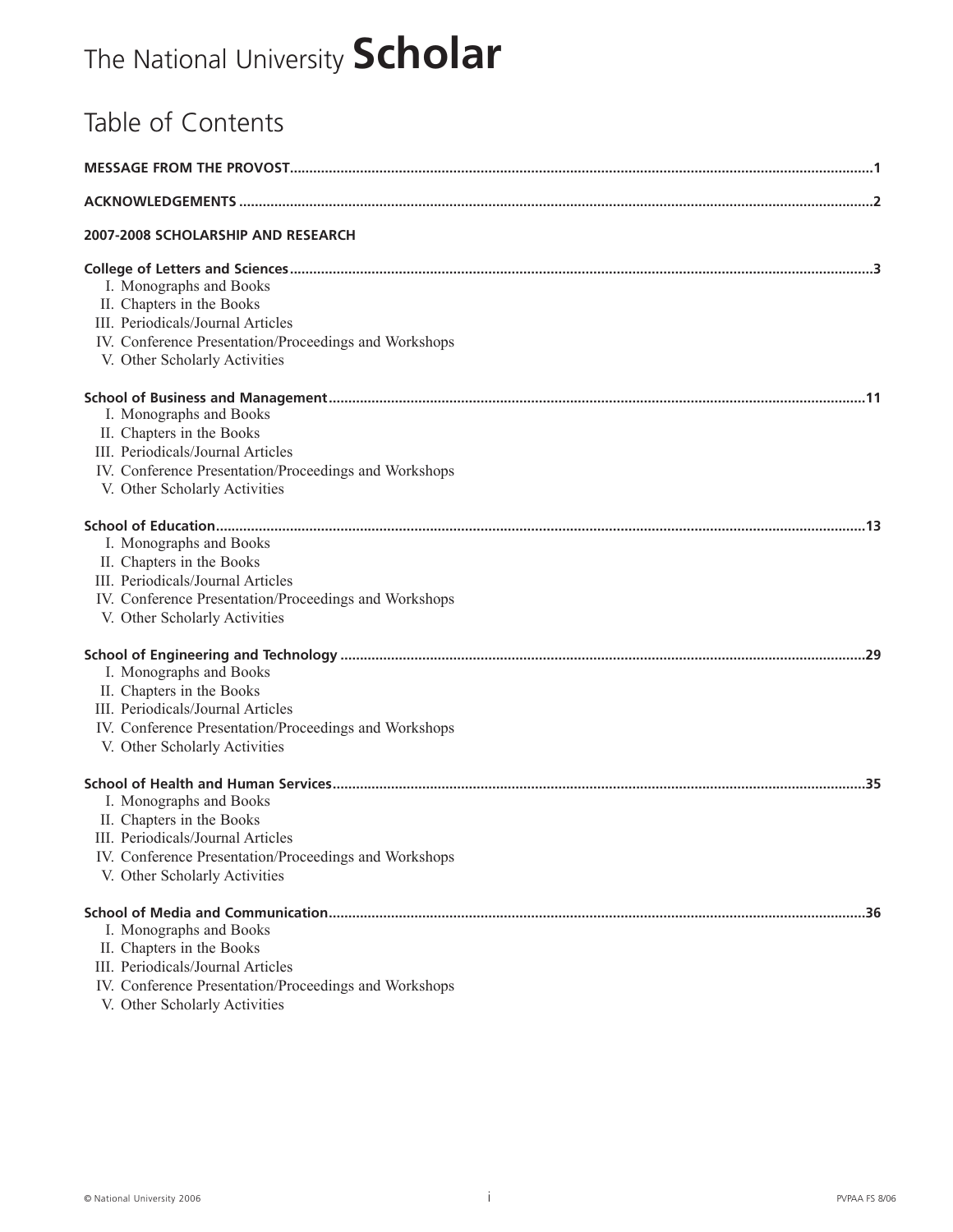### Message from the Provost

September 2, 2008

Dear Colleagues,

Research plays a critical role in realizing our mission to deliver lifelong learning opportunities that are challenging and relevant. Research informs the curriculum and is often inspired by what occurs in the classroom.

I am pleased to announce the release of the 2007-2008 *National University Scholar – A Directory of Faculty Research, Scholarship, and Creative Activity*, which offers rich evidence of the vital work in which our faculty are engaged*.* We truly value the scholarly contributions of our colleagues and this publication enables the University community to share in the important work performed by our faculty. I wish to acknowledge the Research Council for their leadership and work on this important project.

This year 86 faculty members from each of the six academic schools recorded their scholarly work. There were over 405 entries submitted. The submissions have been organized into the following categories:

- I. Monographs and Books
- II. Book Chapters
- III. Periodicals/Journal Articles
- IV. Conference Presentation/Proceedings and Workshops
- V. Other Scholarly Activities *(which include art and literature)*

We collect scholarship data continuously throughout the year. This application will remain open so that work may be submitted at any time. You may access the directory by logging on to

http://216.98.159.192/extranet/scholarship/index.php, Select "faculty scholarship directory", input your e-mail address and your password. I encourage all faculty to submit their work for review.

Please join me in congratulating our colleagues on their fine work.

Sincerely,

M. suen mome Thomas M. Green, Ph.D.

*Provost, National University*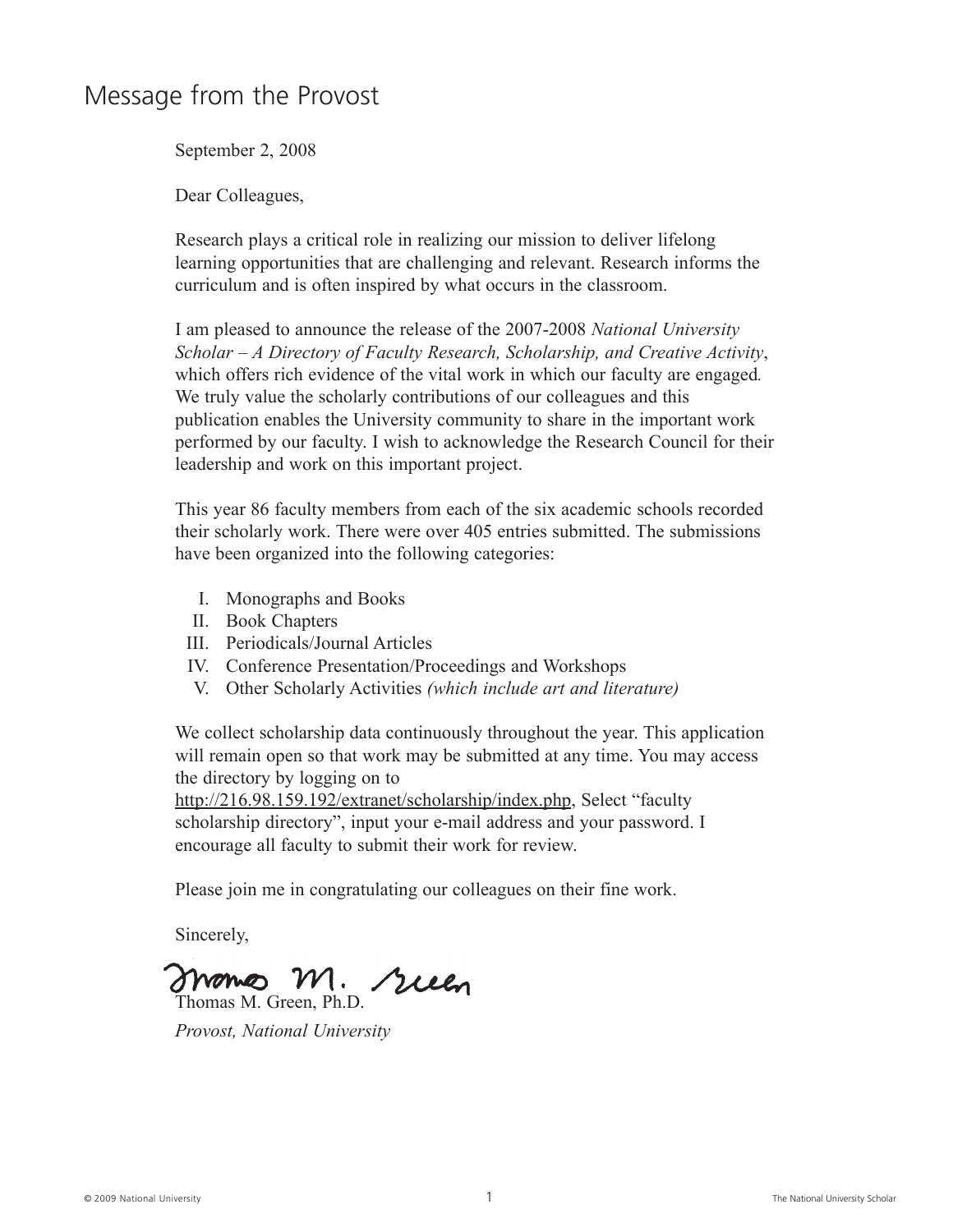## The National University **Scholar**

### Acknowledgments

Many people have contributed to this year's publication of *The National University Scholar – A Directory of Faculty Research, Scholarship, and Creative Activity*. We wish to extend our appreciation to all who submitted entries and to acknowledge the efforts of the following individuals here.

#### **National University Research Council**

- Dr. Peter Serdyukov, Chair, School of Education Dr. Ismail Sebetan, Vice Chair, College of Letters and Sciences Dr. Michael Maxwell, College of Letters and Sciences Dr. Tom Pollard, College of Letters and Sciences Dr. Roland Fleck, College of Letters and Sciences
- Dr. Mohammad Amin, School of Engineering and Technology
- Dr. Joan-Marie Van Tassel, School of Media and Communication
- Dr. Robyn Hill, School of Education
- Dr. Mohammed Nadeem, School of Business and Management
- Dr. Connie Fajardo, School of Business and Management

#### **General Editors**

- Dr. Peter Serdyukov, School of Education
- Dr. Ismail Sebetan, College of Letters and Sciences
- Dr. Mohammad Amin, School of Engineering and Technology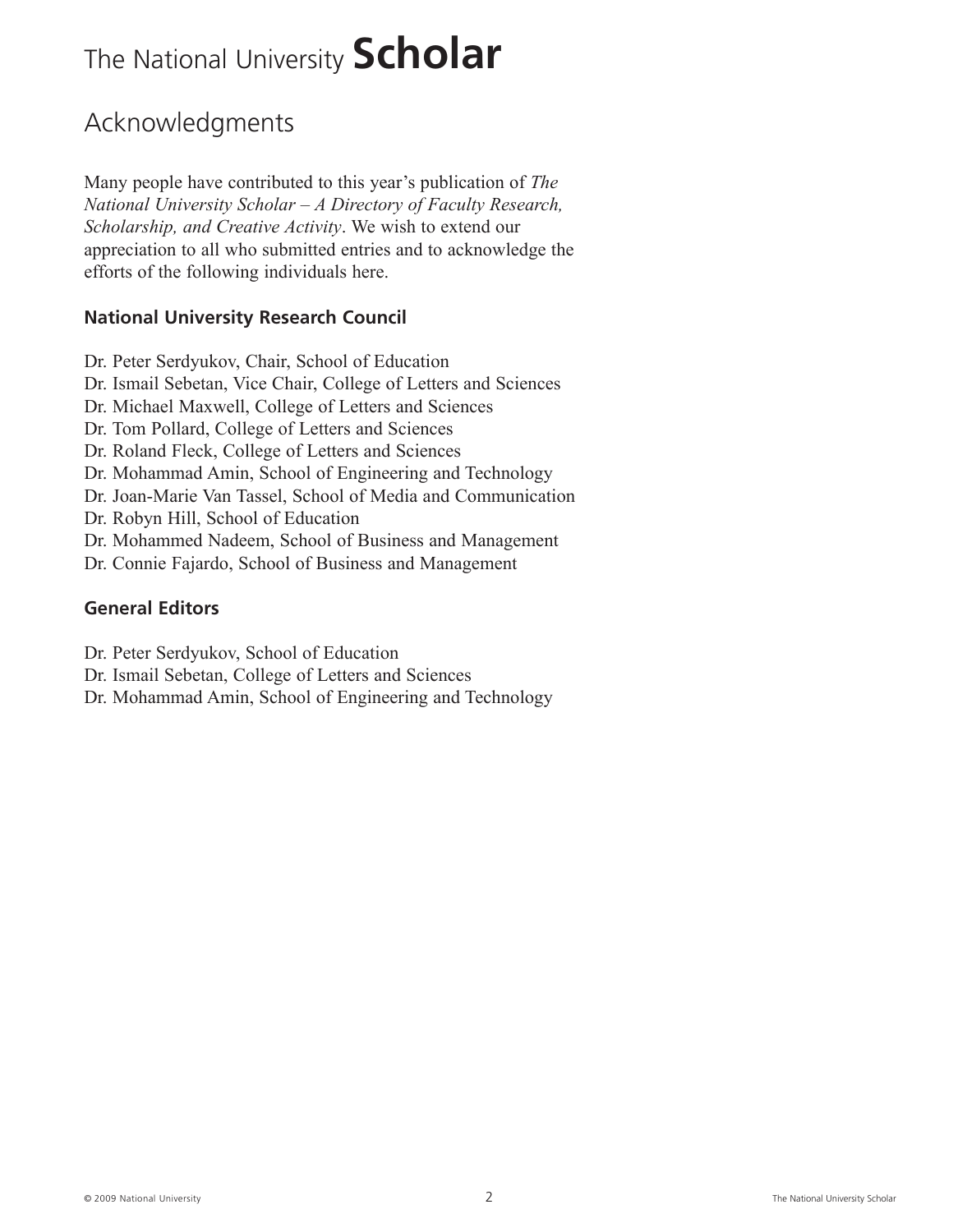#### **I. Monographs and Books**

#### **Anisman, Cheryl**

Colwell, K., Hiscock-Anisman, C., Woods, D, Memon, A & Michlik, M.(2007). *Intersections of psychology, psychiatry, and law* (3rd ed.), Balboa Island, CA: American College of Forensic Psychology Press.

#### **O'Hara, Maureen**

Cooper, M., OHara, M., Schmid, P. F. & Wyatt, G. (2007). *The handbook of person centered psychotherapy and counseling.* London, UK: Palgrave – Macmillan.

#### **Pollard, Tom**

Pollard, T. (2008) *Sex and Violence: The Hollywood Censorship Wars*. Boulder, Colorado, Paradigm Press

#### **Zavala, Joseph**

Alcalde, C. & Zavala, J. (2007, December). *Visión del Perú de académicos peruanos en Estados Unidos (Images of Peru from Peruvian Academic in the U.S.).* Lima, Peru: Academia Diplomática del Perú.

#### **II. Chapter in Books**

#### **Day, Michael**

Day, M. (2008). Online Avant-Garde Poetry in China Today. In Chris Lupke (Ed.), *New perspectives on contemporary Chinese poetry* (pp. 201-217). NY: Palgrave Macmillan.

#### **Photinos, Christi**

Photinos, C. (2007). Automobile Camping. In H. Sheumaker and S. Wajda (Eds.), *Material Culture in America: Understanding Everyday Life* (pp. 51-53), University of California (Owens Valley Laboratory); Bishop, California. ABC-CLIO.

#### **Zukas, Alex**

Zukas, A. (2007). A Kind of Globalization: Merchant Capital, Primitive Accumulation, and the Reconfiguration of World Space in the Maps of Herman Moll, 1700-1730. In Gary Backhaus and John Murungi, (Eds.), *Colonial and Global Interfacings: Imperial Hegemonies and Democratizing Resistances.* (pp. 22-57). Newcastle upon Tyne, U.K.: Cambridge Scholars Press.

#### **Zukas, Lorna**

- Zukas, L. (2007). United States Agency for International Development. In Karen Christensen and David Levinson (Eds.), *Global Perspectives on the United States: Issues and Ideas Shaping International Relations. Vol. 3.* (pp. 368-371), Great Barrington, MA: Berkshire Publishing Group.
- Zukas, L. (2007). The Interface between Colonialization and Globalization: The Rise of Socialism in Africa, 1900-1949. In Gary Bachaus and John Murungi (Eds.), *Colonial and Global Interfacings: Imperial Hegemonies and Democratizing Resistances.* (pp. 205-223). Newcastle upon Tyne, United Kingdom: Cambridge Scholars Press.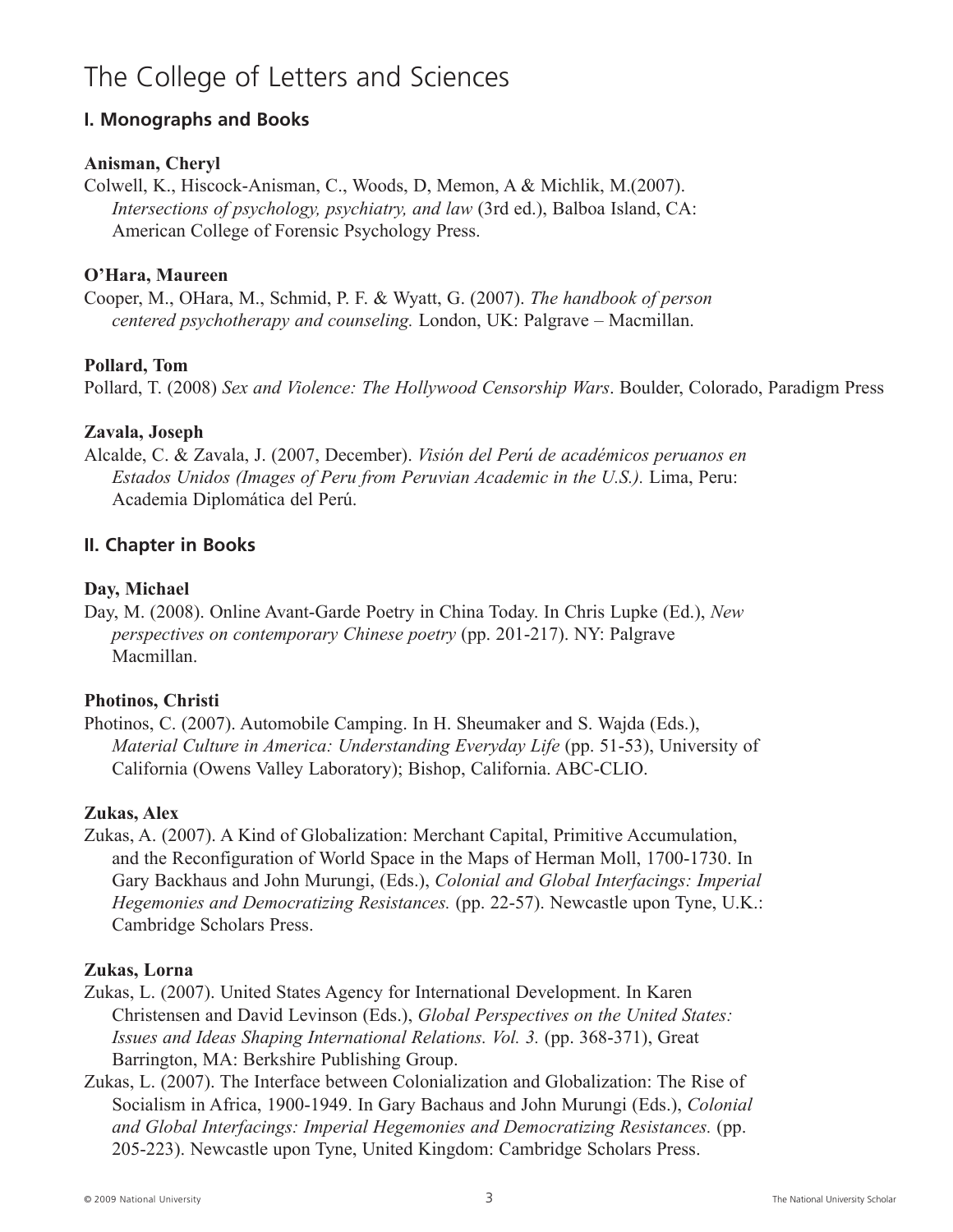#### **III. Periodicals/Journals Articles**

#### **Alexander, Valerie**

Parker, J., Tatum, C., Shook, B. & Alexander, V. (2008, March). Clinical attributes for therapists: A psychometric and empirical investigation. *Journal of Research in Innovative Teaching, 1,* 113-127.

#### **Anisman, Cheryl**

Colwell, K., Hiscock-Anisman, C, Memon, A, Rachel, A & Colwell, L. (2007, January). Vividness and spontaneity of statement detail characteristics as predictors of witness credibility. *American Journal of Forensic Psychology*, *25(1)*, 1-25.

#### **Foltyn, Jacque**

Foltyn, J. L. (2008, May). The corpse in contemporary culture*. Mortality, 13(2)*, 99-200.

- Foltyn, J. L. (2008, May). The corpse in contemporary culture: Identifying, transacting, and recoding the dead body in the twenty-first century*. Mortality, 13 (2)* 99-104.
- Foltyn, J.L. (2008, May). Dead famous and dead sexy: Popular culture, forensics, and the rise of the corpse*. Mortality, 13(2)*, 153-173.
- Foltyn, J. (2007, September). The last look: Anna Nicole Smith, James Brown, Princess Diana, Saddam Hussein and Yes, Jesus: The celebrity corpse in the infotainment era. *Mortality, 12S*: 35.

#### **Glukhovskiy, Pavel**

Kvitnitskaya-Ryzhova, T., Malysheva, S. & Glukhovskiy, P. (2008, March). Age-related Ultracytochemical Peculiarities of Alkaline Phosphatase and Ca2+-ATPase Activity in Blood-Thymus Barrier. *Journal of Medical and Biological Sciences*, *2*, 1-6.

#### **Hanish, Shak**

Hanish, S. (2008, April). The Chaldean Assyrian Syriac People of Iraq: An Ethnic Identity Problem*. Digest of Middle East Studies (DOMES) Journal*, *17(1)*, 32-47.

Hanish, S. (2007, September). The Role of Islam in the Making of the New Iraqi Constitution. *Digest of Middle East Studies (DOMES) Journal*, *16(1),* 30-41.

#### **O'Hara, Maureen**

- O'Hara, M. (2007, July). El Grupo Centrada en la Persona como vehculo para el cultivo de la competencia psicologica para el siglo XXI. (Person-Centered Groups as a Vehicle for Cultivating Psychological Literacy for the 21st Century). *Prometeo: Mexican Journal of Humanistic Psychology*, *50*, 63-68.
- O'Hara, M. (2007).Psychological literacy for an emerging global society: Another look at Rogers' "persons of tomorrow" as a model. *Person-centered and experiential Psychotherapie, 6*, 45-60.

#### **Parker, Jan**

Parker, J., Tatum, C., Shook, B. & Alexander, V. (2008, March). Clinical attributes for therapists: A psychometric and empirical investigation. *Journal of Research in Innovative Teaching*, *1,* 113-127.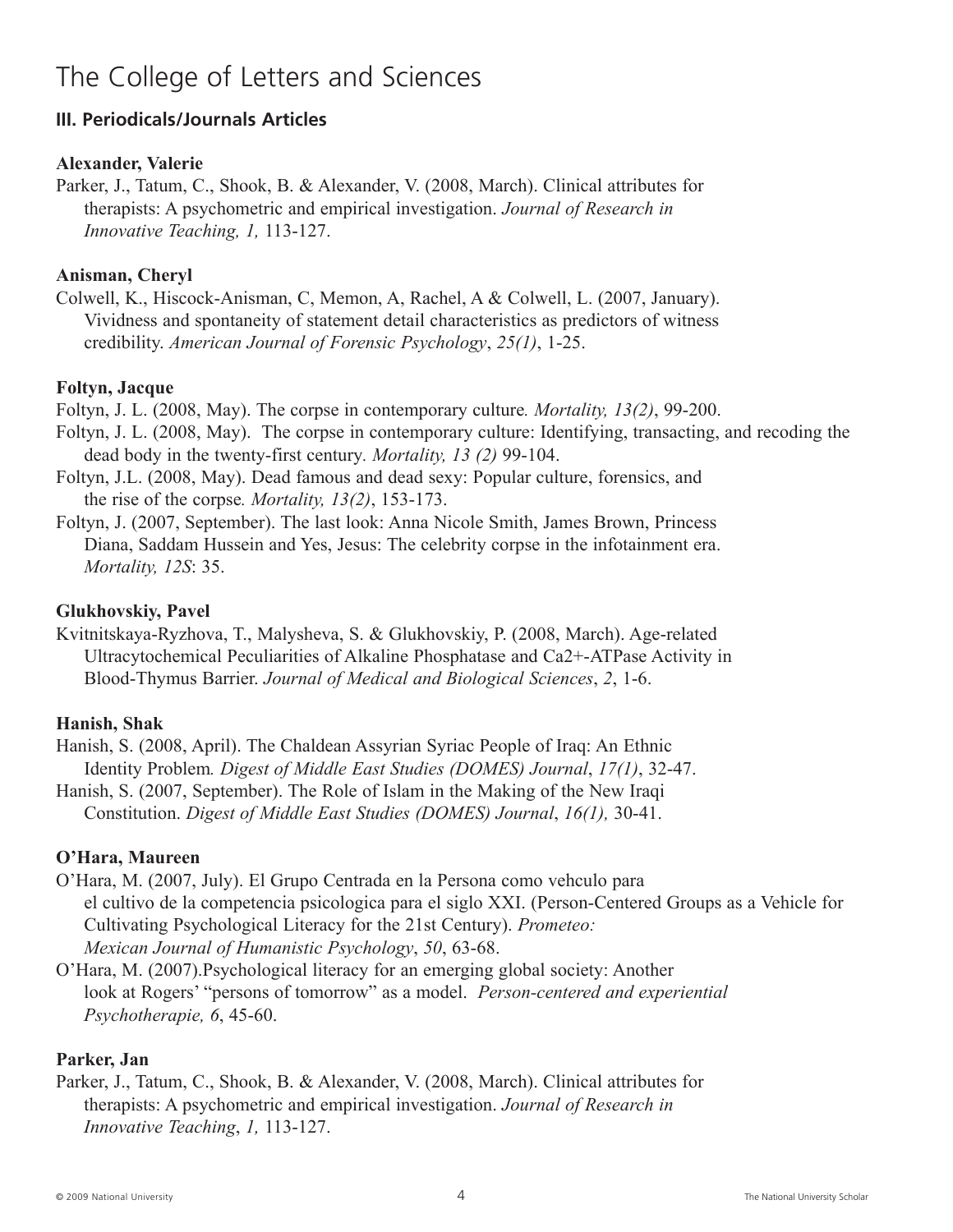#### **Photinos, Christi**

Photinos, C. (2007, December). The Figure of the Tramp in Gilded Age Success Narratives. *The Journal of Popular Culture, 40*, 994-1018.

Photinos, C. (2008, January). The Tramp in American Literature, 1873-1939. *AmeriQuests (e-journa*l), *5*, 1-8.

#### **Sebetan, Ismail**

Stafford, G. A. & Sebetan, I. M. (2007, December). Comparative analysis of computer forensics software on IBM compatible and Macintosh media. *The Research and Practice in Forensic Medicine, 50*, 249-258.

#### **Serdyukova, Nataliya**

Serdyukova, N. (2008, March). Accelerated General Physics: Real Challenges and Possible Solutions. *Journal of Research in Innovative Teaching*, 1, 95-112.

#### **Shook, Brenda**

Parker, J., Tatum, C., Shook, B. & Alexander, V. (2008, March). Clinical attributes for therapists: A psychometric and empirical investigation. *Journal of Research in Innovative Teaching, 1*, 113-127

#### **Subbotin, Igor**

- Kurdachenko, L., Subbotin, I. & Chupordya, V. (2007, July). On bounded artinianfinitary modules. *International Journal of Algebra and Computation*, *17*, 881-893.
- Kurdachenko, L. & Subbotin, I. (2007, December). On some soluble groups in which U-subgroups form a lattice. *Commentationes Mathematicae Universitatis Carolinae*, *48(4)*, 585-593.
- Kurdachenko, L., Kuzennii, N., Semko, N. & Subbotin, I. (2007, October). On some questions of generalized soluble group theory. *Bulletin of University of Kiev, Series: Physics & Mathematics, 3*, 32-44.
- Dixon, M., Kurdachenko, L. & Subbotin, I. (2008, May). On various rank conditions in infinite groups. *Algebra and Discrete Mathematics*, *4*, 23-43.
- Kurdachenko, L., Russo, A., Subbotin, I. & Vincenzi, G. (2008, May). Infinite groups with short balanced chains of subgroups*. Journal of Algebra*, *319(9)*, 3901-3917.
- Subbotin, I., Bilotskii, N. & Hill, M. (2007, November). Mathematics teacher development in California (USA): California subject examinations for teachers. *Didactics of Mathematics: Problems and Investigations*, *27*, 63-68
- Subbotin, I. & Bilotskii, N. (2008, April). Algorithms and fundamental concepts of Calculus*. Journal of Research in Innovative Teaching*, *1*, 82-94.

#### **Tatum, Charles**

Parker, J., Tatum, C., Shook, B. & Alexander, V. (2008, March). Clinical attritubutes for therapists: A psychometric and empirical investigation. *Journal of Research in Innovative Teaching, 1,* 113-127

#### **Venter, Henry**

Venter, H. (2008, February). A Five-Phase Existential Treatment Model for Anxiety Disorders (Abstract)*. African Journal of Psychiatry*, *11,* 56-75.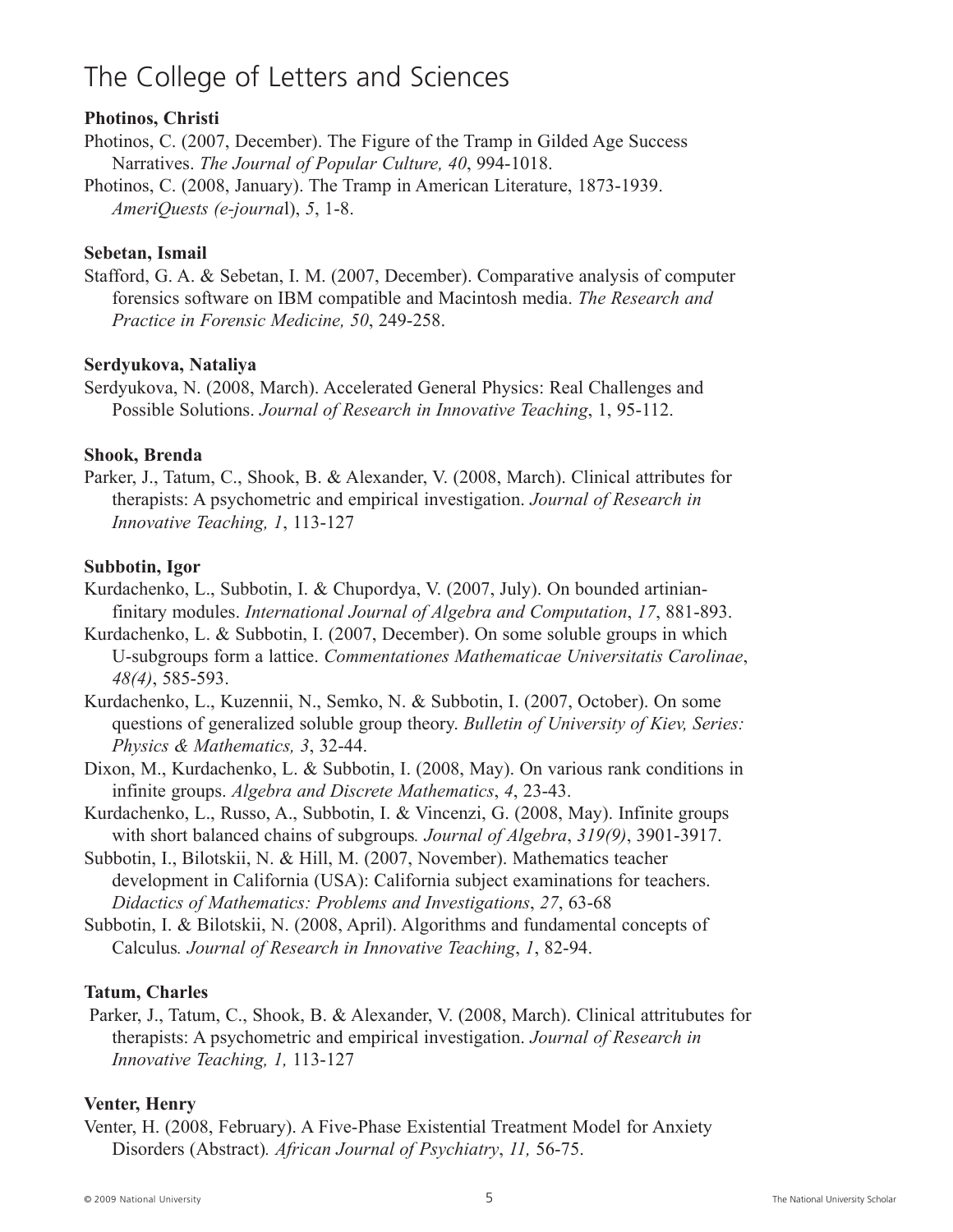#### **IV. Conference Presentation/Proceedings and Workshops**

#### **Day, Michael**

- Day, M. (2007, October). *On Paper or Online, or Both? Modern Chinese Poetry*. Session at the Rocky Mountain Modern Language Association Conference. Calgary, Alberta, Canada.
- Day, M. (2007, December). *Boon or Bust? The Internet and Chinese Poetry*. MLA Convention, Lyricism in Modern East Asian Literatures. Chicago, IL.

#### **Fleck, Roland**

- Fleck, R. & Fleck, D (2007, August). *Cross-cultural marriage: Challenges, complexities and 43 years of reflection*. Poster session presented at the annual meeting of the American Psychological Association. San Francisco, CA.
- Fleck, J. R. & Fleck, D. T. (2008, April). *The immigrant family: Parent-child dilemmas.* Poster session presented at the annual meeting of the Western Psychological Association. Irvine, CA.
- Fleck, D. T. & Fleck, J. R. (2008, April). *Supervision case study: An integrativecollaborative model*. Poster session presented at the annual meeting of the Western Psychological Association. Irvine, CA.
- Fleck, J. R. & Parker, J. (2008, May). *Motivational interviewing: Advanced applications*. Paper presented at the 21st Annual Northwest Conference on Behavioral Health and Addictive Disorders. Seattle, WA.
- Fleck, J. R. & Parker, J. (2008, May). *Ethics for clinicians*. Paper presented at the 21st Annual Northwest Conference on Behavioral Health and Addictive Disorders. Seattle, WA.
- Parker, J. & Fleck, J. R. (2008, May). *Ethics for clinicians: Boundary violations*. Paper presented at the 21st Annual Northwest Conference on Behavioral Health and Addictive Disorders. Seattle, WA.

#### **Foltyn, Jacque**

- Foltyn, J.L. (2007, September)*. The last look: Anna Nicole Smith, James Brown, Princess Diana, Saddam Hussein and Yes, Jesus: The celebrity corpse in the enfotainment era.* 8th International The Social Context of Death, Dying, and Disposal. University of Bath, Bath, UK.
- Foltyn, J. L.(2007, December). *Understanding multicultural studies.* 3rd Annual Mini-Conference, Multicultural Studies. Memorial Academy of Learning and Technology Charter School, Logan Heights, San Diego, CA.
- Foltyn, J.L. (2008, April). *Lost and found in translation: A sociologist examines web, podcast and blog experiences featuring her research.* 79th Annual Meeting of the Pacific Sociological Association. Portland, Oregon.

Foltyn, J.L. (2008, June). *A Darlana Wedding Story.* Viking Vista.

#### **Fries, Mason**

Fries, M. (2008, February). *Mindfulness Based Stress Reduction for the Changing Work Environment*. American Society of Business and Behavioral Science. Las Vegas, NV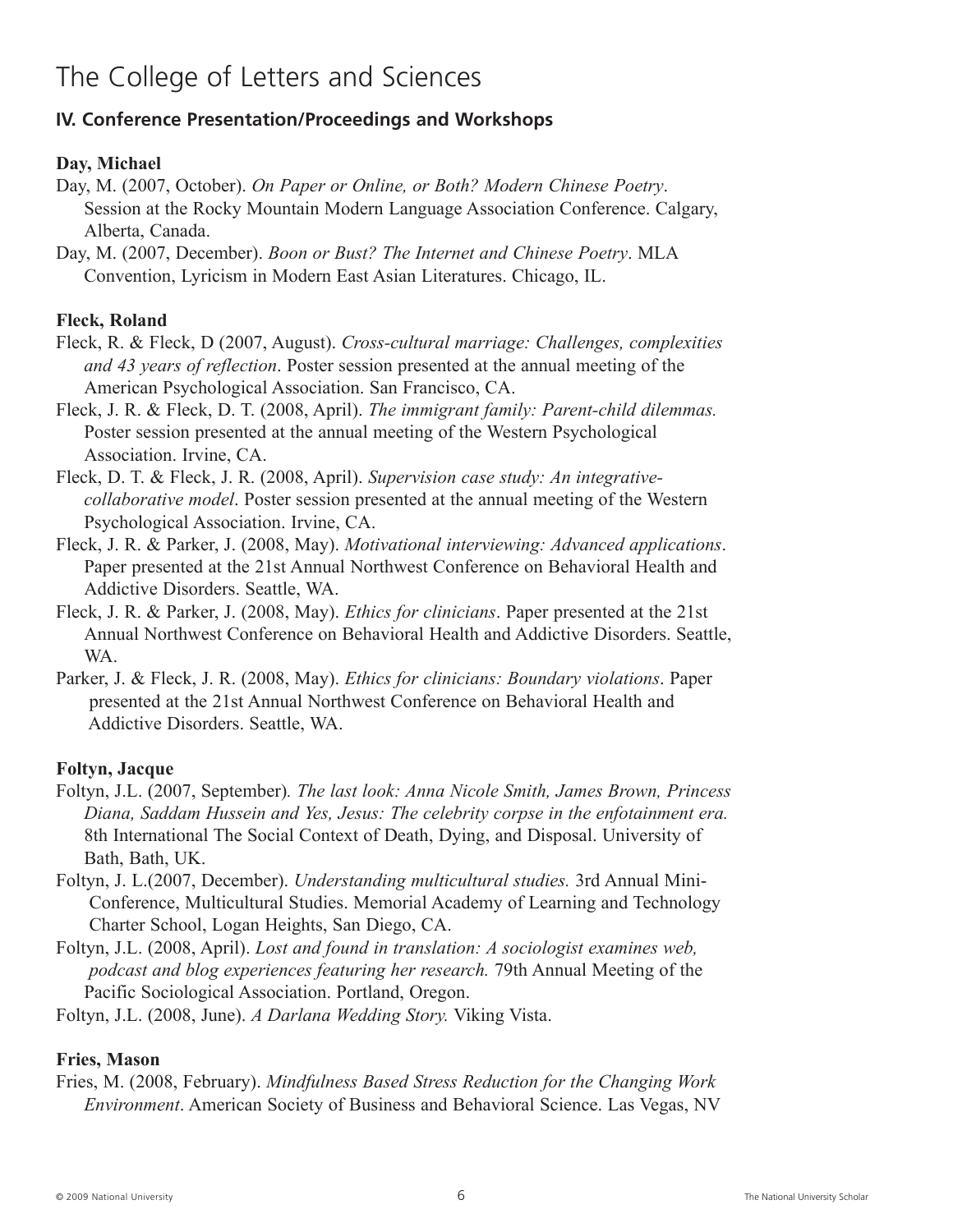#### **Glukhovskiy, Pavel**

Makarov, V., Sinelnikova, R. & Glukhovskiy, P. (2008, May). *Application of the hammett acidity function for the evaluation of resin resistance*. Society of Plastics Engineers Annual Technical Conference. Milwaukee, WI.

#### **Hamlin, Jack**

Hamlin, J. (2008, January). *He'eh Nalu: Historical and Cultural Components of Surfing (roundtable)The Southern California Surf Culture as an Emerging Sub-culture and the Impact of Law.* 6th Annual Hawaii International Conference on Arts & Humanities. Waikiki -Oahu, Hawaii.

#### **Hanish, Shak**

Hanish, S. (2008, June). *"The Current Status of Religious Minorities in New Iraq.* the 6th International Conference on Politics. Athens, Greece.

#### **Larson, James**

Larson, J. (2008, May). *Reducing the Cost of Crime through Volunteer Citizen Patrol and Reserve Police Officers.* Global Conference on Business & Finance, Institute for Business & Finance Research. San Jose, Costa Rica.

#### **Majkut, Paul**

Majkut, P. (2007, October). *"Locating the Class Struggle in H. G. Wells' "When the Sleeper Wakes" and Fritz Lang's "Metropolis".* 32nd Annual Conference Society for Utopian Studies. Toronto, Canada.

- Majkut, P. (2008, May). *Keynote Address: "Pro Patria: Non Dulce Non et Décor".* Conference on War and Deception. Helsinki, Finland.
- Majkut, P. (2008, May). Keynote: "The Illuminating Traveler." Conference on the Experience of Travel. Haaga-Helia University of Applied Science and Lapland University. Helsinki, Finland.

#### **Marlaire, Colin**

- Marlaire, C. (2008, April). *Winning The Binary Battle: Harnessing Online Technologies For Educational Ends*. Annual WASC Conference. San Diego, CA.
- Marlaire, C. (2008, February*). Encoding Dissent: Sensationalizing the Commonplace in the Novels of Sir Walter Scott*. South Central Society for Eighteenth-Century Studies Annual Conference. New Orleans, LA.
- Marlaire, C. (2008, January). *The Orbits of Educational Innovation: Recentering Academic Adoption.* 4th International Conference on Technology, Knowledge and Society. Boston, MA.

#### **Maxwell, Michael**

- Maxwell, M.R., Barry, K.L. & Viswanathan, S. (2007, December). *Pheromone use in a praying mantid (Stagmomantis limbata): towards evaluating alternative hypotheses on the occurrence of sexual cannibalism*. 55th Annual Meeting of the Entomological Society of America. San Diego, CA.
- Maxwell, M.R., Barry, K.L. & Viswanathan, S. (2007, September). *Mate attraction via pheromones in a praying mantid: evaluating alternative hypotheses on the occurrence*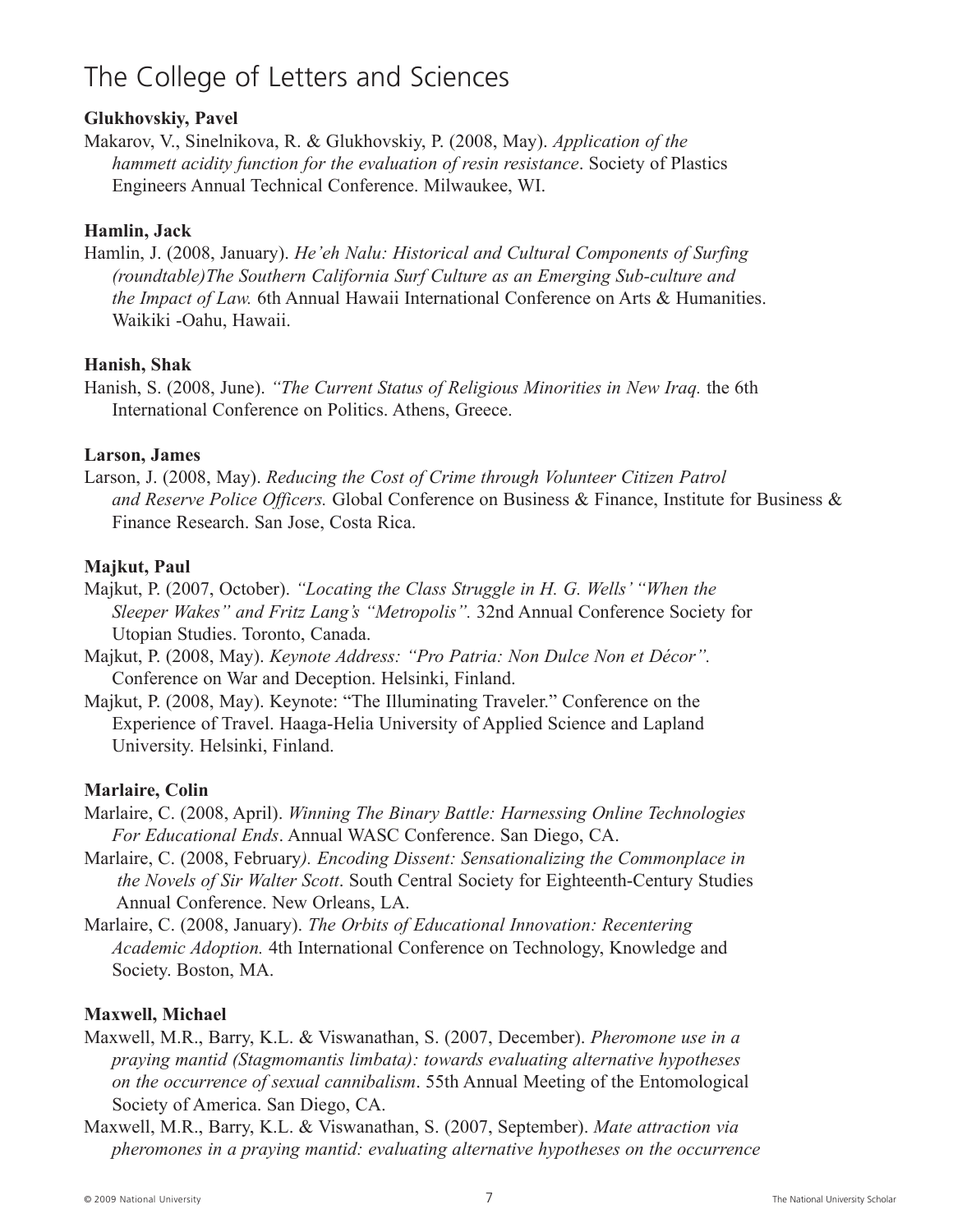*of sexual cannibalism*. National University 1st Faculty Research Conference, La Jolla, CA.

#### **Mueller, Jeffery**

Mueller, J. & Marandos, S. (2008, February). *Hybrids: how effective are they in tapping into students'learning styles and instructor teaching preferences v. exclusively online courses?* Proceedings of American Society for Business and Behavioral Science. Las Vegas, NV.

#### **O'Hara, Maureen**

- O'Hara, M. (2007, August). *Psychological literacy for transformational times.* the American Psychological Association annual convention. San Francisco, CA.
- O'Hara, M. (2007, October). *Another inconvenient truth: a psychologist looks at the future.* leadership and governance at Global Business Network. San Francisco CA.
- O'Hara, M. (2008, May). *Seeing and shaping tomorrow: a psychologists view.* 1st Canadian Conference on Strategic Foresight. Calgary, Ontario, Canada.

#### **Parker, Jan**

- Parker, J. & Tatum, C. (2008, January). *The Clinical Attributes for Therapists Scale.* The Institute of Teaching in Psychology. St Petersburg Beach, FL.
- Parker, J. & Shook, B. (2008, January). *Psychotherapist educators: Gatekeepers for the profession.* The Institute of Teaching in Psychology. St. Petersburg Beach, FL.
- Fleck, J. R. & Parker, J. (2008, May). *Motivational interviewing: Advanced applications.* Paper presented at the 21st Annual Northwest Conference on Behavioral Health and Addictive Disorders. Seattle, WA.
- Fleck, J. R. & Parker, J. (2008, May). *Ethics for clinicians.* The 21st Annual Northwest Conference on Behavioral Health and Addictive Disorders. Seattle, WA.
- Parker, J. & Fleck, J. R. (2008, May). *Ethics for clinicians: Boundary violations.* The 21st Annual Northwest Conference on Behavioral Health and Addictive Disorders. Seattle, WA.

#### **Photinos, Christi**

Photinos, C. (2008, April*). It was like being a ghost: The Ineffectual and Marginalized Detective in the Crime Fiction of Cornell Woolrich.* Popular Culture Association / American Culture Association National Conference. San Francisco, California.

#### **Pollard, Tom**

- Pollard, T. (2008 January) *The Lost Soul Meets the Seductress: Film Noir Icons and the Gender Wars*. The Sixth Annual Hawaii International Conference of Humanities and the Arts, HI.
- Pollard, Tom (2008, March) *From Rosie the Riveter to Third Wave Feminism: Film Noir Icons and the Gender Wars.* Popular Culture Association/American Culture Association National Conference, San Francisco, CA.

#### **Potter, Franz**

Potter, F. (2008, February*). Sex Please, I am a Gothic Heroine.* South Central Society of Eighteenth Century Studies. New Orleans, LA.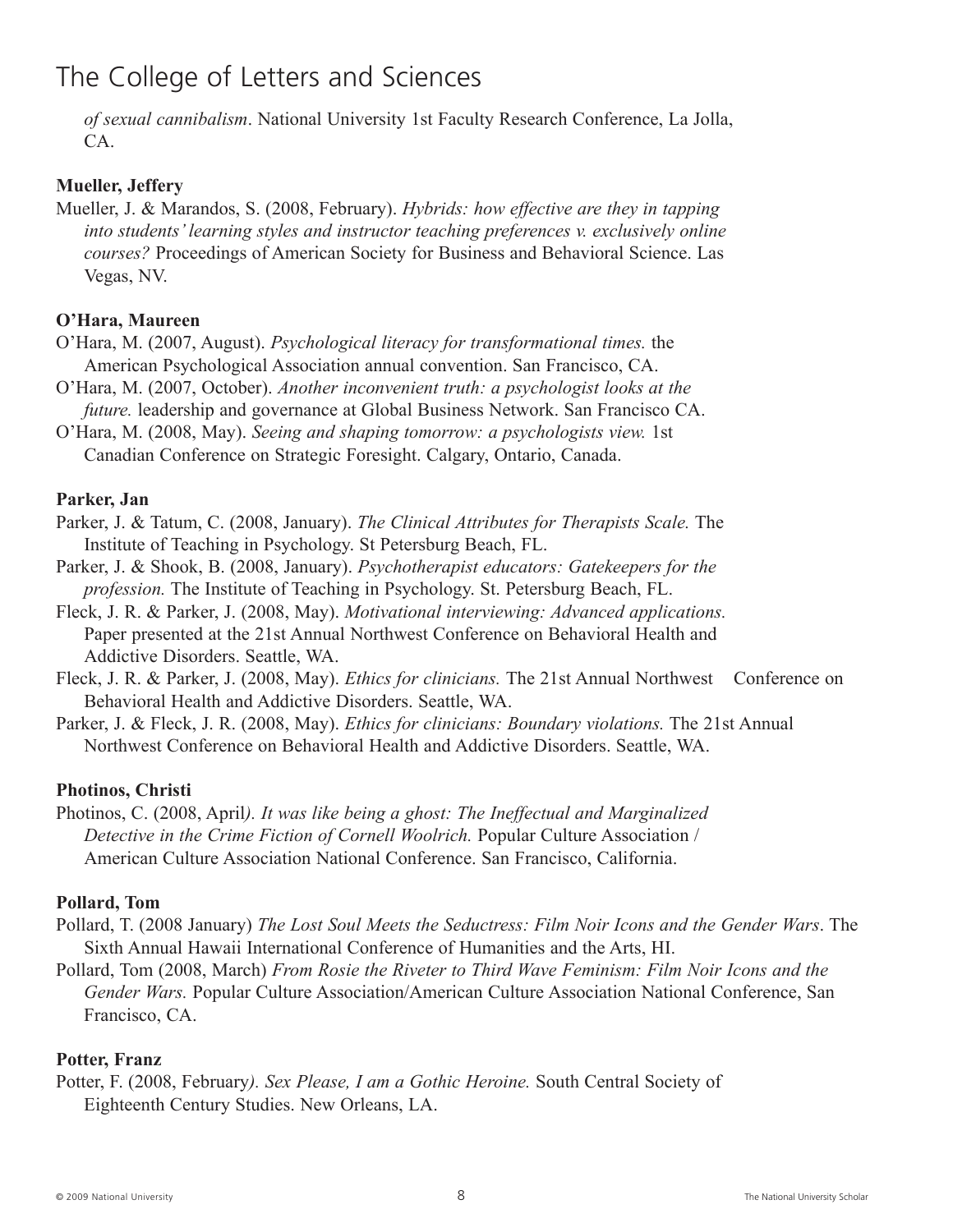#### **Sebetan, Ismail**

- Vigil, B. N., Sebetan, I. M. & Stein, P. (2008, February). *Dual Energy X-ray Absorptiometry (DEXA) Scans for skeletal remains identification of anorexia nervosa*. Paper presented at 60th Annual meeting American Academy of Forensic Sciences. Washington, DC.
- Vigil, B. N., Sebetan, I. M. & Stein, P. (2008, February). *Dual Energy X-ray Absorptiometry (DEXA) Scans for skeletal remains identification of anorexia nervosa*. Proceedings of Annual Scientific Meeting, American Academy of Forensic Sciences. Washington, DC.
- Sebetan, I. M. (2007, September). *Data on nine DNA Loci: Forensic, anthropological and antiterrorism applications*. National University 1st Faculty Research Conference, La Jolla, CA.

#### **Serdyukova, Nataliya**

- Serdyukov, P. & Serdyukova, N. (2007, October). *Online learning and time factor*. The 10th IASTED International Conference on Computers and Advanced Technology in Education. Beijing, China
- Serdyukova, N. (2007, September). *Teaching General Physics at National University.* National University 1st Faculty Research Conference. La Jolla, CA.
- Serdyukova, N. & Stankous, N. (2008, June). *Accelerated Online General Physics Course: A Concept and Design.* Gordon Research Conference. Smithfield, RI.

#### **Shook, Brenda**

Parker, J. & Shook, B. (2008, January). *Psychotherapist educators: Gatekeepers for the profession.* The Institute of Teaching in Psychology. St. Petersburg Beach, FL.

#### **Stankous, Nina**

Serdyukova, N. & Stankous, N. (2008, June). *Accelerated Online General Physics Course: A Concept and Design.* Gordon Research Conference. Smithfield, RI.

#### **Subbotin, Igor**

- Kurdachenko, L., Subbotin, I. & Chupordya, V. (2007, October). *About bounded artinian finitary modules.* Proceedings of the National Academy of Sciences of Ukraine. 10, 23-26.
- Kurdachenko, L., Subbotin, I. & Chupordya, V. (2007, July). *On bounded artinian finitary modules.* 6th International Algebraic Conference, Kamyanets – Podilsky, Ukraine.
- Kurdachenko, L., Subbotin, I. & Chupurdya, V. (2007, July). *On bounded Chernikov finitary modules.* International Algebraic Conference "Classes of Groups, Algebras and its Applications", Gomel, Belorussia
- Subbotin, I. & Bilotskii, N. (2007, October). *Mathematics teacher development in California (USA) and Ukraine: Brief Comparative Analysis.* International Conference "Mathematics Education in Ukraine: Past, Current, and Future", Kiev, Ukraine.

#### **Tatum, Charles**

Parker, J. & Tatum, C. (2008, January). *The Clinical Attributes for Therapists Scale.* The Institute of Teaching in Psychology. St Petersburg Beach, FL.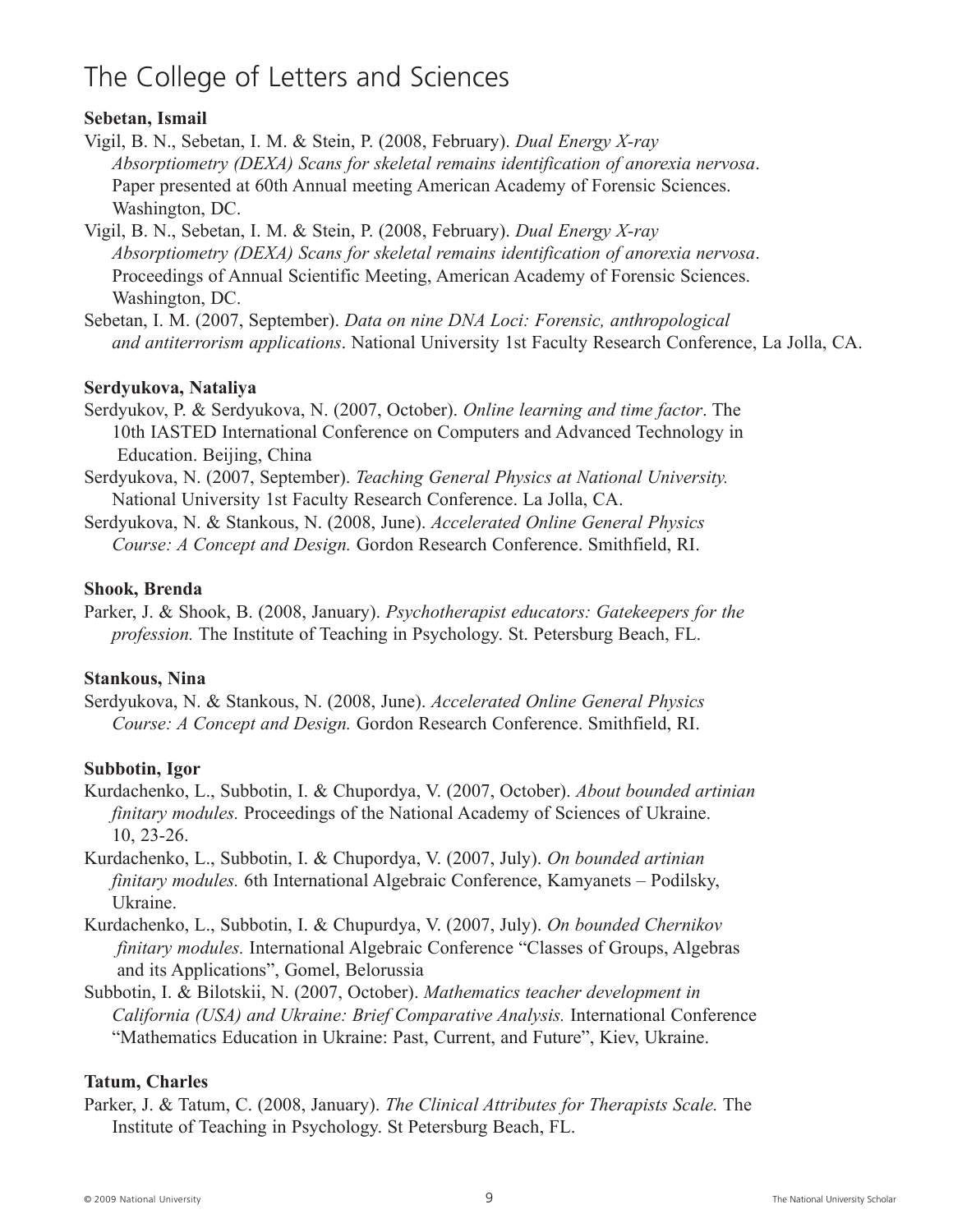#### **Venter, Henry**

Venter, H. (2008, April). *Finding Meaning: A New Model of Existential Therapy for the Treatment of Serious Psychological Disorders.* Western Psychological Association 88th Annual Convention. Irvine, CA.

#### **Zavala, Joseph**

Zavala, J. (2007, October). *A Nation without Citizens: Peru's Postcolonial Predicament.* Chimalpahin 5th Conference on Colonial Remembering and Forgetfulness, Mexico City, Mexico.

#### **Zukas, Alex**

- Zukas, A. (2007, November). *The Cartography of Time, Space, and Imperialism in Herman Moll's Maps of the Americas, 1695-1725.* 1st Annual Conference, California World History Association. Fullerton, California.
- Zukas, A. (2008, February). *Commerce and Cartography in the Early-Modern Era: Producers, Commodities, and the British Imperial Project in Herman Moll's World Maps, 1700-1730.* University of California World History Workshop Multi-campus Research Group. Santa Cruz, California.
- Zukas, A. (2008, February). *Class, State, and Struggle: Mobilizing Unemployed Workers in late Weimar Germany.* 7th Biennial European Social Science History Conference. Lisbon, Portugal.
- Zukas, A. (2008, March). *The British Imperial Imagination in Herman Moll's "The World Described," 1709-1730.* 35th Annual Meeting, Pacific Coast Conference on British Studies. San Marino, California.

#### **Zukas, Lorna**

- Zukas, L. (2007, November). *Reflections on Socialism 1850-1950: Connecting Time, Space and History between Europe and Africa.* 1st Annual Conference of the California World History Association (CWHA). Fullerton, CA.
- Zukas, L. (2008, February). *Globalization, Colonialization and the Rise of Socialism as a Precursor of Nationalism in Africa.* 7th Biennial European Social Science History Conference. Lisbon, Portugal.

#### **V. Other Scholarly Activities**

#### **Baker, Janet**

- Baker, J. (2007). Untitled poem. Lilliput Review. Pittsburg, PA.
- Baker, J. (2007). It's time. A Year in Ink. Vol I. San Diego, CA
- Baker, J. (2007). Burst into Blossom. MaGee Park Poets Anthology. Carlsbad, California.
- Baker, J. (2007). Dove. The Kerf. Crescent City, CA: College of the Redwoods Center for Writing.
- Baker, J. (2008). Ariadne on Naxos. Cider Press Review. Vol 9. Halifax, PA.
- Baker, J. (2008). Mind-thoughts. San Diego Poetry Annual, Vol II. San Diego, CA

#### **Day, Michael**

Zicheng, H. (2007). *A History of Contemporary Chinese Literature* (Translated by M.Day). Leiden, the Netherlands: E. J. Brill Publishers.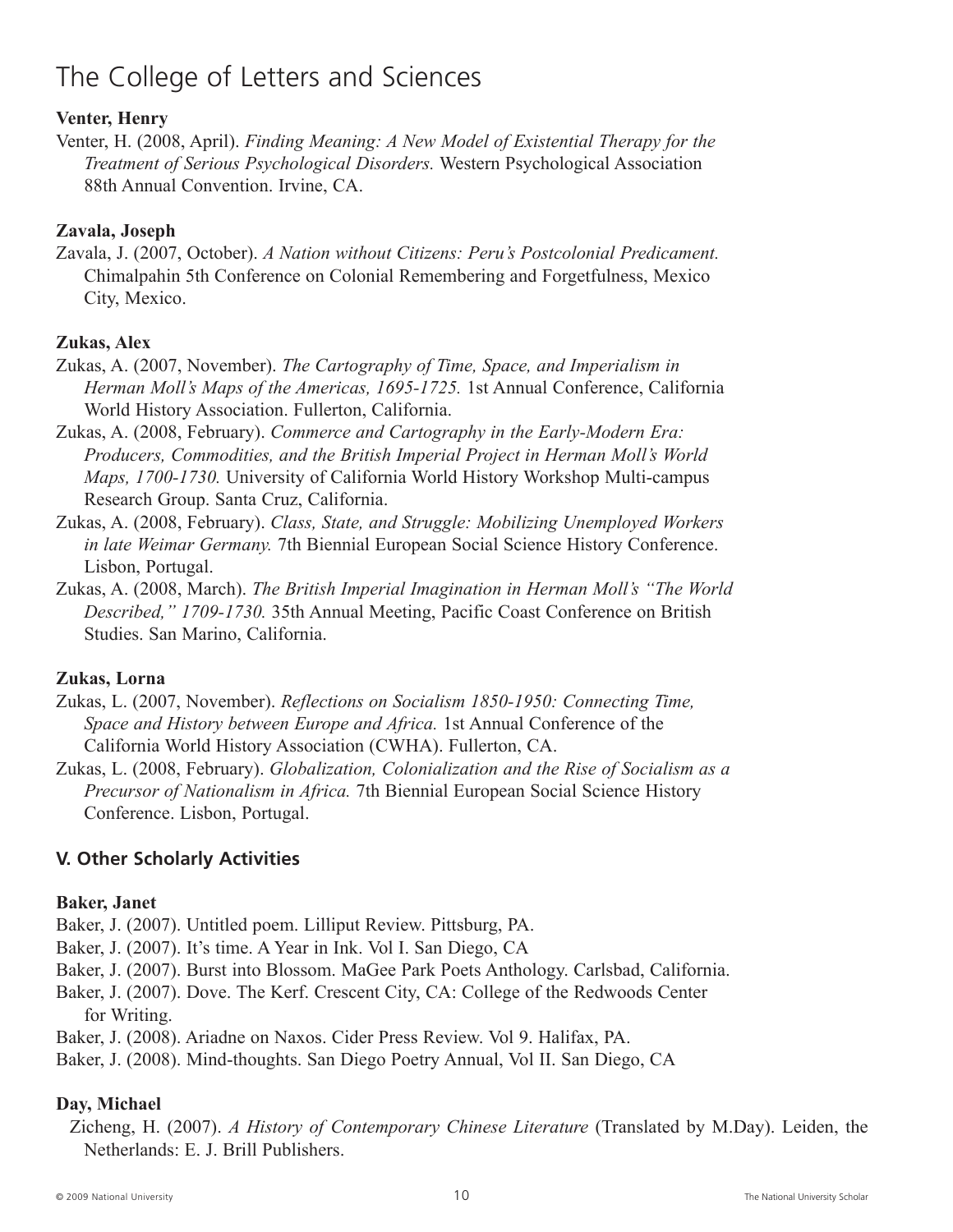### The School of Business and Management

#### **Foltyn, Jacque**

Foltyn, J.L. (2008, June). *A Darlana Wedding Story.* Viking Vista.

Foltyn, J. L. (2007). Invited Conference Participant, Beyond Belief III. The Salk Institute, La Jolla, CA.

Foltyn, J. (2008, February). *Podcast: Dead Sexy.* iTunes.

Foltyn, J.L. (2008, June). Interviewed by Emily Listfield for: I'd never get Botox and other beauty lie*s.* More Magazine.

Foltyn, J.L. (2007, September). *Celebrity Corpses "an Amusement".* BBC Health News.

Foltyn, J.L (2007, September). *London Times cultural Bryan Appleyard essay about my work.* Bryanappleyard.com.

Foltyn, J.L. (2007, September). *Celebrity corpses are taking center stage, says academic: Richard Dawkins essay about my work.* Center for Science, Richarddawkins.net.

#### **Hanish, Shak**

Hanish, S. Chair, Session on American Domestic and International Affairs, June, 2008, the 6th International Conference on Politics, Athens, Greece, June 24, 2008.

Hanish, S. Reviewer of three journal articles.

#### **Majkut, Paul**

Majkut, P. (2008, February). External Reviewer for Grant Proposals: English, Philosophy. City University of New York, New York, New York.

Majkut, P. (2008, June). Juror: 26th Munich Filmfest: Arri-Zeiss Award for Best Foreign Film, Munich, Germany.

Majkut, P. (2008, May). Doctoral Dissertation Defense Examiner ("External Opponent"): Miklos Kis Defense (Film Studies). The University of Jyväskylä, Finland

#### **Maxwell, Michael**

- Maxwell, M.R. Referee of peer-reviewed journals: Animal Behaviour (4 articles), Behaviour, Biological J. of the Linnean Soc (2 articles), Fisheries Research, ICES J Marine Sci, Marine & Freshwater Research, July, 2007, La Jolla, CA.
- Maxwell, M.R. Invited talk, April, 2008, University of California (Owens Valley Laboratory), Bishop, California.

#### **Montesonti, Frank**

Montesonti, F. (2007). "Film Noir". *Poems and Plays #14 Spring/Summer.*

Montesonti, F. (2008). "A Time to Sing of Airports". *Slipstream #28.*

Montesonti, F. (2007). "Those Anomalies at a Party where Everyone Suddenly Falls Silent". *DIAGRAM.*

Montesonti, F. (2008). *A Civic Pageant.* Brooklyn, NY: Black Lawrence Press.

Montesonti, F. (2008, February). *"Guiding the Reactionary Poet".* Associated Writing

Programs Pedagogy Forum. New York, NY.

#### **Subbotin, Igor**

Subbotin, I. Served as a member of the International Award Committee for an annual grant competition for young mathematicians in Ukraine sponsored by The Shevchenko Scientific Society, January, 2008, Ukraine.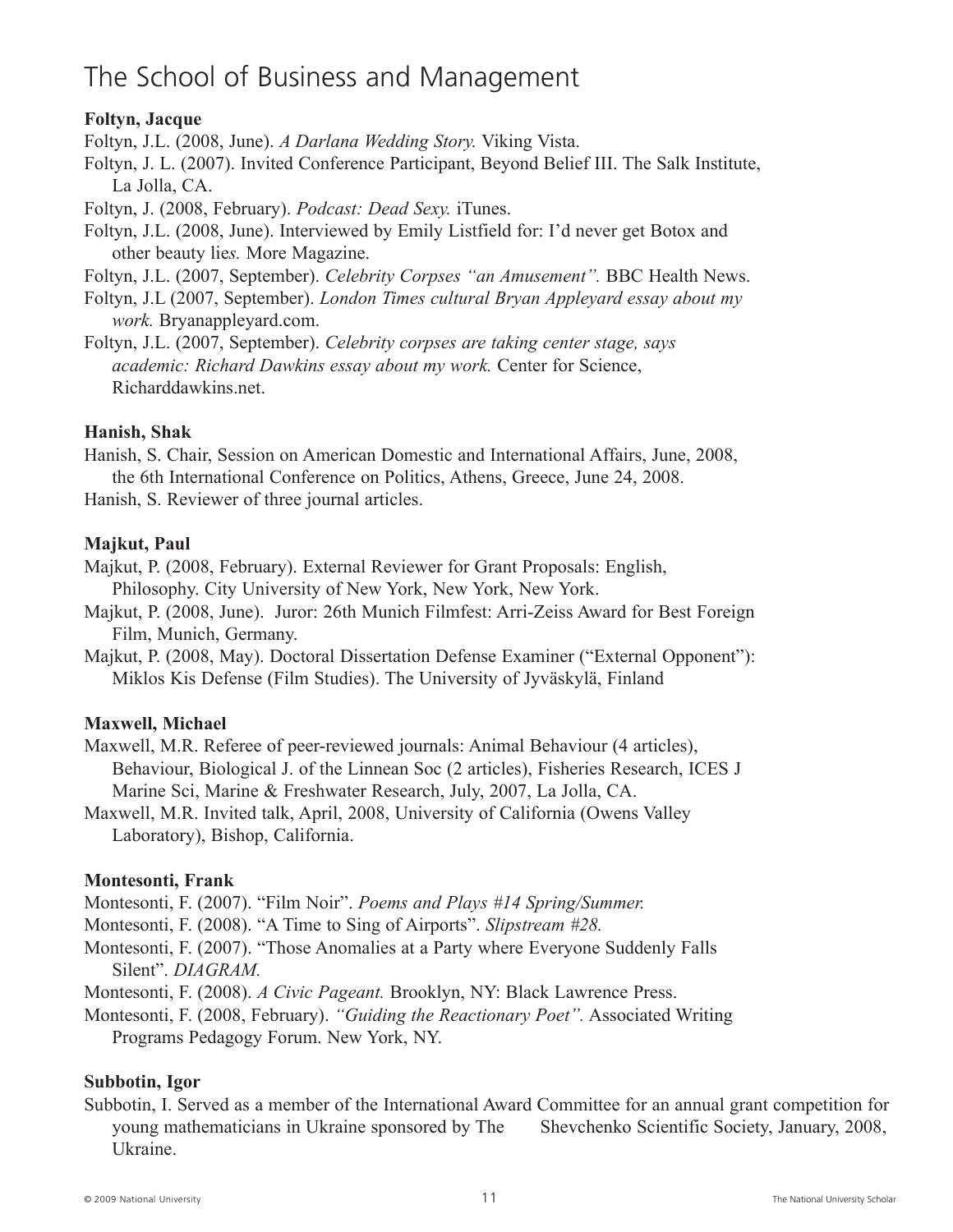### The School of Business and Management

- Subbotin, I. Served as a member of the editorial board of Didactics of Mathematics: Problems and Investigations, Donetsk, Ukraine.
- Subbotin, I. Served as a member of the editorial board of the Journal of Research in Innovative Teaching, La Jolla, CA.
- Subbotin, I. Wrote more than a dozen reviews on published articles for two prominent international mathematics magazines Mathematical Reviews (American Mathematical Society), USA, and Zentrallblat fur Matematik, Germany.
- Subbotin, I. Continue the collaborative work with Professors J. Otal (Spain) and L. Kurdachenko (Ukraine) under the Spain National Research Committee grant: Proyecto MTM 2007-60994 of Dirección General de Investiga, Spain.

#### **Zukas, Lorna**

- Zukas, L. (2007). G-7 Countries. In William A. Darity (Ed). *International Encyclopedia of the Social Sciences, Vol. 3, 2nd edition.* ((pp. 243-244)). Farmington Hills: Macmillian Reference, Thompson Gale.
- Zukas, L. (2008). Rubber in Africa. In Peter N. Stearns (Ed). *Encyclopedia of the Modern World.* New York: Oxford University Press.
- Zukas, L. (2008). Rubber Overview. In Peter N. Stearns (Ed). *Encyclopedia of the Modern World.* New York: Oxford University Press.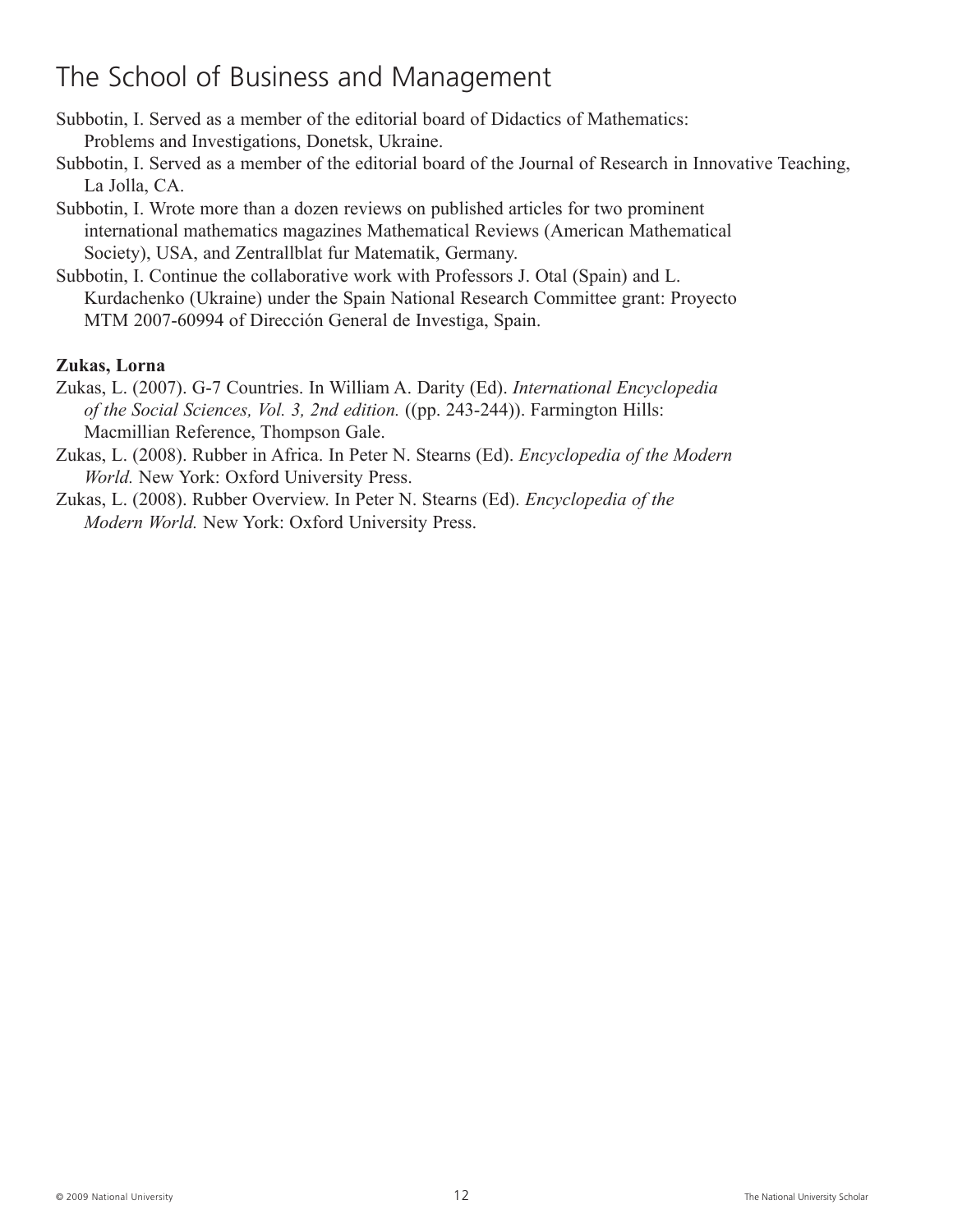#### **I. Monographs and Books**

#### **Fajardo, Consolacion**

Fajardo, C. & Frias, S. (2007*). Elementary Accounting: Partnership & Corporation.* (5th Ed.), Quezon City, Philippines: Katha Publishing Co. Inc.

#### **III. Periodicals/Journals Articles**

#### **Buchanan, Julia**

Buchanan, J. (2008, March). Developing Leadership Capacity Through Organizational Learning*. Journal of College Teaching and Learning*, *5(3)*, 17-23.

#### **Corona, Ramon**

Corona, R. (2008, April). *Analysis of student's feedback regarding the role of the Instructor in an online course.* CESUN Business Journal. 1, 5-20.

#### **Fajardo, Consolacion**

- Fajardo, C. (2007, September). The Move towards Convergence of Accounting Standards World Wide. *Journal of American Academy of Business*, *Cambridge 12*, 57-62.
- Fajardo, C. (2007, October). The Impact of Combining Job Order System and Just in Time Inventory Management. *The International Journal of Interdisciplinary Social Sciences, 2*, 533-542.
- Schwartz, D., Fajardo, C. (2008, March). Adding Voice/Visual Interaction to Online Classes. *Journal of Research and Innovative Teaching*, *1*, 145-157.

#### **Nadeem, Mohammed**

- Nadeem, M. (2007, July). Post-Purchase Dissonance: The Wisdom of the 'Repeat' Purchases*. Journal of Global Business Issues*, *1(2)*, 183-193.
- Nadeem, M. (2007, August). Customer-Choice in Globalized e-Marketing: Why Crafting and Executing Ethics Matters for Trusted Online Transactions*. Business Management Review*, *3(2)*, 113-121.
- Nadeem, M. (2007, September). Emergence of Customer-Centric Branding: From Boardroom Leadership to Self-Broadcasting*.* Journal *of American Academy of Business Cambridge*, *12(1)*, 44-49.

#### **Schwartz, Donald**

Schwartz, D., Fajardo, C. (2008, March). *Adding Voice/Visual Interaction to Online Classes. Journal of Research and Innovative Teaching*, *1*, 145-157.

#### **Simpson, Brian**

- Simpson, B. (2007, December). The Relation between Interest Rates and the Demand for Money: Correlation or Causation? *Journal of Business and Behavioral Sciences*, *16(1)*, 57-67.
- Simpson, B. (2007, December). An Economic, Political, and Philosophical Analysis of Externalities. *Reason Papers*, *29*, 123-140.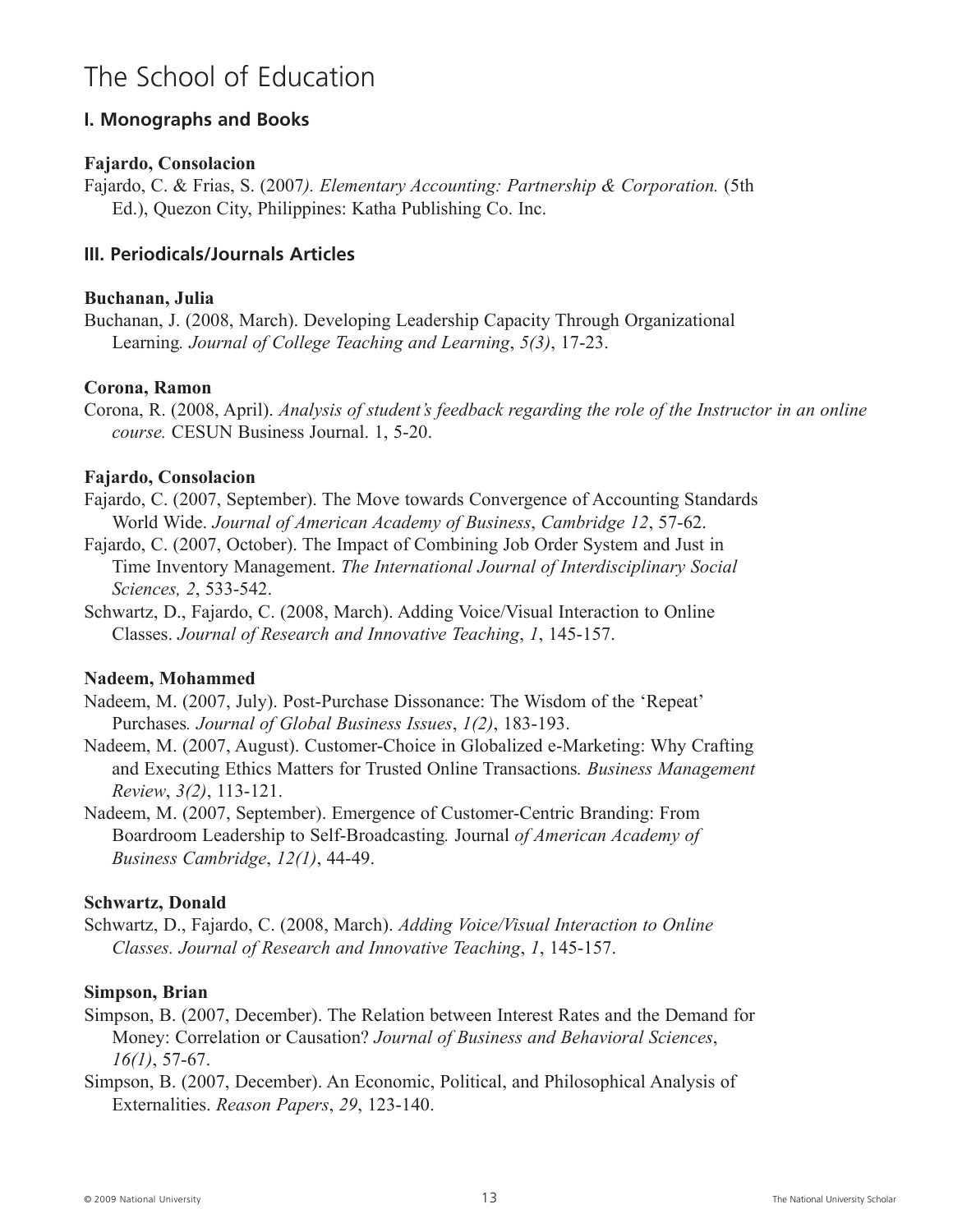#### **Smith, David**

- Smith, D. E. & Mitry, D.J. (2007, September). Cultural convergence: consumer behavioral changes in European markets*. Journal of Wine Research, 18,* 107-112.
- Smith, D. E. & Mitry, D. J. (2007, September). Globalization of the emerging theme park industry*. Journal of Business and Behavioral Sciences*, *16*, 215-227.
- Smith, D. E. & Mitry, D. J. (2008, March). Benefits of study abroad and creating opportunities: the case for short term programs. *Journal of Research in Innovative Teaching, 1,* 236-241.
- Smith, D. E. & Mitry, D. J. (2008, March). Marketing education: the real costs and quality of online programs. *Journal of education for business, 83,* 147-152*.*

#### **IV. Conference Presentation/Proceedings and Workshops**

#### **Browning, Michelle**

Browning, M. (2008, February). *The Virtual Office: Opportunities and Challenges for Faculty.* 15th Annual Meeting of American Society of Business and Behavioral Sciences. Las Vegas, NV.

#### **Fadaei-Tehrani, Reza**

Fadaei-Tehrani, R. (2007, November). *The Reasons People Leave Their Job and Turnover.* Paper presented at the Association for Global Business Conference. Washington, DC.

#### **Fajardo, Consolacion**

Fajardo, C. (2007, July). *The Impact of Combining Job Order System and Just in Time Inventory Management.* International Interdisciplinary Social Sciences Conference. Granada, Spain.

Fajardo, C. & Schwartz, D. (2008, February). *Adding Voice/Visual Interaction to Online Classes.* 15th Annual Meeting of American Association of Behavioral and Social Sciences. Las Vegas, Nevada.

#### **Lauridsen, Roxanne**

Mondal, W., Buchanan, J., and Roxanne, L. (2008, February). *Microcredit and Emerging Leadership: The Role of Servant Leadership and Collective Models.* 15th Annual Meeting of American Society of Business and Behavioral Sciences (ASBBS). Las Vegas, NV

#### **Schwartz, Donald**

Fajardo, C. & Schwartz, D. (2008, February). *Adding Voice/Visual Interaction to Online Classes.* 15th Annual Meeting of American Association of Behavioral and Social Sciences. Las Vegas, Nevada.

#### **Simpson, Brian**

Simpson, B. (2007, July). *Economics (part 1): The Nature of Economics, Wealth, and the Division of Labor.* Objectivist Summer Conference. Telluride, CO.

#### **Smith, David**

Jenster, P. V., Smith, D. E., Mitry, D. J. & Jenster, L. V. (2008). *The business of wine: a*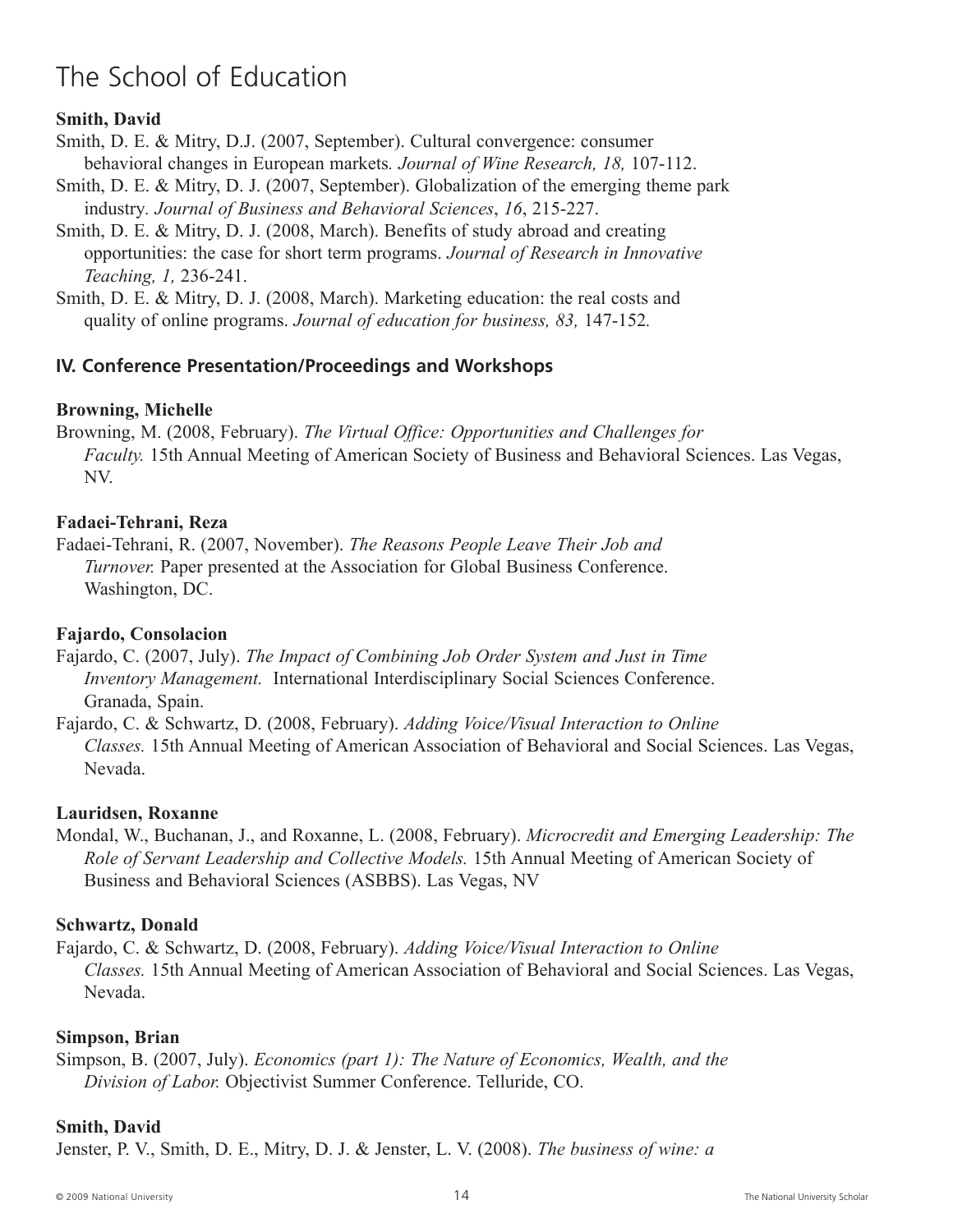*global perspective.* Copenhagen, Denmark: Copenhagen Business School Press. Smith, D. E. & Mitry, D. J. (2008, February). *Flavored alcoholic beverages in global markets.* 15th Annual Conference American Society of Business and Behavioral Sciences (ASBBS). Las Vegas, NV.

#### **V. Other Scholarly Activities**

#### **Fajardo, Consolacion**

Fajardo, C. L. (2008, February) Facilitator at the AABSS conference, Las Vegas, NV.

Fajardo, C. L. (2007, September). Associate Editor, *The International Journal of Interdisciplinary Social Sciences*. Reviewed three papers for publication.

#### **Simpson, Brian**

Simpson, B. (2007). *Economics (part 1): The Nature of Economics, Wealth and the Division of Labor.* Irvine, CA: Second Renaissance Inc. (Audio Recording)

Simpson, B. (2008). *The 'Market Failure' Fallacy.* Irvine, CA: Second Renaissance Inc. (Audio Recording).

#### **Smith, David**

Smith, D. E. Editorial Board, July, 2007, Journal of Research in Innovative Teaching.

Smith, D. E. Copenhagen Business School Presidential Award (Ledelsespuljen) as visiting professor and research scholar, March, 2008, Copenhagen, Denmark.

Smith, D. E. Editorial Board, July, 2007, Journal of Business and Behavioral Sciences.

Smith, D. E. Editorial Board, July, 2007, International Journal of Consumer Studies.

Smith, D. E. Editorial Board, July, 2007, Journal of Teaching Business Ethics.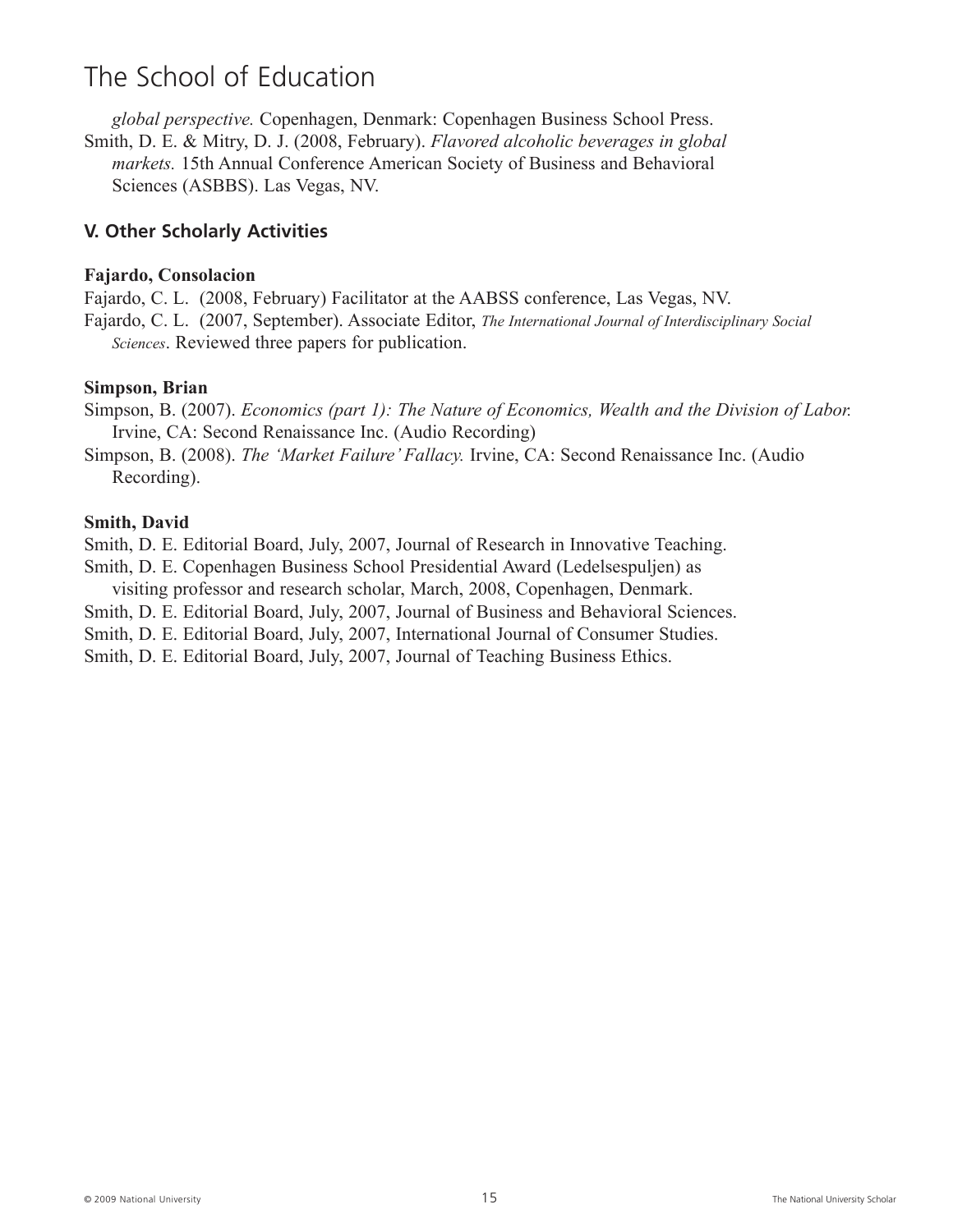#### **I. Monographs and Books**

#### **Cipani, Ennio**

Cipani, E. (2008). *The Cipani Mathematics Curriculum instructor's manual.* Woodbury, CT: Behavior Development Solutions.

#### **Serdyukov, Peter**

Serdyukov, P. & Ryan, M. (2008). *Writing Effective Lesson Plans.* Boston, MA: Pearson.

#### **II. Chapter in Books**

#### **Gilbert, Susan**

Mvududu, N & Gilbert, S (2007). Constructivism in Early Childhood. In LaRocque, M. & Darling, S. (Eds.), *Blended Curriculum in the Inclusive K-3 Classroom: Teaching ALL Young Children* (pp.61-90)*.* Boston, MA: Allyn & Bacon.

#### **Mbuva, James**

Mbuva, J. (2008). Education Enhances Equality and Fairness: Where Do People of Color Fit in Global Educational Systems? In Brown M. C. (Ed.), *Still Not Equal: Expanding Educational Opportunity in Society* (pp.381-391), New York: Peter Lang Publishing Group.

Mbuva, J. & Mutisya Masila, P. (2008). The Effects of Whiteness in the Classroom: A Vital Issue in Critical Pedagogy. In McMorris, M. A., Manson, T. J. (Eds.), *Hostile Corridors: Advocates and Obstacles to Educating Multicultural America* (pp.317 – 331), New York: Thomson Corporation.

#### **III. Periodicals/Journals Articles**

#### **Alpert, Madelon**

Shepherd, C., Alpert, M., & Koeller, M. (2008, January). Increasing the efficacy of educators teaching online. *International Journal of Social Sciences Special Edition: Virtual Reality in Distance Education, 2(3)*, 173-179.

#### **Begin, Stacy**

Schubert, C., Fabry, D & Begin, S (2008, March). Developing a Systematic Approach to Program Review. *Journal of Research in Innovative Teaching, 1,* 197-219*.*

#### **Caywood, Kaydee**

Esposito, M. C., Guarino, A. J. & Caywood, K. D. (2007, September). Perceived Teacher Efficacy Beliefs for the Inclusion of Students with Learning Disabilities. *Learning Disabilities, 14 (4),* 265-271.

#### **Cunniff, Daniel**

Cunniff, J., Cunniff, D. & Kay, K. (2008, March). The Crisis of Methamphetamine and its Management: Preparation, Participation, and Prevention*. Contemporary Issues in Education Research, 1 (2),* 1-8.

Beckwith, G. & Cunniff, D. (2008, May). From Newton to Gates – Digital Principia. *The*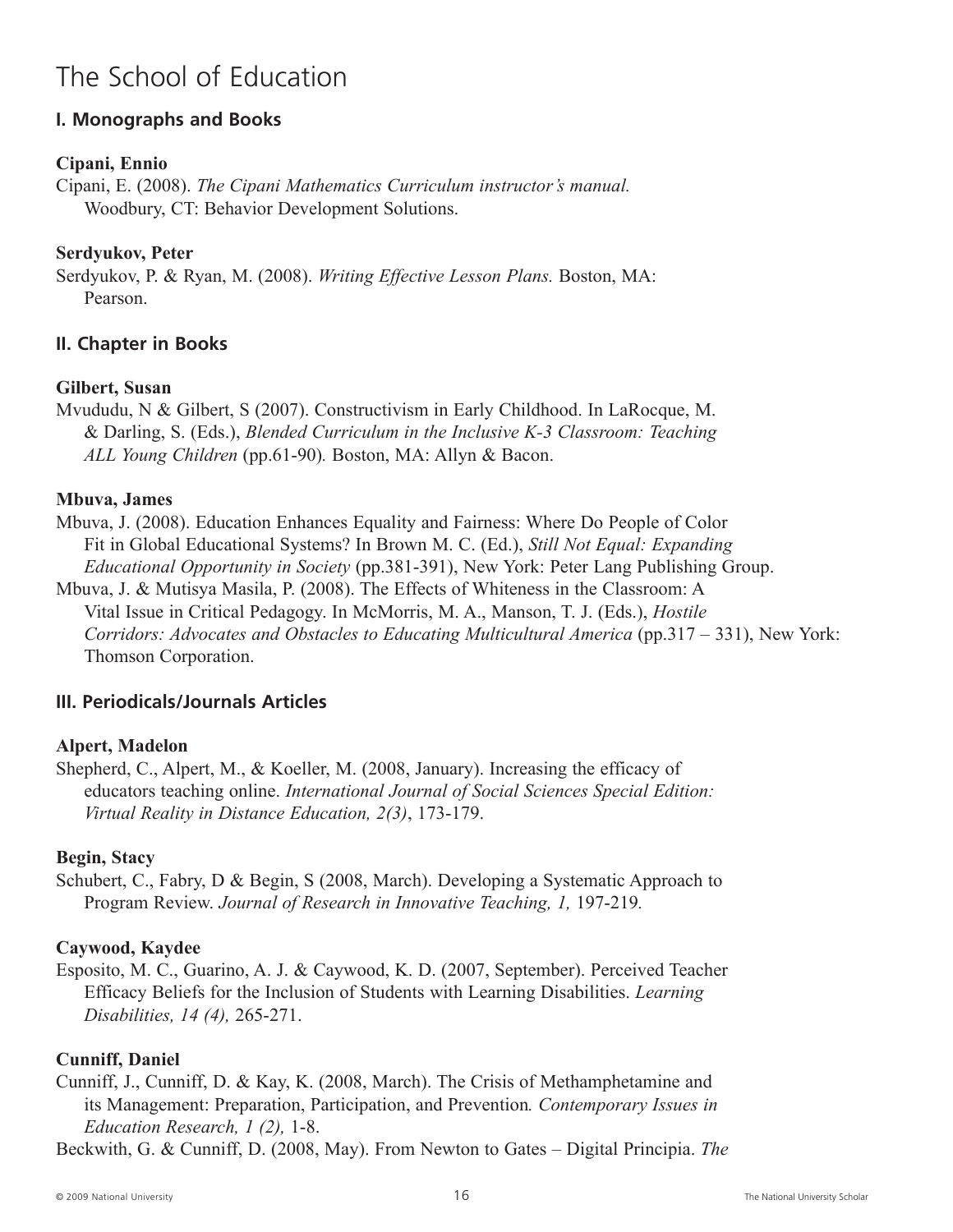*Journal of College Teaching & Learning, 5 (5),* 55-62*.*

#### **Fabry, Dee**

Schubert, C., Fabry, D & Begin, S. (2008, March). Developing a Systematic Approach to Program Review*. Journal of Research in Innovative Teaching*, *1*, 197-219.

#### **Hill, Robyn**

Hill, R. (2008, March). Strengthening Teaching Communities through Online Professional Development. *Journal of Research in Innovative Teaching*, *1*, 174-186.

#### **Kay, Kenneth**

Cunniff, J., Cunniff, D. & Kay, K. (2008, March). The Crisis of Methamphetamine and its Management: Preparation, Participation, and Prevention. *Contemporary Issues in Education Research*, *1(2)*, 1-8.

#### **Koeller, Marilyn**

Shepherd, C., Alpert, M, & Koeller, M. (2008, January). Increasing the efficacy of educators teaching online. *International Journal of Social Sciences Special Edition: Virtual Reality in Distance Education*, *2(3)*, 173-179.

#### **Mbuva, James**

Mbuva, J. (2008, January). Educating Students of Color in Higher Education Opens Doors for Fairness, Equity, and Global Economic Opportunity*. National Social Science Journal*, *30(2)*, 81-87.

#### **Pohan, Cathy**

- Pohan, C. & Mathison, C. (2007, September). Television: Powerful multicultural lessons inside and outside of school. *Multicultural Perspectives, 9(1)*, 19-25.
- Pohan, C. & Adams, C. (2008, January). Increasing family involvement and cultural understanding through a university-school partnership. *Action in Teacher Education*, *29 (1)*, 42-48.
- Mathison, C. & Pohan, C. (2007, January). Helping Experienced and Future Teachers Build Professional Interaction Skills through the Writing and Reading of Narratives*. Issues in Teacher Education*, *16 (1)*, 61-73.

#### **Richards, Janet**

Richards, J. (2008, March). The Benefits of an Accelerated Learning Format in Teacher Education Programs*. Journal of Research in Innovative Teaching*, *1*, 73-81.

#### **Schubert, Cynthia**

- Schubert, C. (2008, March). *Building Faculty Cohesion Through Participation in Global Education.* American Council on Education Department Chairs Online Resource Center. http://www.acenet.edu/resources/chairs/index.cfm?section=2&subsection=35
- Schubert, C. (2007, December). *The One Minute Chair.* American Council on Education Department Chairs Online Resource Center.

http://www.acenet.edu/resources/chairs/index.cfm?section=2&subsection=24 Schubert, C., Fabry, D & Begin, S (2008, March). Developing a Systematic Approach to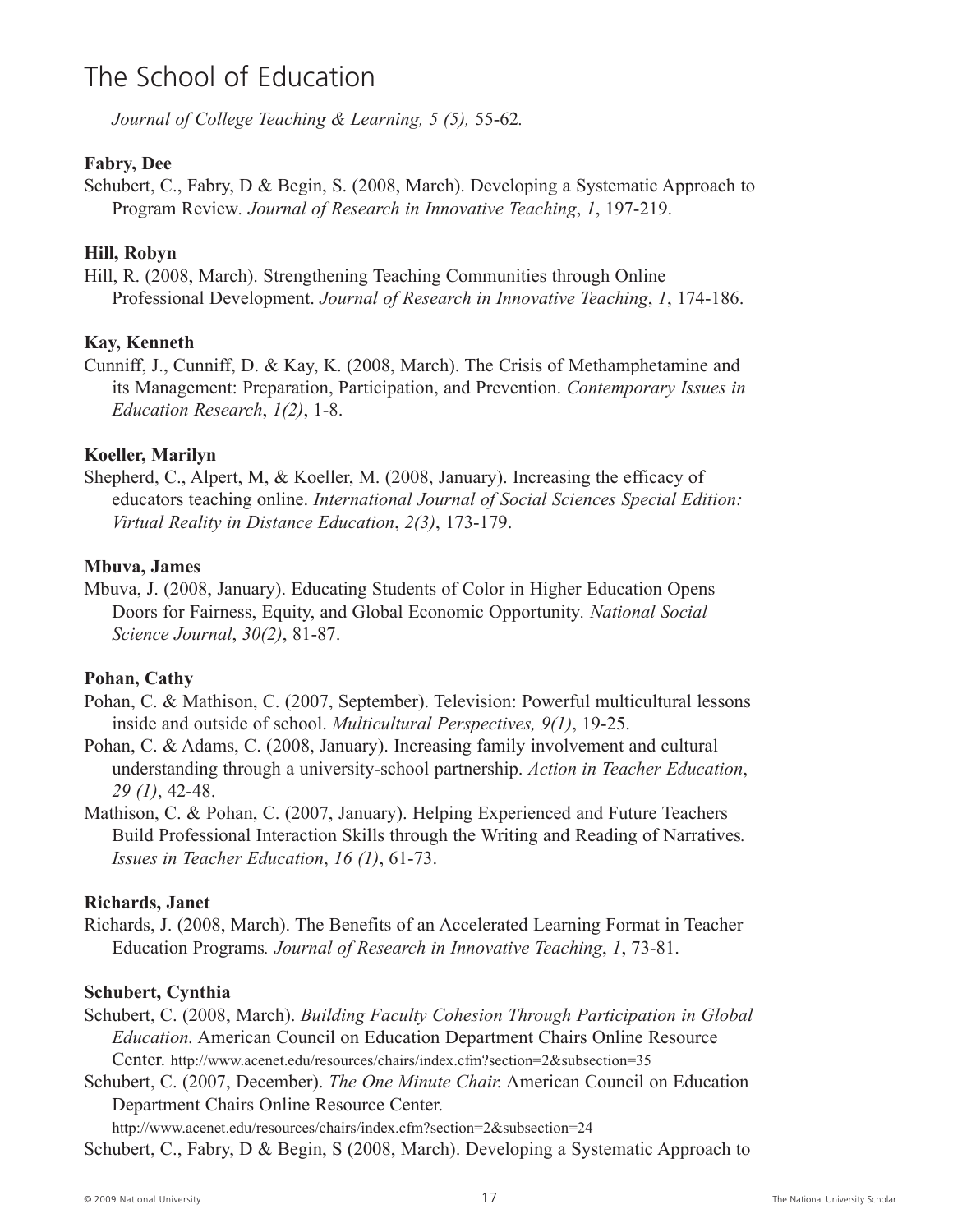Program Review. *Journal of Research in Innovative Teaching*, *1*, 197-219.

#### **Serdyukov, Peter**

Serdyukov, P. (2008, March). Accelerated Learning: What is It? *Journal of Research in Innovative Teaching, 1*, 35-59.

#### **Shepherd, Carol**

Shepherd, C., Alpert, M., & Koeller, M. (2008, January). Increasing the efficacy of educators teaching online. *International Journal of Social Sciences Special Edition: Virtual Reality in Distance Education*, *2(3)*, 173-179.

Shepherd, C. (2008, January). Alternative instructional strategies and delivery environment for high school students*. National Social Science Journal*, *30(2)*, 124- 132.

Shepherd, C. (2008, February). Any time, any place: Online advanced placement courses for high school students. *Universal Access in the Information Society*. Springer Berlin/Heidelberg. ISSN 1615-5289 (Print),1615-5297 (Online).

#### **Tyler, Clifford**

Tyler, C. (2008, March). Recruiting Teachers for Hard-To-Fill Positions*. Leadership,* 37 (4), 37-38.

#### **IV. Conference Presentation/Proceedings and Workshops**

#### **Alpert, Madelon**

- Alpert, M., Shepherd, C. & Koeller, M. (2007, September). *"Mentoring Seasoned Faculty for Online Efficacy".* 12th Cambridge International Conference on Open and Distance Learning. Cambridge, England.
- Alpert, M., Shepherd, C. & Koeller, M. (2007, July). *"Technology Mentoring: Breaking Through the Barriers to Successful Online Pedagogy".* 52nd International Council on Education for Teaching World Assembly. San Diego, CA

Shepherd, C., Koeller, M & Alpert, M. (2007, July). *Technology mentoring: Breaking through the barriers to successful online pedagogy.* 52nd International Council on Education for Teaching World Assembly. San Diego, CA.

#### **Barton, Gary**

- Germaine, R., Barton, G. & Bustillos, T. (2008, April). *National University MAT Exit Survey: Fiscal Year 2007 Graduates.* Western Association of Schools and Colleges (WASC) Annual Resource Conference. San Diego, CA.
- Shepherd, C. & Barton, G. (2007, September). *Developing reflective practitioners through online lecture and threaded discussions.* National University Faculty Research Conference. La Jolla, CA.

#### **Begin, Stacy**

Begin, S. & Suliteanu, C. (2007, July). *From Isolation to Collaboration: Strengthening the Bonds Between General and Special Education.* National Board for Professional Teaching Standards Conference. Washington, DC.

Schubert, C., Fabry, D & Begin, S. (2008, March). *Developing a Systematic Approach to*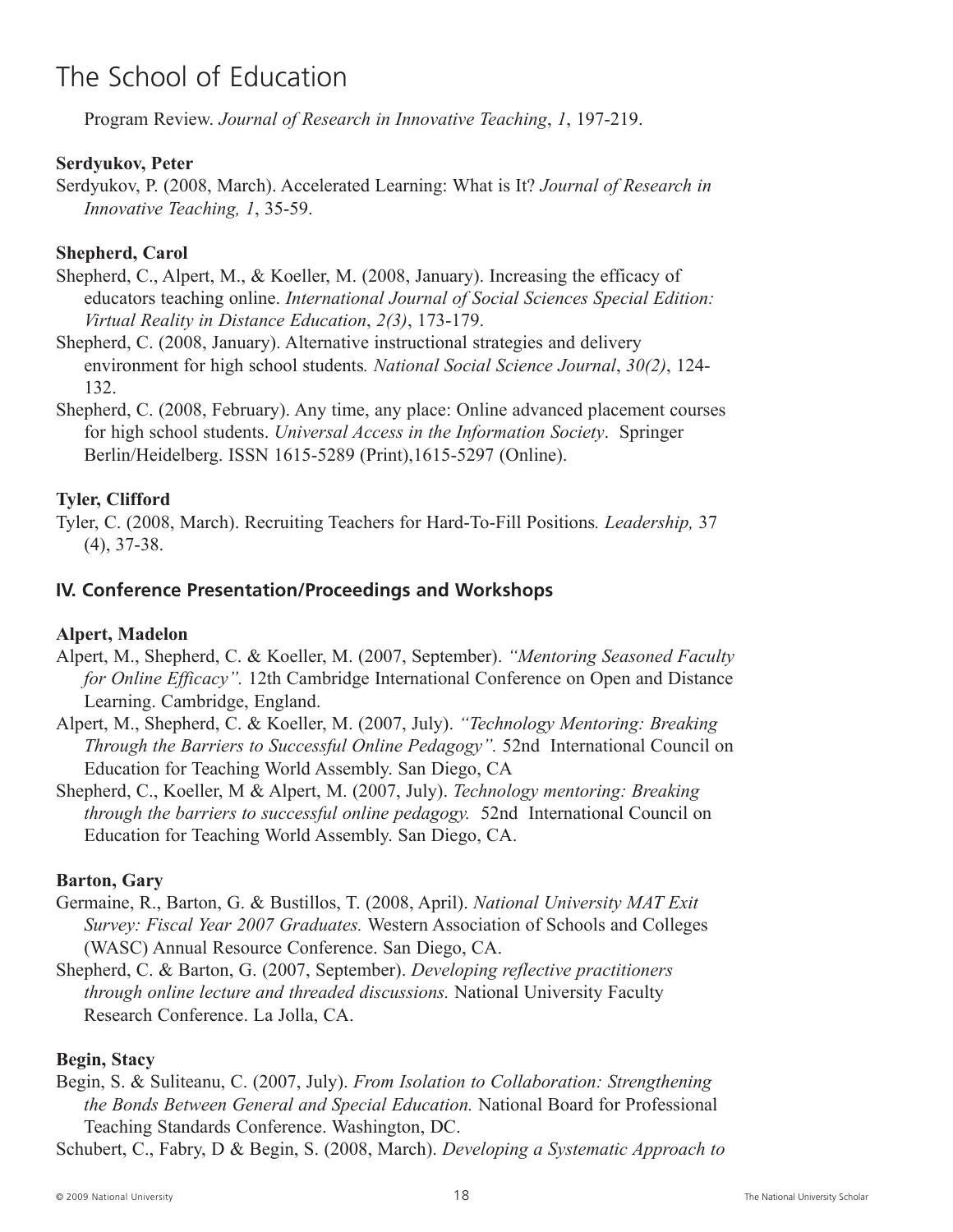*Program Review*. Lily Conference at the California Polytechnic Institute Pomona, CA.

Schubert, C. J., Fabry, D. L. & Begin, S. (2008, March). *Improving Instruction and Student Learning Outcomes through Systematic Program Review.* Lilly West Conference on College and University Teaching. Pomona, CA.

#### **Beyer, Carl**

- Beyer, C. (2007, September). *Comparing native education in Hawaii and the United States during the 19th Century.* National University Faculty Research Conference. La Jolla, CA.
- Beyer, C. (2008, January). *The role religion played in the education of Hawaiians during the nineteenth century.* Hawaii International Conference on Education. Honolulu, HI.
- Beyer, C. (2008, January). *The globalization of Hawaii during the nineteenth century.* 4th International Globalization, Diversity, and Education Conference. Spokane, WA.
- Beyer, C. (2008, March). *Using secondary education to solidify colonization and hegemony over Hawaii, 1900-1941.* 2008 American Educational Research Association annual meeting. New York, NY.

#### **Bustillos, Terry**

Germaine, R., Barton, G. & Bustillos, T. (2008, April). *National University MAT Exit Survey: Fiscal Year 2007 Graduates.* Western Association of Schools and Colleges (WASC) Annual Resource Conference. San Diego, CA.

#### **Castle, Sidney**

Tyler, C. & Castle, S. (2007, September). *Promoting a stimulating, intellectual environment despite increased accountability requirements.* National University Faculty Research Conference. La Jolla, CA.

#### **Cipani, Ennio**

Cipani, E. & Cunniff, D. (2007, September). *Customizing your online courseware: Three best practices.* National University Faculty Research Conference. La Jolla, CA.

#### **Cunniff, Daniel**

- Cipani, E. & Cunniff, D. (2007, September). *Customizing your online courseware: Three best practices.* National University Faculty Research Conference. La Jolla, CA.
- Cunniff, D. & Kay, K. (2007, September). *Legal pitfalls facing today's California educational administrator: Time for reflection.* National University Faculty Research Conference. La Jolla, CA.

#### **Elder, Donna**

- Padover, W., Elder, D. & Sweeney, S. (2008, March). *Educational foundations: More than fundraising*. Annual conference for the National Association of School Foundations, Orlando, FL.
- Padover, W. & Elder, D. (2008, April). *What K-8 educators can learn from higher education about fund development*. National Association of Elementary School Principals Annual Conference, Nashville, TN.
- Elder, D. & Padover, W. (2008, January). *Coaching pre-service teachers*. 5th Annual Hawaii International Conference on Education. Honolulu, HI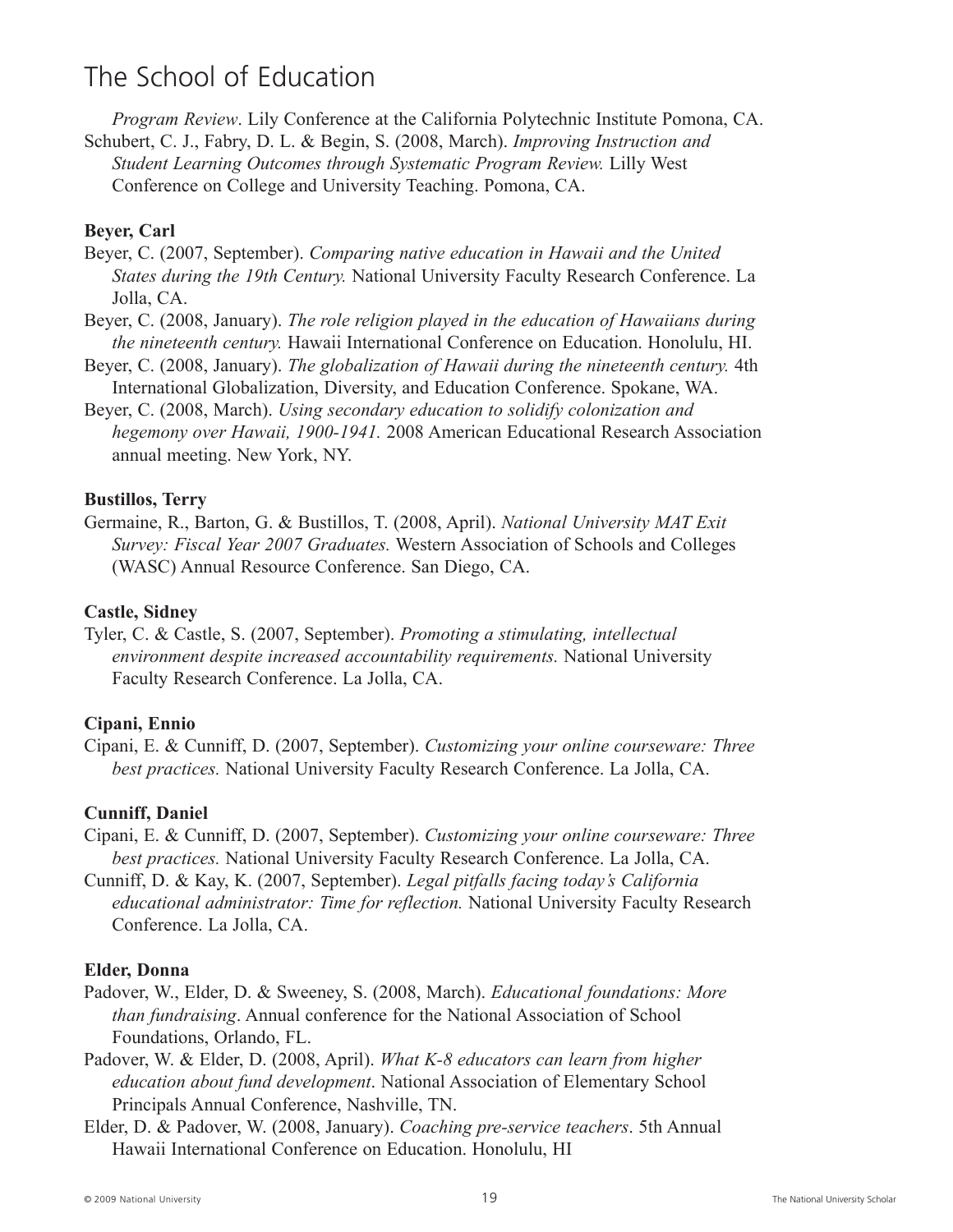- Elder, D. & Padover, W. (2008, February). *Retaining teachers in the profession through the use of coaching.* National Conference of the American Association of Colleges of Teacher Education Annual Conference, New Orleans, LA.
- Elder, D. & Padover, W. (2008, February). *Professional Clinic on Coaching as a life-long professional development activity*. Association of Teacher Educators Annual Conference, New Orleans, LA.

#### **Evans, Suzanne**

- Evans, S. (2007, July). *Teaching multicultural literature as a form of culturally responsive pedagogy.* ICET 52nd World Assembly/7th Annual Border Pedagogy Conference. San Diego, CA.
- Evans, S. (2008, January). *Using thinkalouds and interactive read alouds to enhance tolerance and reduce prejudice.* 7th Annual Hawaii International Conference on Education. Honolulu, HI.
- Evans, S. (2008, January). *A qualitative study of the effects of a multicultural literature course on teacher candidate perspectives.* 7th Annual Hawaii International Conference on Education. Honolulu, HI.
- Evans, S. (2008, February). *Teacher Candidate perspectives on tolerance and diversity.* 3rd Annual International Globalization, Diversity and Education Conference. Spokane, WA.
- Evans, S. (2008, March). *Effects of a multicultural literature course on teacher candidates perspectives on diversity.* Lilly West Conference on College & University Teaching. Pomona, CA
- Evans, S. (2008, March). *Multicultural literature as culturally responsive pedagogy.* 2008 American Educational Research Association annual meeting. New York, NY.

#### **Fabry, Dee**

- Fabry, D. L. & Schubert, C.J. (2008, February). *Redefining Multiculturalism in a Graduate Teacher Education Program.* 4th International Globalization and Diversity Conference. Spokane, Washington.
- Schubert, C. J., Fabry, D. L. & Begin, S. (2008, March). *Improving Instruction and Student Learning Outcomes through Systematic Program Review.* Lilly West Conference on College and University Teaching. Pomona, California
- Schubert, C. J. & Fabry, D. L. (2008, April). *Spotlight on Learning: Improving Program Quality through Systematic Review.* WASC Academic Resource Conference. San Diego, California.
- Schubert, C. J., Fabry, D. L. & Begin, S. (2007, September). *A systematic approach to program review: Curriculum mapping and course alignment in the Master of Arts in Teaching program at National University.* National University Faculty Research Conference. La Jolla, CA.

#### **Germaine, Ron**

Germaine, R., Barton, G. & Bustillos, T. (2008, April). *National University MAT Exit Survey: Fiscal Year 2007 Graduates.* Western Association of Schools and Colleges (WASC) Annual Resource Conference. San Diego, CA.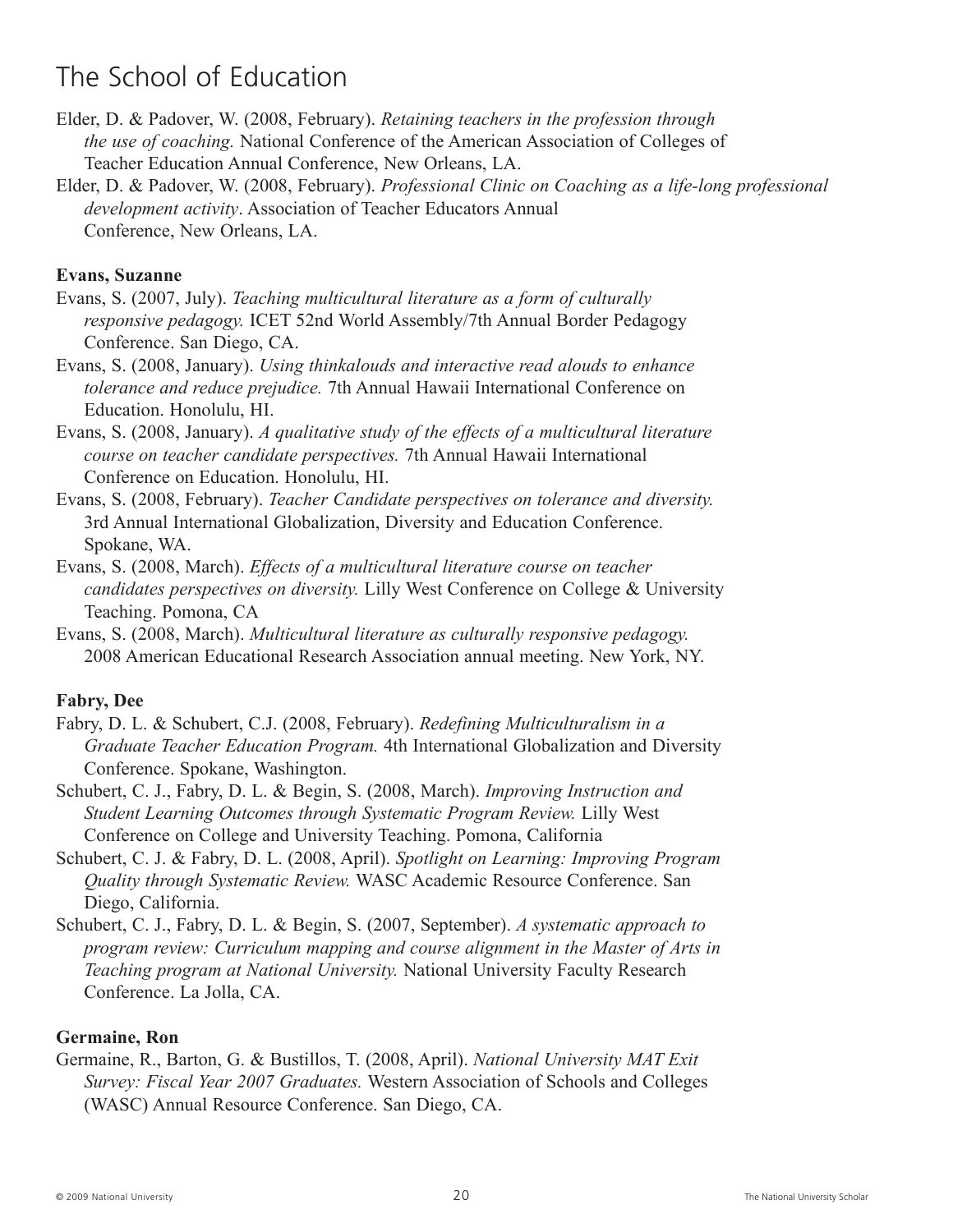#### **Gilbert, Susan**

- Gilbert, S. (2008, April). *The Early Childhood Teacher: Challenges and Opportunities.* California Association for the Education of Young Children Annual Conference. Long Beach, CA.
- Gilbert, S. (2008, June). *Online teacher preparation: Differentiating instruction.* National Association for the Education of Young Children 17th Institute for Early Childhood Professional Development. New Orleans, LA.

#### **Hill, Robyn**

- Serdyukov, P. & Hill, R (2007, July). *Cultivating Quality Educators through Innovative and Comprehensive Teacher Preparation Programs.* 52nd International Council on Education for Teaching World Assembly: 7th Annual Border Pedagogy Conference, San Diego, CA.
- Hill, R. (2007, September). *Strengthening teaching communities through online professional development.* National University Faculty Research Conference, La Jolla, CA.
- Hill, R. & Serdyukov, P. (2007, October). *Student Learning Patterns in Online Classes: Growth in Popularity, Decline in Attitude.* Proceedings of E-Learn World Conference on E-Learning in Corporate, Government, Healthcare, & Higher Education, Quebec, Canada.
- Hill, R. & Serdyukov, P. (2008, March). *Promoting Inclusion of Adjunct Faculty in the Professorial Community Through Online Professional Development.* 2008 American Educational Research Association annual meeting, New York, NY.

#### **Hoban, Gary**

Tyler, C. & Hoban, G. (2008, January). *Re-Thinking Conventional Wisdom Regarding Teacher Evaluation From Student Assessment of On-Line Instruction and Instructors.* National University Faculty Research Conference, La Jolla, CA.

#### **Infelise, Salvador**

Tyler, C. & Infelise, S. (2008, March). *Effective Online Course Delivery and Instruction.* LILY West Conference on College and University Teaching. Pomona, CA.

#### **Kay, Kenneth**

Cunniff, D. & Kay, K. (2007, September). *Legal pitfalls facing today's California educational administrator: Time for reflection.* National University Faculty Research Conference, La Jolla, CA.

#### **Koeller, Marilyn**

- Alpert, M., Shepherd, C. & Koeller, M. (2007, September). *"Mentoring Seasoned Faculty for Online Efficacy".* 12th Cambridge International Conference on Open and Distance Learning, Cambridge, England.
- Richards, J., Schubert, C. & Koeller, M. (2008, February). *Win the Career Success Jackpot with Emotional Intelligence!.* American Society of Business and Behavioral Sciences, Las Vegas, NV.
- Shepherd, C., Koeller, M & Alpert, M (2007, July). *Technology mentoring: Breaking through the barriers to successful online pedagogy.* 52nd International Council on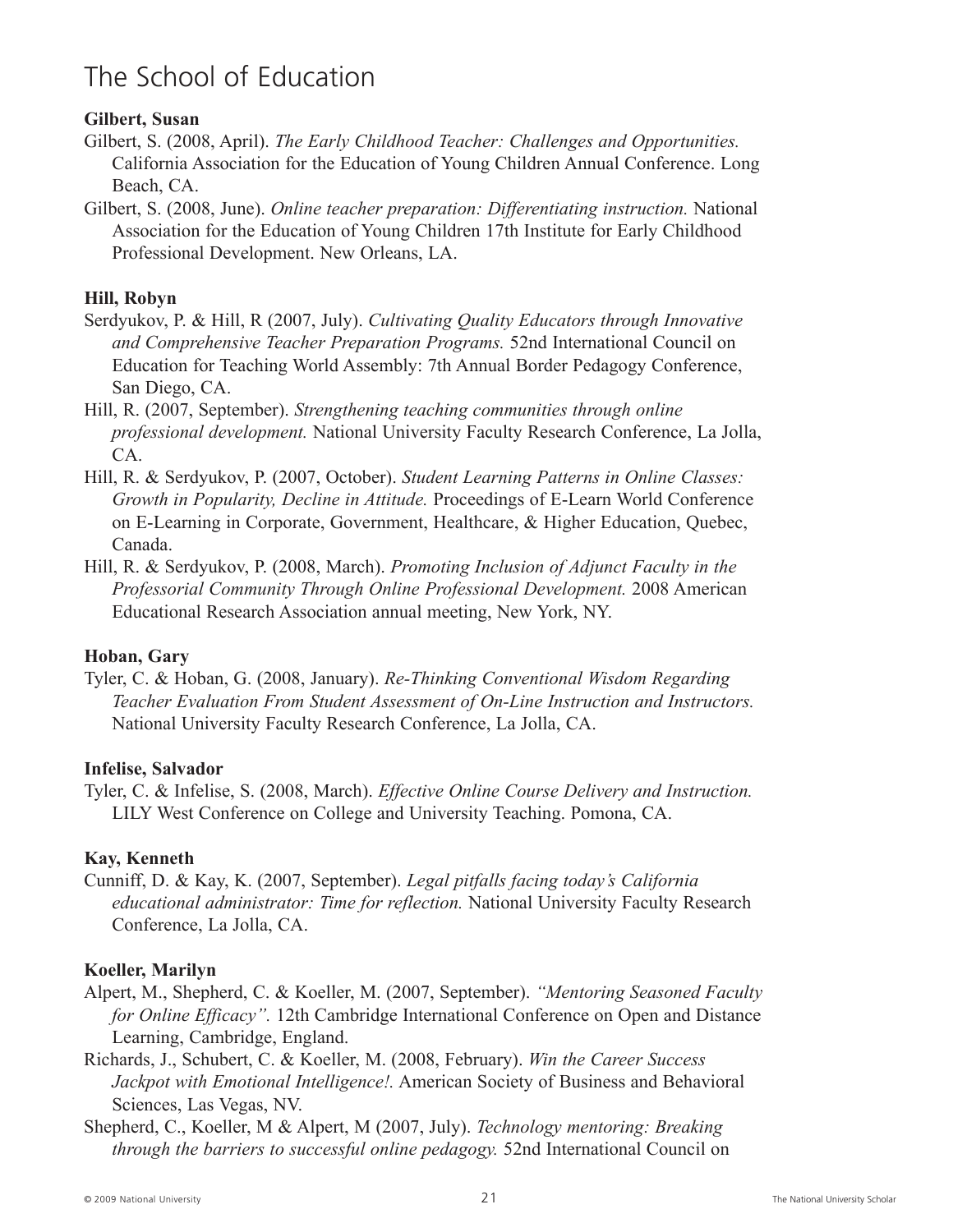Education for Teaching World Assembly, San Diego, California.

#### **Kramer, Lucinda**

Kramer, L. (2007, September). *Skilled Dialogue in Family Health: A Tool for Honoring Diverse Identities, Voices and Connections.* Wyoming Maternal & Family Health Annual Public Health Nursing Conference, Cheyenne, WY.

- Kramer, L. & Barrera, I (2007, November). *Helping Teachers Advocate for Diverse Identities and Voices.* NAECTE Annual Conference, Chicago, IL.
- Kramer, L. (2007, November). *Reframing Differences: Strategies for Respectful, Reciprocal & Responsive Interactions with Diverse Children & Families.* CEIEC Early Childhood Conference, Victoria, Australia.
- Kramer, L. (2007, December). *Tips for Parents: Paraprofessional – Bridge or Barrier to IEP Accountability.* 32nd Annual TASH Conference. Seattle, WA.
- Kramer, L. (2008, January). *Leveraging Students'Cultural Literacy to Address Challenging Behaviors.* 2008 Courage to Risk Conference. Colorado Springs, CO.
- Kramer, L. & Barrera, I (2008, February). *Skilled Dialogue-Setting the Stage: Acknowledging and Accessing Family Strengths.* University of North Texas, Conference on Parent Education, Denton, TX.
- Kramer, L. (2008, February). *Think Inclusively! Tapping Students'Cultural Literacy to Increase Academic Performance.* Forum on High School Reform Conference, San Diego, CA.
- Kramer, L. (2008, March). *Students with LD: Cultural Literacy and Academic Performance.* Learning Disabilities Association 45th Annual International Conference,Chicago, IL.
- Kramer, L. (2008, April). *More than Cookies and Hugs: Grandparents Raising Young Grandchildren.* California Association for the Education of Young Children Leadership Day and Annual Conference, Long Beach, CA
- Barrera, I & Kramer, L (2008, April). *Mentoring Strategies for Early Childhood Coaches.* Clayton Early Learning Institute – BOUNCE – Buffett Foundation Conference, Denver, CO.

#### **Leavitt, Lorraine**

- Leavitt, L. (2005, January). *"Simulations in the classroom".* Hawaii International Conference on Education. Honolulu, HI.
- Leavitt, Lorraine (2008, February). *"Simulations in the Classroom and Online Instruction".* American Association of College Teachers of Education Conference. New Orleans, LA.

#### **Moore, Marilyn**

- Moore, M. (2008, January). *Literacy coaching: A focus on what types of teachers and students need the most support and high quality professional development.* Hawaii International Conference on Education, Honolulu, HI.
- Moore, M. (2008, May). *Literacy coach practices.* 53rd Annual Convention of the International Reading Association, Atlanta, GA.

#### **Padover, Wayne**

Padover, W., Elder, D. & Sweeney, S. (2008, March). *Educational foundations: More*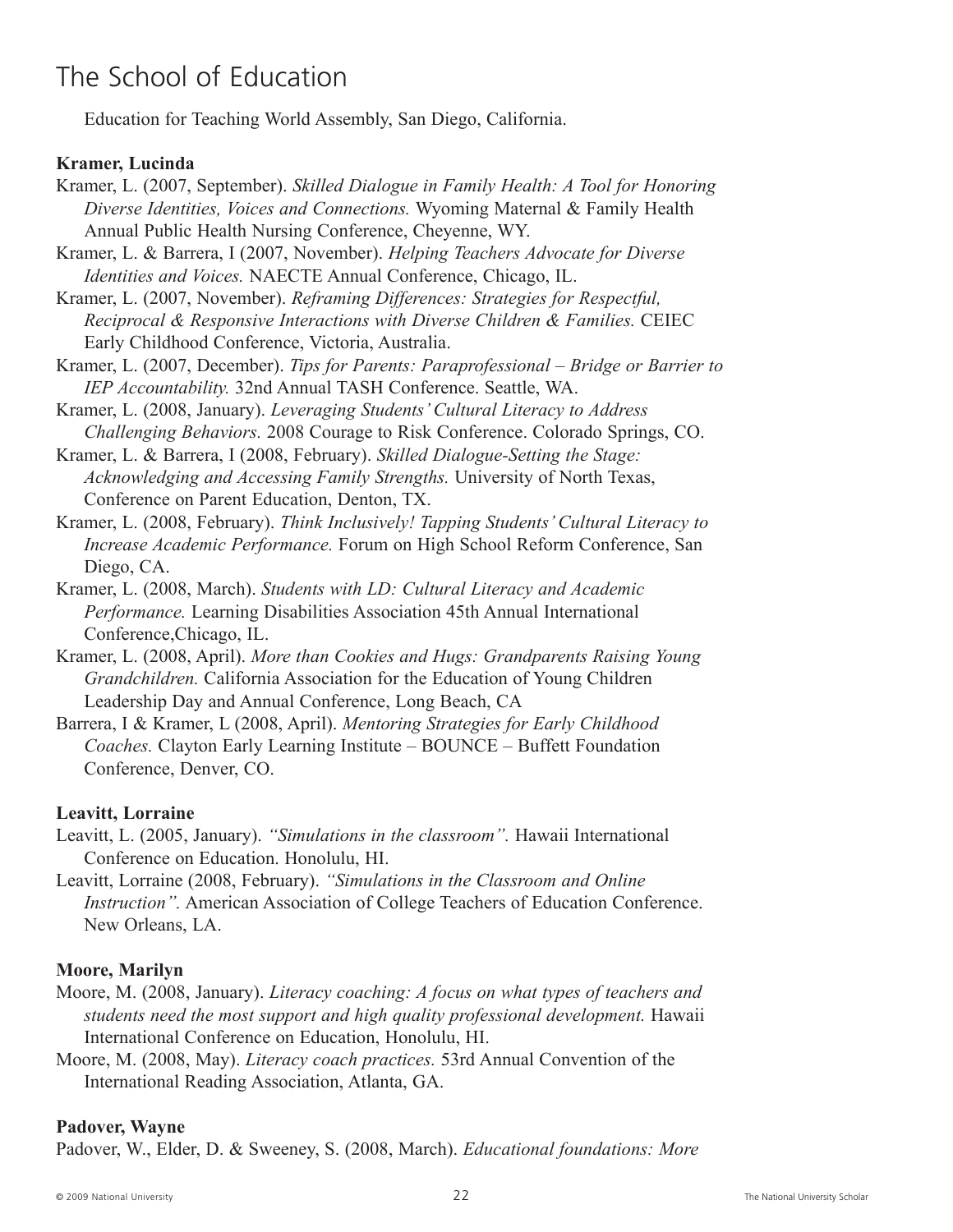*than fundraising.* Annual conference for the National Association of School Foundations, Orlando, FL.

- Padover, W. & Elder, D. (2008, April). *What K-8 educators can learn from higher education about fund development.* National Association of Elementary School Principals Annual Conference, Nashville, TN.
- Padover, W. & Elder, D. (2008, July). *What K-12 educators can learn from higher education about fundraising.* National Council of Professors of Educational Administration Conference. Chicago, MI.
- Elder, D. & Padover, W. (2007, August). *What K-12 educators can learn from Higher Education about Fund Development January August,* Mid-West Regional Conference of the National Association of School Foundations, Kansas, MS.
- Elder, D. (2008, April). *Coaching as a life-long professional development.* International Association of Laboratory and University Affiliated Schools Annual Conference. Providence, Rhode Island
- Elder, D. & Padover, W. (2008, January). *Coaching pre-service teachers*. 5th Annual Hawaii International Conference on Education. Honolulu, HI.
- Elder, D. & Padover, W. (2008, February). *Retaining teachers in the profession through the use of coaching.* National Conference of the American Association of Colleges of Teacher Education Annual Conference, New Orleans, LA.
- Elder, D. & Padover, W. (2008, February). *Professional Clinic on Coaching as a life-long professional development activity.* Association of Teacher Educators Annual Conference, New Orleans, LA.
- Padover, W. & Gonzales, M. (2008, March). *Utilizing Educational Research as related to school governance.* California Association of Professors of Education Administration Spring Conference. San Francisco, CA.

#### **Pohan, Cathy**

Pohan, C., Cunningham, G. & Boatright, C. (2008, April). *Authentic and relevant assessment assignments for preservice teachers.* Professional Development Schools. 2008 Conference Proceedings. Orlando, FL

Ward, M., Boatright, C., Warren, C. & Pohan, C. (2008, April). *Using future teachers' standardized test scores to shape teacher education program admission requirements.* Professional Development Schools 2008 Conference Proceedings. Orlando, FL.

#### **Reid, L. Wayne**

Reid, L.W. (2007, September). *Bullying at all K-12 schools in California.* National University Faculty Research Conference. La Jolla, CA.

#### **Reynolds, Thomas**

- Reynolds, T. (2007, September). *Identifying and measuring educator effectiveness dispositions in online teaching.* 2007 ICET International Yearbook. Wheeling, IL.
- Reynolds, T. (2008, March). *Factors Influencing Meaning Construction in Online Teacher Education Candidate Threaded Discussion Postings.* SITE 2008 International Conference, Las Vegas, NV.
- Reynolds, T. & Stowers, G. (2008, March). *Curriculo a Distancia para el Desarrollo de la Disposiciones del Educador Efectivo.* Asociacion Venezolana de Educacion a Distancia (AVED), Caracas, Venezuela.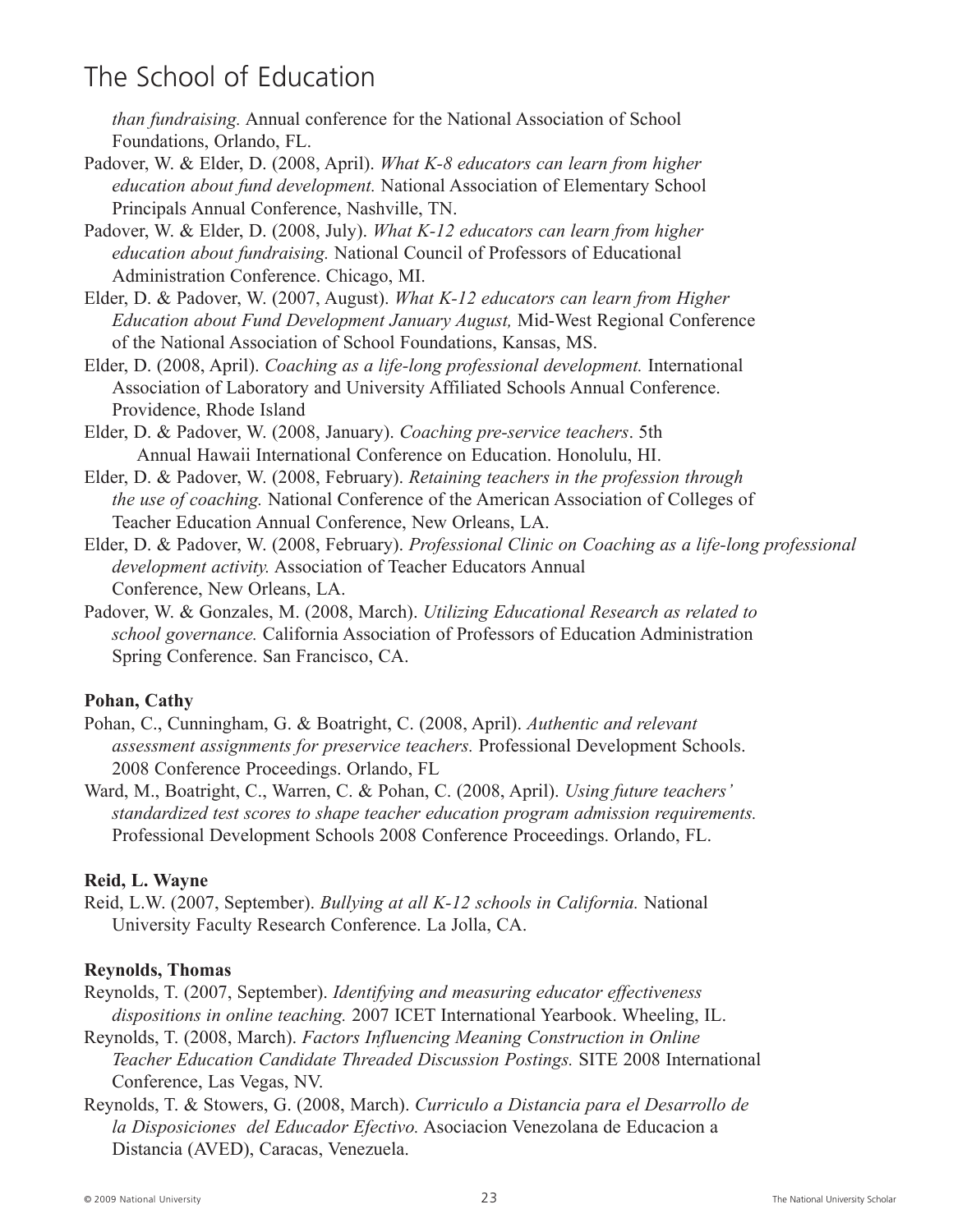#### **Richards, Janet**

- Richards, J. (2008, April). *Five Powerful Teacher Attitudes that Promote a Happy and Productive Learning Environment.* California State Title I Conference. Los Angeles, CA.
- Richards, J., Schubert, C. & Koeller, M. (2008, February). *Win the Career Success Jackpot with Emotional Intelligence.* American Society of Business and Behavioral Sciences Conference. Las Vegas, NV.
- Richards, J. (2007, November). *Dancing with the Dragon: How Teachers Maintain their Joy of Teaching in an Age of Accountability.* Kappa Delta Pi 2007 Convocation. Louisville, KY.
- Richards, J. (2007, September). *The benefits of an accelerated learning format in teacher education.* National University Faculty Research Conference. La Jolla, CA.

#### **Schubert, Cynthia**

- Richards, J., Schubert, C. & Koeller, M. (2008, February). *Win the Career Success Jackpot with Emotional Intelligence.* American Society of Business and Behavioral Sciences Conference. Las Vegas, NV.
- Schubert, C. (2008, February). *The One Minute Chair*, American Society of Business and Behavioral Studies Conference, Las Vegas, NV.
- Schubert, C. & Fabry, D. (2008, February). *Rethinking Multiculturalism in a Graduate*. Diversity Conference, Spokane, WA.
- Schubert, C., Fabry, D. & Begin, S. (2008, March). *Developing a Systematic Approach to Program Review.* Lily Conference at the California Polytechnic Institute, Pomona, CA
- Schubert, C. & Fabry, B. (2008, March). *Spotlight on Learning: Improving Program Quality through Systematic Review.* 2008 WASC-ARC Conference, San Diego, CA.
- Schubert, C., Fabry, D. & Begin, S. (2007, September). *A systematic approach to program review: Curriculum mapping and course alignment in the Master of Arts in Teaching program at National University.* National University Faculty Research Conference. La Jolla, CA.
- Fabry, D. L. & Schubert, C.J. (2008, February). *Redefining Multiculturalism in a Graduate Teacher Education Program.* 4th International Globalization and Diversity Conference. Spokane, WA.
- Schubert, C. J., Fabry, D. L. & Begin, S. (2008, March). *Improving Instruction and Student Learning Outcomes through Systematic Program Review.* Lilly West Conference on College and University Teaching. Pomona, CA.
- Schubert, C. J. & Fabry, D. L. (2008, April). *Spotlight on Learning: Improving Program Quality through Systematic Review.* WASC Academic Resource Conference. San Diego, CA.

#### **Sebastian, Joan**

- Sebastian, J.P. (2007, November). *A university and school district partnership: Strategies for supporting beginning teachers.* Round Table Conversation, Teacher Education Division Conference (TED) of the Council for Exceptional Children Conference. Milwaukee, WI.
- Sebastian, J. & Shaddock, G. (2008, April). *Supporting special education credential candidates: Lessons learned from all involved.* General Session, National Association for Alternative Certification Conference. Atlanta, GA.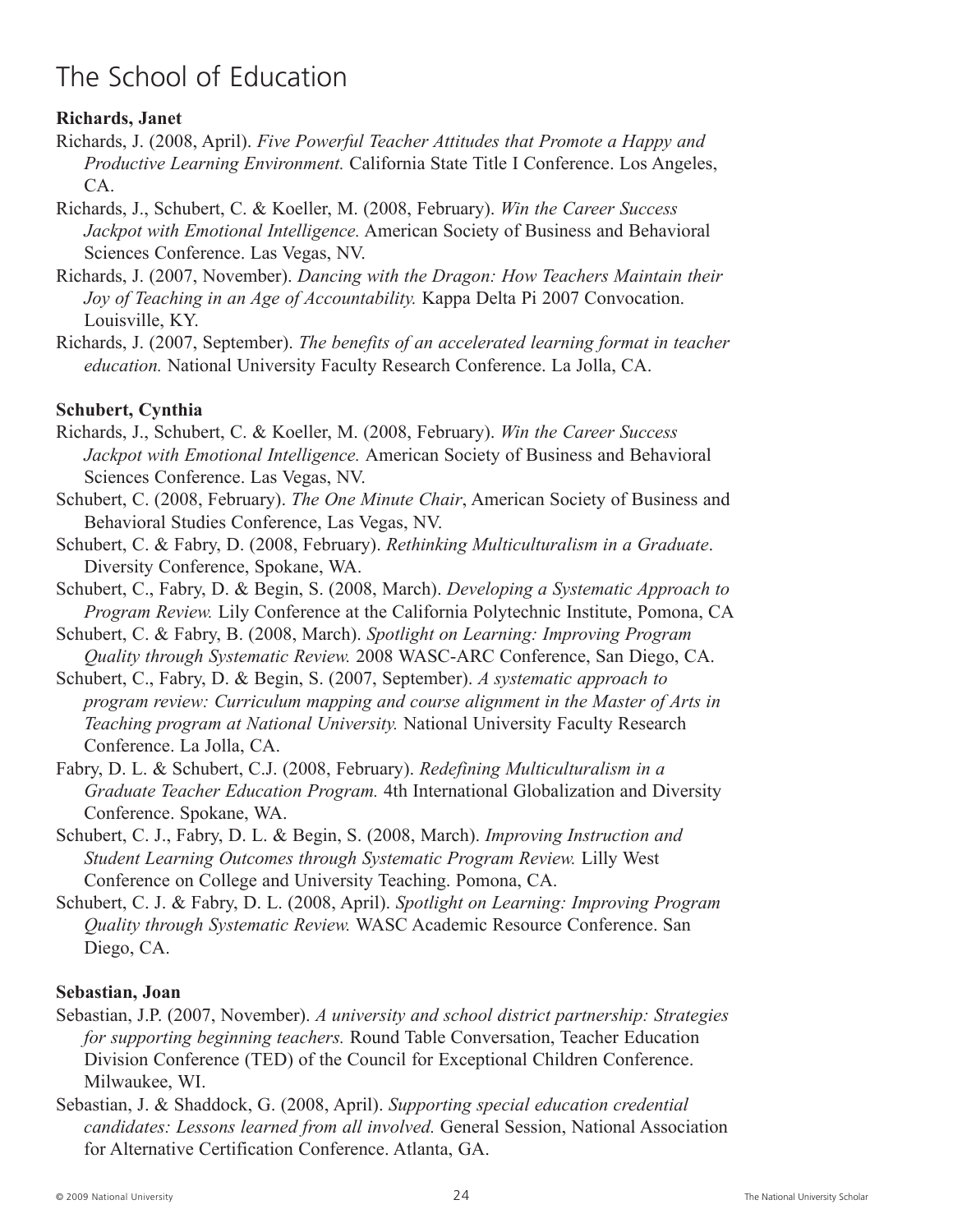#### **Serdyukov, Peter**

- Serdyukov, P. (2007, September). *Accelerated Learning: Past and Future.* National University Faculty Research Conference. La Jolla, CA.
- Hill, R. & Serdyukov, P. (2007, October). *Student Learning Patterns in Online Classes: Growth in Popularity, Decline in Attitude.* Proceedings of E-Learn World Conference on E-Learning in Corporate, Government, Healthcare, & Higher Education. Quebec, Canada.
- Serdyukov, P. & Serdyukova, N. (2007, October). *Online learning and time factor.* The 10th IASTED International Conference on Computers and Advanced Technology in Education. Beijing, China.
- Serdyukov, P. & Hill, R (2007, July). *Cultivating Quality Educators through Innovative and Comprehensive Teacher Preparation Programs.* 52nd International Council on Education for Teaching World Assembly: 7th Annual Border Pedagogy Conference, San Diego, CA.
- Hill, R. & Serdyukov, P. (2008, March). *Promoting Inclusion of Adjunct Faculty in the Professorial Community Through Online Professional Development.* 2008 American Educational Research Association Annual Meeting. New York, NY.

#### **Shaddock, Glee**

Sebastian, J. & Shaddock, G. (2008, April). *Supporting special education credential candidates: Lessons learned from all involved.* General Session, National Association for Alternative Certification Conference. Atlanta, GA.

#### **Shepherd, Carol**

- Shepherd, C. & Barton, G. (2007, September). *Developing reflective practitioners through online lecture and threaded discussions.* National University Faculty Research Conference. La Jolla, CA.
- Shepherd, C., Alpert, M. & Koeller, M. (2007, September). *Mentoring seasoned faculty for online efficacy.* 12th Cambridge International Conference on Open and distance Learning. Cambridge, England.
- Shepherd, C. & Mullane, A. (2008, March). *Assessment for the New Millennium.* Proceedings of SITE 2008 – Society for Information Technology & Teacher Education. Las Vegas, NV.
- Shepherd, C. & Mullane, A. (2008, March). *Rubrics: The key to fairness in performance based assessments.* Proceedings of The College Teaching & Learning Conference. San Juan, Puerto Rico.
- Shepherd, C. & Mullane, A. (2008, March). *New projects, new assessments: Guidelines for the present.* Awarded Best Paper. Proceedings of The International Applied Business Research Conference. San Juan, Puerto Rico.

#### **Smedley, Linda**

Smedley, L. & Wheeler, D (2008, February). *Perfecting Your 21st Century Leadership Skills.* American Society of Business and Behavioral Sciences 15th Annual Meeting. Las Vegas, NV.

#### **Stowers, Gwendolyn**

Stowers, G. (2008, February). *The Role of Media in Socially Constructing Racism.* 10th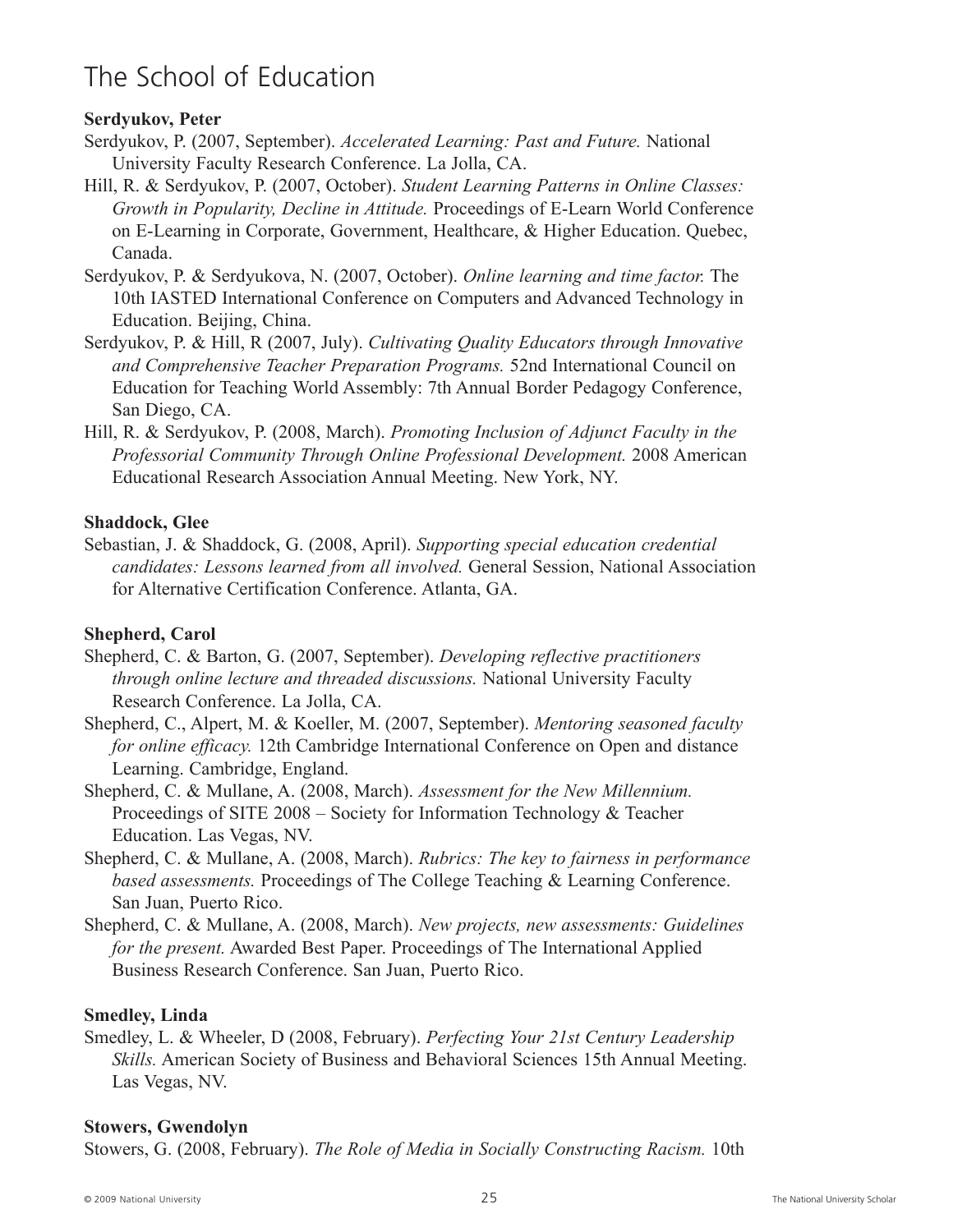Annual Conference: Society for Phenomenology and Media. Puebla, Pueblo, Mexico. Stowers, G. (2008, March). *The United States and Bolivia: Very Different and yet Very*

- *Similar.* California Association of Bilingual Educators. San Jose, CA.
- Reynolds, T. & Stowers, G. (2008, March). *Curriculo a Distancia para el Desarrollo de la Disposiciones del Educador Efectivo.* Asociacion Venezolana de Educacion a Distancia (AVED), Caracas, Venezuela.

Stowers, G. (2007, September). *Changing paradigms: Looking at bilingual, intercultural education in Bolivia.* National University Faculty Research Conference. La Jolla, CA.

#### **Tyler, Clifford**

- Tyler, C. & Castle, S. (2007, September). *Promoting a stimulating, intellectual environment despite increased accountability requirements.* National University Faculty Research Conference. La Jolla, CA.
- Tyler, C. & Infelise, S. (2008, March). *Effective Online Course Delivery and Instruction.* 2008 LILY West Conference, Pomona, CA.

#### **Weegar, Mary**

Weegar, M. (2007, September). *The moral imperative: The role of ethics in education.* National University Faculty Research Conference. La Jolla, CA.

#### **Wheeler, Diana**

Smedley, L. & Wheeler, D (2008, February). *Perfecting Your 21st Century Leadership Skills.* American Society of Business and Behavioral Sciences 15th Annual Meeting. Las Vegas, NV.

#### **V. Other Scholarly Activities**

#### **Beyer, Carl**

Beyer, C. (2008, March). *Reviewer (24 proposals),* American Education Studies Association Program Committee for annual conference to be held in 2008 in Savanah, GA.

Beyer, C. (2008, March). *Discussant, Indigenous Leadership, Higher Education, and Systematic Change;* American Educational Research Association Annual Conference, New York, NY.

#### **Evans, Suzanne**

Evans, S. (2008, May). *Peer Reviewed* for National Reading Conference Presentations. Orlando, FL.

#### **Fabry, Dee**

Fabry, D. (2008, March). Reviewer, *Journal of Research in Innovative Teaching*, La Jolla, CA.

#### **Hill, Robyn**

Hill, R. (2007, September). *Facilitated round table discussion 'Online professional development for adjunct and full-time faculty*' at 2007 National University Faculty Research Conference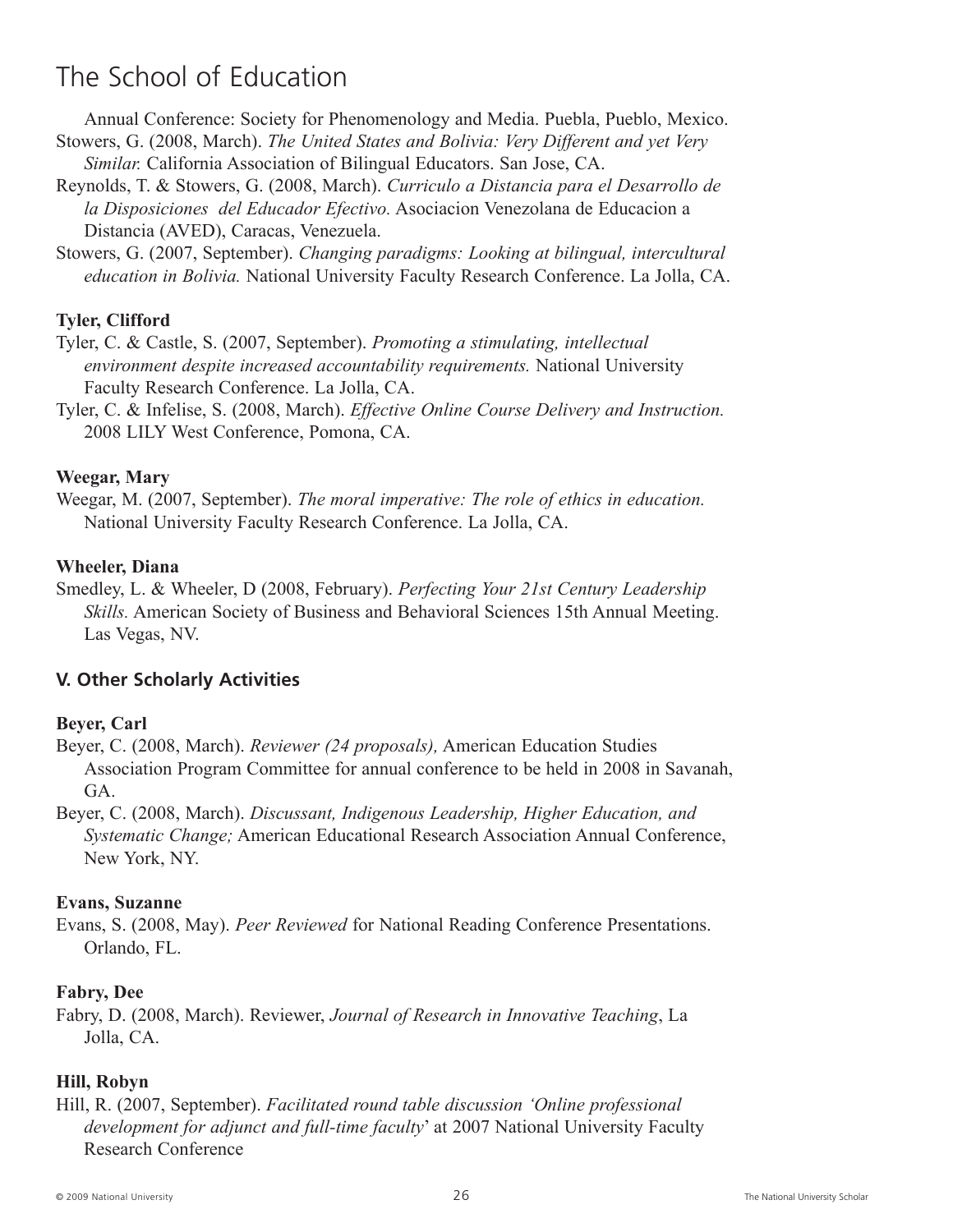Hill, R. (2008, March). Reviewer, *Journal of Research in Innovative Teaching*, La Jolla, CA.

#### **Hoban, Gary**

Hoban, G. (2008, March). Reviewer, *Journal of Research in Innovative Teaching*, La Jolla, CA.

#### **Kinberg, Margot**

Kinberg, M. (2008, March) Reviewer, *Journal of Research in Innovative Teaching*, La Jolla, CA.

#### **Kutaka-Kennedy, Joy**

Calvet, D., McAnnear, M., Viswanathan, S. Sebastian, J., Kutaka-Kennedy, J, Hills, M. (2007, September). *Facilitated round table discussion 'Grant activities*' at 2007 National University Faculty Research Conference.

#### **Leavitt, Lorraine**

Leavitt, Lorraine (2007, January). *Member, Editorial Review Board* for Scientific Journals International*. Educational Pages*.

#### **Pohan, Cathy**

Ward, M & Pohan, C. (2007, March). *Preparing culturally responsive teachers: The answer may be in sight.* PDS Partners. 3(2), 3.

#### **Schubert, Cynthia**

Schubert, C. (2008, June). Served as external reviewer for AACTE Annual Conference, Torrey Pines, La Jolla.

Schubert, C. (2007, December). Served as external reviewer for Grossmont-Cuyamaca Nursing Collaborative grant from CCCCO, Grossmont-Cuyamaca CCD, San Diego, CA.

Schubert, C. (2008, March). Reviewer, Journal of Research in Innovative Teaching, La Jolla, CA.

#### **Sebastian, Joan**

Calvet, D., McAnnear, M., Viswanathan, S. Sebastian, J., Kutaka-Kennedy, J, Hills, M. (2007, September). Facilitated round table discussion 'Grant activities' at 2007 National University Faculty Research Conference.

#### **Serdyukov, Peter**

Serdyukov, P. (2007-2008). Chair, Research Council, La Jolla, CA.

- Serdyukov, P. (2007-2008). Editor-in-Chief, Journal of Research in Innovative Teaching. La Jolla, CA.
- Serdyukov, P. (2007, September).Vice-Chair, 2007 NU Faculty Research Conference, La Jolla, CA.
- Serdyukov, P. (2007-08). Member of Editorial Board, *Web-Based Communities Journal*, Great Britain.

Serdyukov, P. (2007-08). Member of Editorial Board, *Journal of Universal Computer Science*,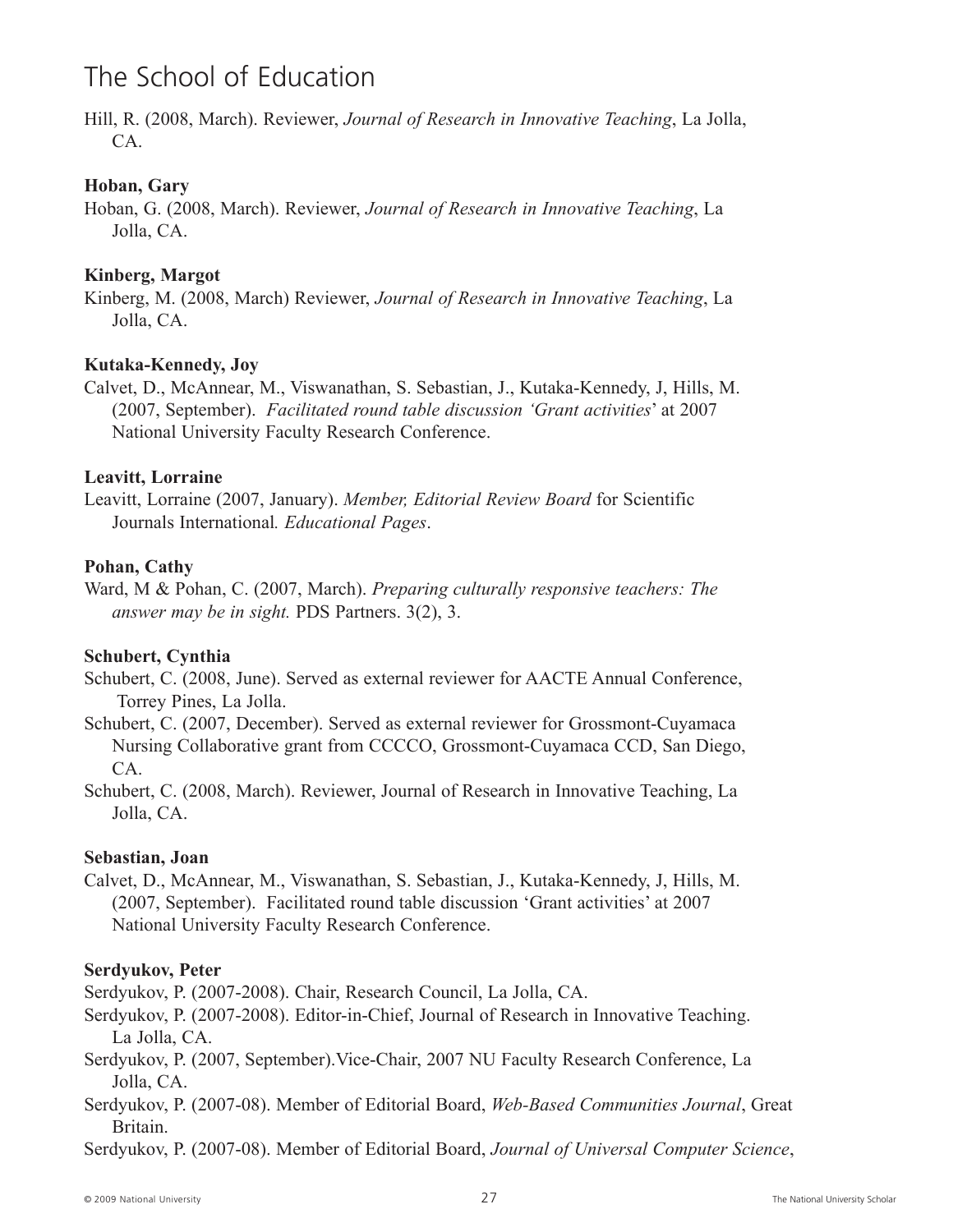Austria.

Serdyukov, P. (2007, October). PhD Dissertation Chair: Nicole Runyon. Walden University.

Serdyukov, P. and Drops, G. (2007, September). Facilitated round table discussion 'Research of instructional practices and its value for faculty professional development' at 2007 National University Faculty Research Conference.

#### **Schwartz, Stuart**

Schwartz, S. (2007, September). Facilitated round table discussion 'Increasing the probability of receiving that acceptance letter! Hints for having publications and conference presentations accepted' at 2007 National University Faculty Research Conference.

#### **Wu, Zhonghe**

Wu, Z., White, G. and Buchanan, J. (2007, September). Facilitated round table discussion 'Research methods' at 2007 National University Faculty Research Conference.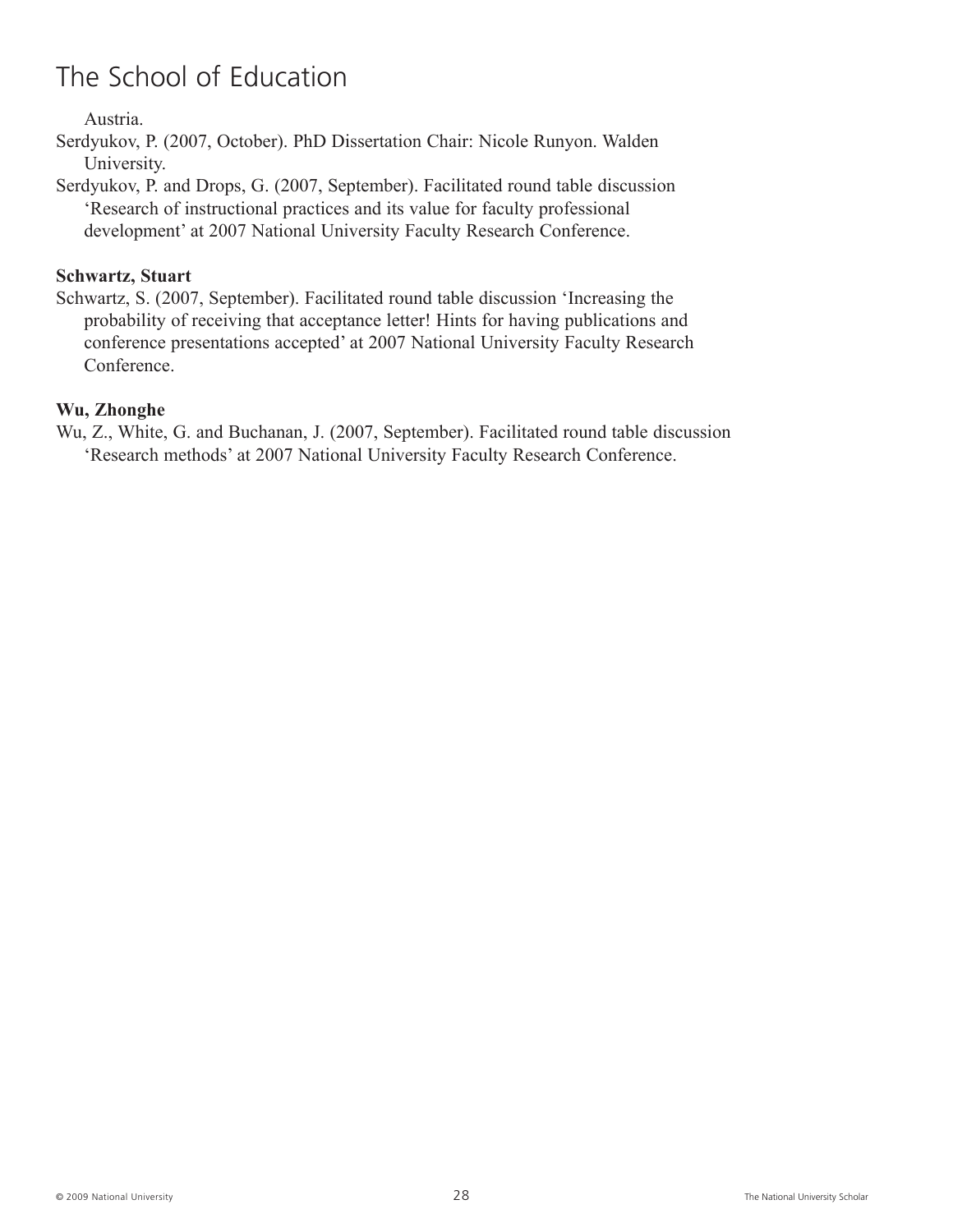#### **I. Monographs and Books**

#### **Lo, Amber**

Lo, A. (2007). *Living a Tranquil and Proactive Single Life III.* Hong Kong: Ming Man Publications, Ltd.

#### **III. Periodicals/Journal Articles**

#### **Dey, Pradip**

Gatton, T., Datta, A., Dey, P., Martinez, J. & Ting, C. (2008, March). A Web-Based Intelligent Tutorial System*. Journal of Research in Innovative Teaching. 1*, 158-173

#### **Gatton, Thomas**

- Kim, E., Yoon, H., Lee, M. & Gatton, T. (2008, April). The User Preference Learning for Multi-agent Based on Neural Network in Ubiquitous Computing Environment. *Technologies and Applications, 4953*, 547-556.
- Gatton, T., Lee, M., Kim, T. & Lee, Y. (2007, July). Diagnostic Knowledge Acquisition for Agent-Based Medical Applications. In Hofmann, Alfred, *Lecture Notes in Computer Science: Agent and Multi-Agent Systems: Technologies and Applications,* 4496, 626-635.
- Gatton, T., Datta, A., Dey, P., Martinez, J. & Ting, C. (2008, March). *A* Web-Based Intelligent Tutorial Systems. *Journal of Research in Innovative Teaching, 1*, 158-173.

#### **Farahani, Alireza**

Joglekar, P., Lee, P. & Farhani, A. M. (2008, May). Continuously Increasing Price in an Inventory Cycle: An Optimal Strategy for E-Tailer**s***. Journal of Applied Mathematics and Decision Sciences*, vol. 2008, Article ID 483267, 14 pages, 2008. doi:10.1155/2008/483267.

#### **Fu, Peilin**

Li, D., Qian, F. & Fu, P. (2008, January). Optimal nominal dual control for discrete-time linear-quadratic Gaussian problems with unknown parameters. *Automatica, 44*, 119-127.

#### **IV. Conference Presentations/Proceedings and Workshops**

#### **Amin, Mohammad**

- Amin, M., Dey, P & Badkoobehi, H. (2008, April). *Complete Electrical Equivalent Circuit Model For Biological Cell.* The **World Scientific and Engineering Academy and Society (WSEAS)** Conference, China.
- Dey, P, Loscutoff, W, Amin, M., Sarkar, M & Datta, A. (2008, April). *Agile Teaching: Dynamically Adjusting Teaching Strategies for Improved Learning.* The Western Association of Schools and Colleges (WASC) Annual Conference. San Diego, CA.
- Siddique, B, Siddique, R & Amin, M. (2008, April). *How to secure e-mail and instant messages.* International Computer Science and Technology Conference (ICSTC), San Diego, CA.
- Tugan, N, Amin, M., & Dey, P. (2008, April). *Thinking Dimensions, 0-1 Binary Mathematics and Early Muslim Scientists.* International Computer Science and Technology Conference (ICSTC), San Diego, CA.
- Dey, P., Amin, M., Bright, M., Datta, A., Akhtar, S., Cruz, A., Wyne, M., Kennedy, P., Olson, P., Snyder, R., Farahani, A., Afuwape, S. & Badkoobehi, H. *Multi-model Multi-strategy Teaching/Learning in Science, Engineering and Technology.* International Computer Science and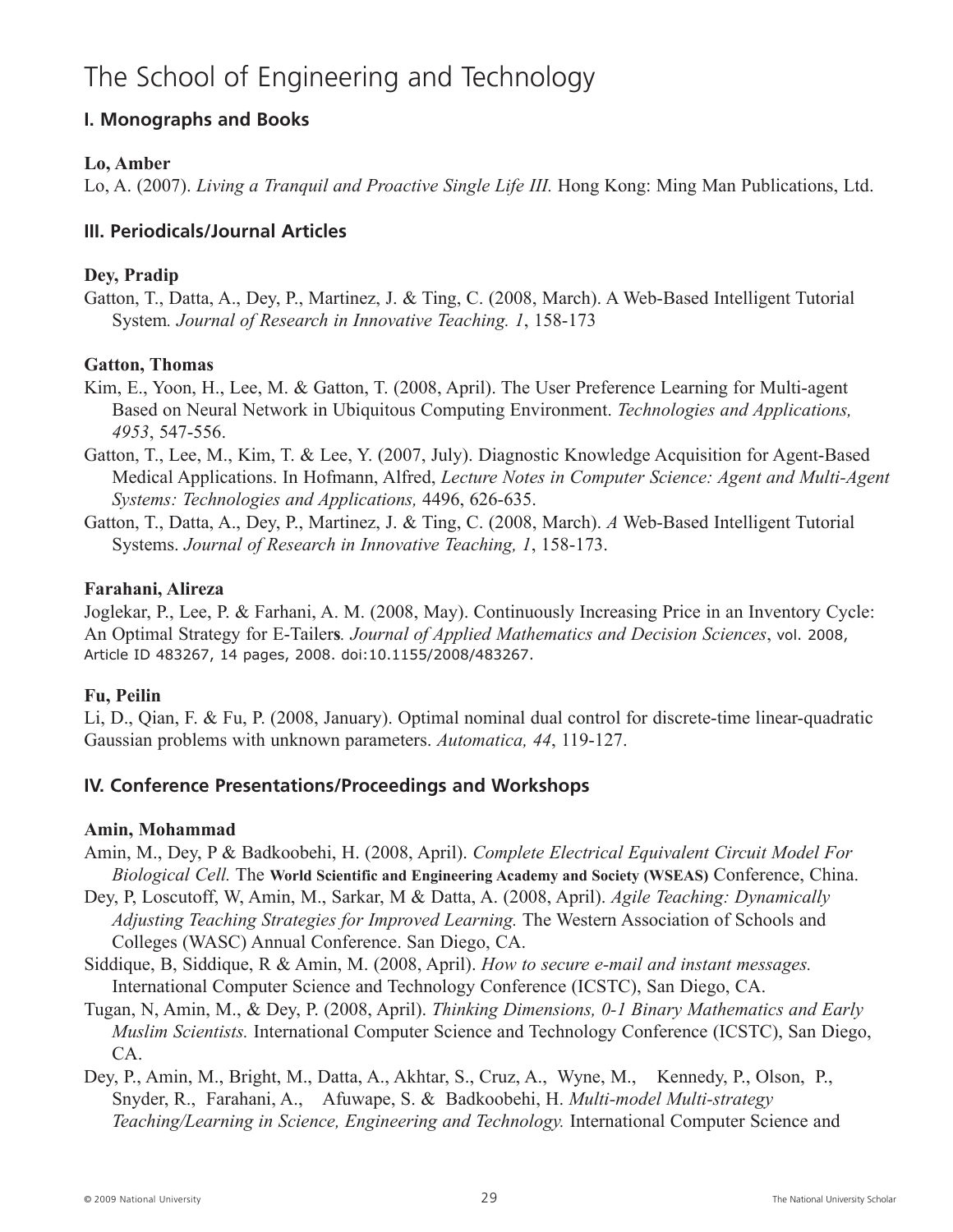Technology Conference (ICSTC), San Diego, CA.

Dey, P., Cruz, A., Gatton, T., Amin, M., Yu, B., Farahani, A., and Badkoobehi, H., (2007, September). *A Software Architecture and Semantic Processing,* National University Faculty Research Conference, La Jolla, CA.

#### **Badkoobehi, Hassan**

- Amin, M., Dey, P & Badkoobehi, H. (2008, April). *Complete Electrical Equivalent Circuit Model For Biological Cell.* The **World Scientific and Engineering Academy and Society (WSEAS)** Conference, China.
- Dey, P., Cruz, A., Gatton, T., Amin, M., Yu, B., Farahani, A., and Badkoobehi, H., (2007, September). *A Software Architecture and Semantic Processing.* National University Faculty Research Conference. La Jolla, CA.

#### **Bright, Michelle**

- Uhlig, R., Bright, M., Chang, J & El Salim, A. (2008, June). *Progressive Research On A Wireless Automated Highway System: The AutoNet SuperProject.* American Society for Engineering Education (ASEE) Annual Conference. Pittsburgh, PA.
- Bright, M. (2008, April). *Simulation and Modeling for Wireless Communications.* National University Spring Faculty Summit Presentation. San Diego, CA.

#### **Cruz, Albert**

- Uhlig, R., Farahani, A, Cruz, A & Viswanathan, S. (2008, February). *Achieving Compelling Student Comprehension of Complex Information Structures for both On-Site and On-Line Courses.* Hewlett-Packard 2008 Worldwide Technology for Teaching Conference. La Jolla, CA.
- Dey, P., Amin, M., Bright, M., Cruz, A., Wyne, M. & Farahani, A. et al. (2008, April). *Multi-model Multistrategy Teaching/Learning in Science, Engineering and Technology.* International Computer Science and Technology Conference (ICSTC), San Diego, CA.
- Dey, P., Cruz, A., Gatton, T., Amin, M., Yu, B., Farahani, A., and Badkoobehi, H., (2007, September). A Software Architecture and Semantic Processing, National University Faculty Research Conference. La Jolla, CA.

#### **Dey, Pradip**

- Amin, M., Dey, P & Badkoobehi, H. (2008, April). *Complete Electrical Equivalent Circuit Model For Biological Cell.* The **World Scientific and Engineering Academy and Society (WSEAS)** Conference, China.
- Dey, P, Loscutoff, W, Amin, M, Sarkar, M & Datta, A. (2008, April). *Agile Teaching: Dynamically Adjusting Teaching Strategies for Improved Learning.* The Western Association of Schools and Colleges (WASC) Annual Conference. San Diego, CA.
- Tugan, N, Amin, M & Dey, P. (2008, April). *Thinking Dimensions, 0-1 Binary Mathematics and Early Muslim Scientists.* International Computer Science and Technology Conference (ICSTC), San Diego, CA.
- Dey, P., Amin, M., Bright, M., Cruz, A., Wyne, M. & Farahani, A. et al. (2008, April). *Multi-model Multistrategy Teaching/Learning in Science, Engineering and Technology.* International Computer Science and Technology Conference (ICSTC), San Diego, CA.
- Dey, P., Cruz, A., Gatton, T., Amin, M., Yu, B., Farahani, A., and Badkoobehi, H., (2007, September). A Software Architecture and Semantic Processing, National University Faculty Research Conference. La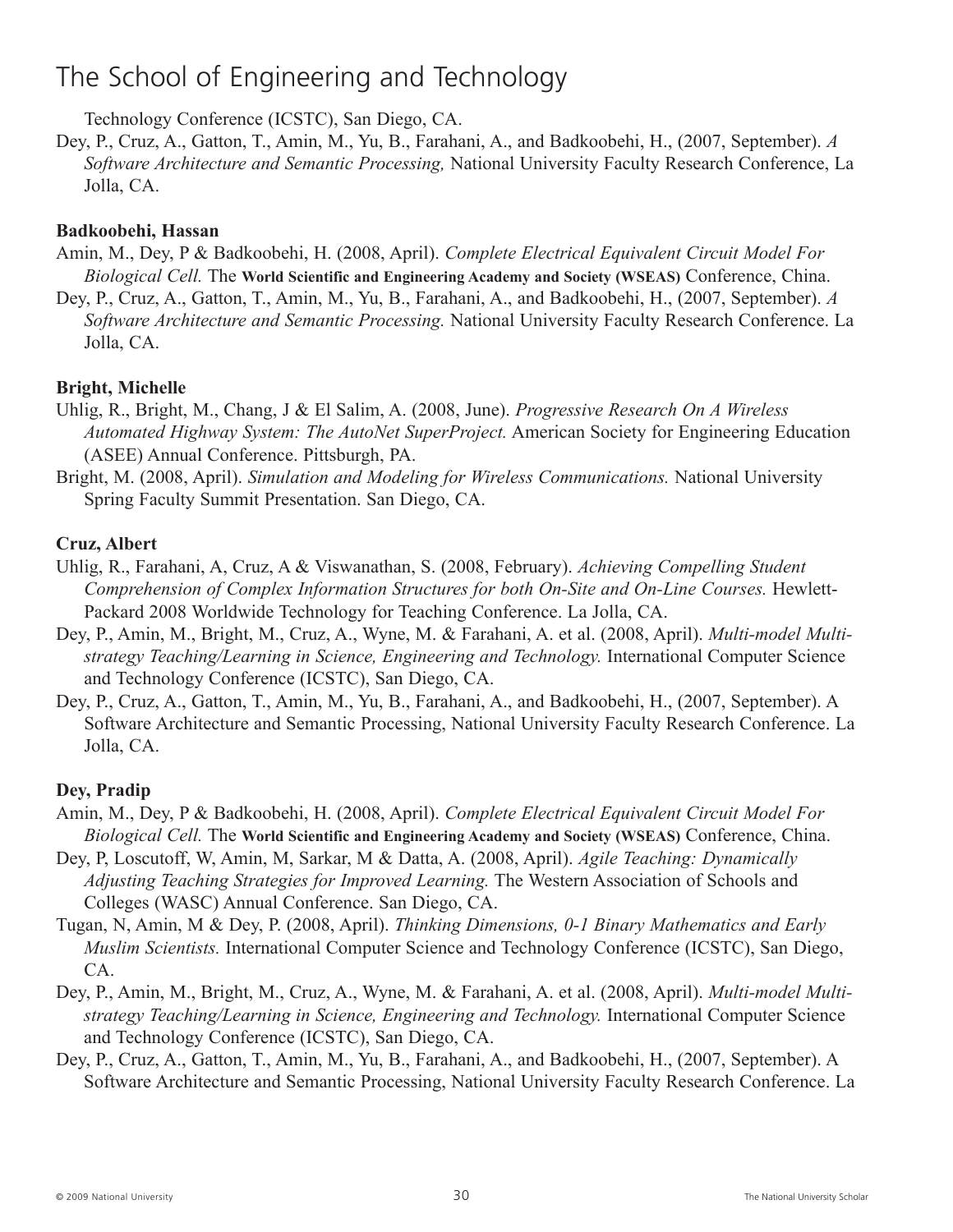Jolla, CA.

#### **Elson, John**

- Elson, J., Mount-Campbell, C. & Woods, D. (2007, September). *A Review of expertise and problemsolving: a research proposal for engineering education using scaled-world simulations.* National University Faculty Research Conference. La Jolla, CA.
- Elson, J., Stacy, J., Turner, B. & Zimmerman, R. (2008, April). *Using Enterprise Architecture to Gain Strategic Alignment for Project Management in Information Technology.* International Computer Science and Technology Conference (ICSTC). San Diego, CA.
- Elson, J. (2008, May). *Classroom Research using a Virtual World Simulation for Engineering Ethics.* Intellectbase International Consortium. Nashville, TN.

#### **Farahani, Alireza**

- Uhlig, R., Farahani, A, Viswanathan, S, Evans, H & Sotelo, M. (2008, June). *Achieving Compelling Student Comprehension of Complex Information Structures for both On-Site and On-Line Courses.* American Society for Engineering Education (ASEE) Annual Conference. Pittsburgh, PA.
- Uhlig, R., Farahani, A, Cruz, A & Viswanathan, S. (2008, February). *Achieving Compelling Student Comprehension of Complex Information Structures for both On-Site and On-Line Courses.* Hewlett-Packard 2008 Worldwide Technology for Teaching Conference. La Jolla, CA.
- Dey, P., Amin, M., Bright, M., Cruz, A., Wyne, M. & Farahani, A. et al. (2008, April). *Multi-model Multistrategy Teaching/Learning in Science, Engineering and Technology.* International Computer Science and Technology Conference (ICSTC). San Diego, CA.
- Dey, P., Cruz, A., Gatton, T., Amin, M., Yu, B., Farahani, A., and Badkoobehi, H., (2007, September). *A Software Architecture and Semantic Processing*, NU Faculty Research Conference, La Jolla, CA.

#### **Fu, Peilin**

Chen, J., Fu, P. & Niculescu, S.-I. (2008, June). *An eigenvalue perturbation stability analysis approach with applications to time-delay and polynomially dependent systems.* Proceedings of the 7th World Congress on Intelligence Control and Automation. Chongqing, China.

#### **Gatton, Thomas**

- Kim, E., Lee, M., Yoon, H. & Gatton, T. (2007, November). *An Intelligent Type 2 Diabetic Patient Management System Using Evolutionary Computation and FCM Algorithm.* Proceedings of the International Symposium on Information Technology Convergence. Jeonju, Republic of Korea.
- Kim, Y., Bae, Y., Lee, M. & Gatton, T. (2007, November). *Diagnosis System for Insulation Degradation Based on 2D Pattern Data.* Proceedings of the 7th International Conference on Electric Power systems, High Voltages & Electric Machines. Venice, Italy.
- Yoon, H., Lee, M. & Gatton, T. (2008, April). *A Model of sharing based multi-agent to support adaptive service in ubiquitous environments.* Proceeding of The 2nd International Conference on Information Security and Assurance, ISA. Busan, South Korea.

#### **Lo, Amber**

Lo, A., Benjamin, P., Erraguntla, M. & Yepez, R. (2007, November). *Integrated Mobile Perioperative Support for Patient Safety.* Proceedings of the 38th Annual Decision Sciences Institute Meeting.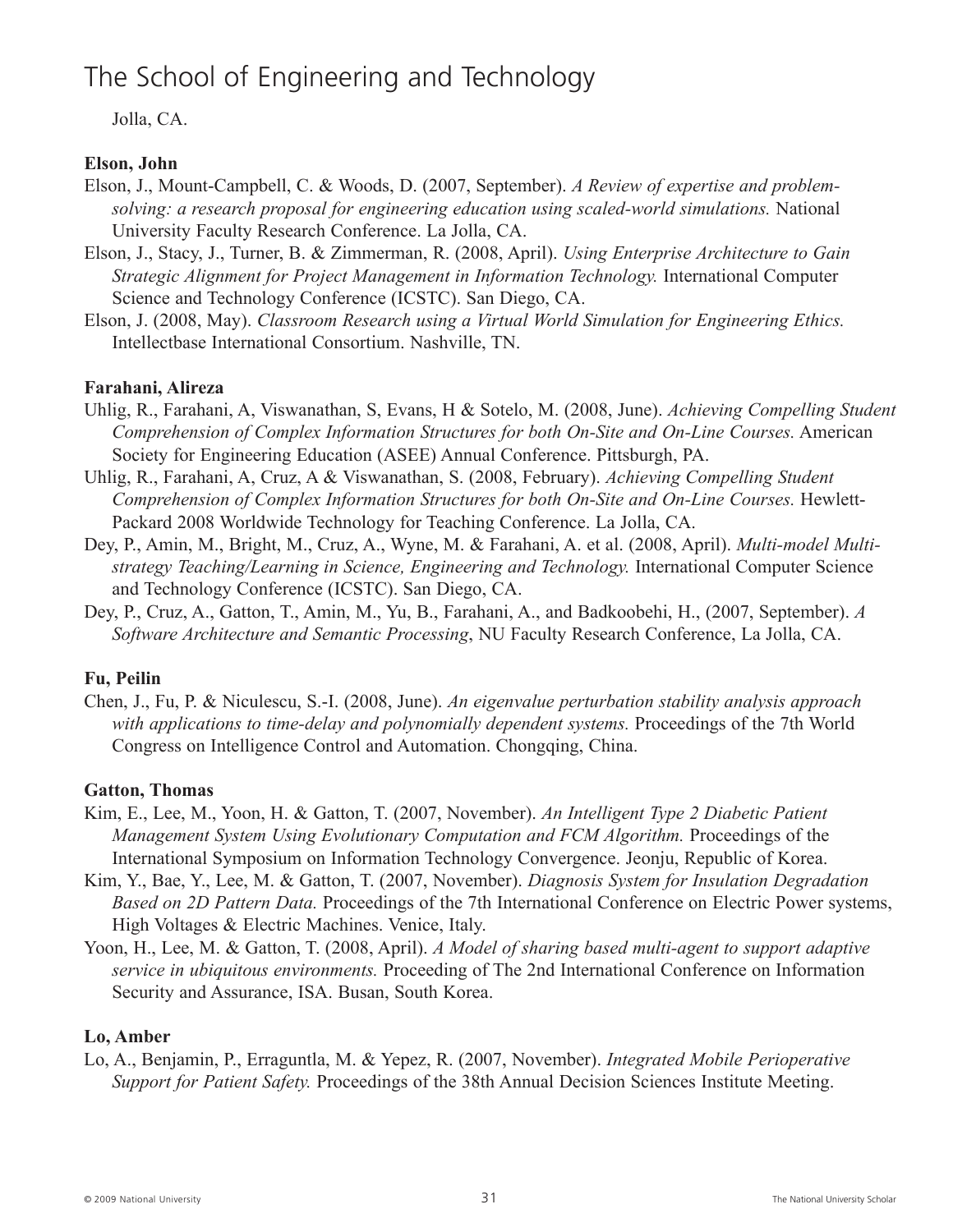Phoenix, AZ.

#### **Olson, Patrick**

- Schaeffer, D. & Olson, P. (2007, July). *NETWORK NEUTRALITY – NEW NEWS OR OLD NEWS?.* World Multiconference on Systemics, Cybernetics, and Informatics. Orlando, FL.
- Schaeffer, D. & Olson, P. (2007, September). *New Media: Using Blogs and YouTube for Assignment Delivery.* Fort Hays Business and Leadership Conference. Hays, KS.
- Schaeffer, D. & Olson, P. (2007, October). *Classic Problems in Global Supply Chains: Unit of Analysis and Movement of Information.* International City Break Conference on Business and Economics. Athens, Greece.
- Schaeffer, D. & Olson, P. (2008, March). *International Standards Organization 26000: Corporate Social Responsibility.* 21st Century Management Conference. Wilmington, OH.
- Schaeffer, D. & Olson, P. (2008, March). *Clarifying The Cost Requirements of RFID and The Unit of Analysis Problem.* Western Decision Sciences Institute Conference. San Diego, CA.
- Schaeffer, D. & Olson, P. (2008, March). *It security and Serendipity.* Northeast Decision Sciences Institute Conference. Brooklyn, NY.
- Schaeffer, D. & Olson, P. (2008, April). *Standard Compliance for Competitive Advantage.* Society for the Advancement of Management Conference. Baltimore, MD.
- Schaeffer, D & Olson, P. (2008, May). *Asynchronous Learning – Responding to Customer Demand.* Academic Business World International Conference. Nashville, TN.
- Schaeffer, D. Olson, P. (2008, May). *Green RFID.* Hawaii International Conference on Business. Honolulu, Hawaii.

#### **Snyder, Rell**

Snyder, R. & Moraveck, C. (2008, February). *Managing Information Systems.* American Society of Business and Behavioral Sciences (ASBBS) 15th Annual Proceedings: Las Vegas, NV.

#### **Uhlig, Ronald**

- Uhlig, R., Farahani, A, Viswanathan, S, Evans, H & Sotelo, M. (2008, June). *Achieving Compelling Student Comprehension of Complex Information Structures for both On-Site and On-Line Courses.* Proceedings of American Society for Engineering Education (ASEE) Annual Conference. Pittsburgh, PA.
- Uhlig, R., Bright, M., Chang, J & El Salim, A. (2008, June). *Progressive Research On A Wireless Automated Highway System: The AutoNet SuperProject.* American Society for Engineering Education (ASEE) Annual Conference. Pittsburgh, PA.
- Uhlig, R., Farahani, A, Cruz, A & Viswanathan, S. (2008, February). *Achieving Compelling Student Comprehension of Complex Information Structures for both On-Site and On-Line Courses.* Hewlett-Packard 2008 Worldwide Technology for Teaching Conference. La Jolla, CA.

#### **Viswanathan, Shekar**

- Uhlig, R., Farahani, A, Viswanathan, S, Evans, H & Sotelo, M. (2008, June). *Achieving Compelling Student Comprehension of Complex Information Structures for both On-Site and On-Line Courses.* American Society for Engineering Education (ASEE) Annual Conference. Pittsburgh, PA
- Uhlig, R., Farahani, A, Cruz, A & Viswanathan, S. (2008, February). *Achieving Compelling Student Comprehension of Complex Information Structures for both On-Site and On-Line Courses.* Hewlett-Packard 2008 Worldwide Technology for Teaching Conference. La Jolla, CA.
- Maxwell, M.R., Barry, K.L. & Viswanathan, S. (2007, September). *Mate attraction via pheromones in a praying mantid: evaluating alternative hypotheses on the occurrence of sexual cannibalism.* National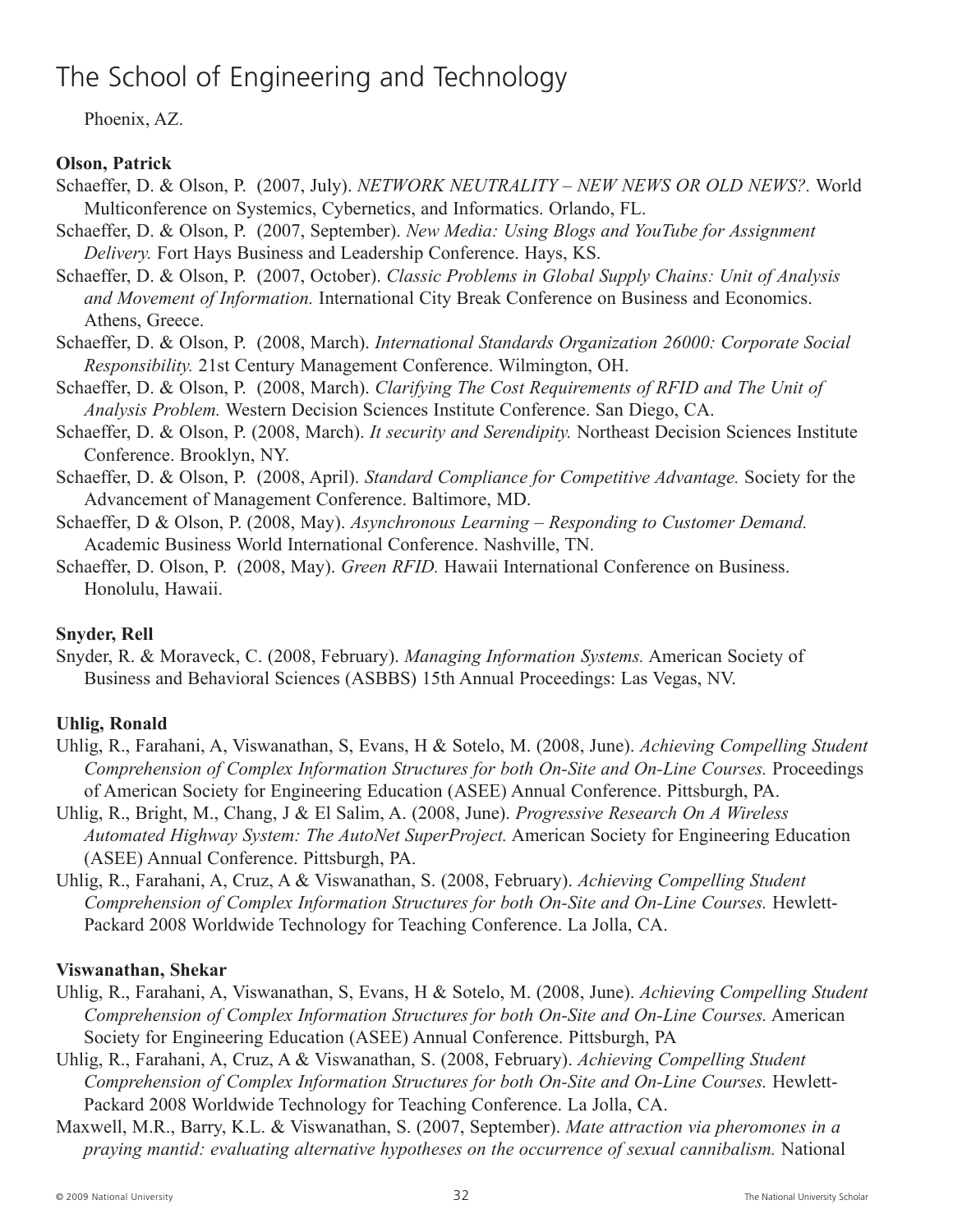University Faculty Scholarship and Research Conference, La Jolla, CA.

- Maxwell, M.R., Barry, K.L. & Viswanathan, S. (2007, December). *Pheromone use in a praying mantid (Stagmomantis limbata): towards evaluating alternative hypotheses on the occurrence of sexual cannibalism.* The 55th Annual Meeting of the Entomological Society of America. San Diego, CA.
- Viswanathan, S., Bounds, J, Strickland, R & Voas, K. (2007, August). *How to become Tsunami Ready – Case Study.* AIAA/Homeland Security Program Science & Technology Conference. Monterey, CA.
- Viswanathan, S. & Staples, E. (2007, August). *Detecting explosives using an Ultra-High Speed Gas Chromatograph.* AIAA/Homeland Security Program Science & Technology Conference. Monterey, CA.
- Viswanathan, S. & Evans, H. (2008, June). *Motivating Research in an Engineering Teaching Institution.* American Society for Engineering Education (ASEE) Annual Conference. Pittsburgh, PA
- Calvet, D., McAnnear, M., Viswanathan, S., Sebastian, J., Kennedy, J., and Hills, M. (2007, September). *Grants, Contracts and Budget.* National University Faculty Scholarship and Research Conference, La Jolla, CA

#### **V. Other Scholarly Activities**

#### **Amin, Mohammad**

- Amin, M., Dey, P. & Bugado, J. (2008, April). Proceedings of International Computer Science and Technology Conference (ICSTC-08) (editors), San Diego, CA.
- Amin, M. (2008, April). Chair of Database Track at the International Computer Science and Technology Conference (ICSTC-08) (editors), San Diego, CA.
- Amin, M. (2008, April). Served on National Science Foundation Panel Review Committee to identify proposals for funding. NSF Headquarters in Arlington, VA.
- Amin, M. (2008, April) reviewed 3 student papers for National University Spring Student Scholarship Conference, San Diego, CA.

#### **Bugado, John**

- Amin, M., Dey, P. & Bugado, J. (2008, April**).** Proceedings of International Computer Science and Technology Conference (ICSTC) (editors), San Diego, CA.
- Bugado, J. (2008, April). Conference Chair of the International Computer Science and Technology Conference (ICSTC). San Diego, CA.

#### **Dey, Pradip**

- Amin, M., Dey, P. & Bugado, J. (2008, April). Proceedings of International Computer Science and Technology Conference (ICSTC) (editors), San Diego, CA.
- Amin, M. (2008, April). Co-Chair of Computer Science Track at the International Computer Science and Technology Conference (ICSTC). San Diego, CA.

#### **Uhlig, Ronald**

- Uhlig, R. (2008, February). *Teaching Masters Level Classes with Tablet PCs – Early Results.* Project Inkwell Working Group Meeting (Private – only available to Inkwell members). Salt Lake, City, UT.
- Uhlig, R. Co-Chair (July 2007). Project Inkwell Subgroup on Infrastructure Requirements (wireless and servers), Salt Lake City, UT.
- Uhlig, R. (2007, July). Principal Investigator \$69,000 HP Technology for Teaching Higher Education Grant, San Diego, CA.
- Uhlig, R. (2007, July). \$7,500 Grant from Leap Wireless for Wireless Communications Laboratory. San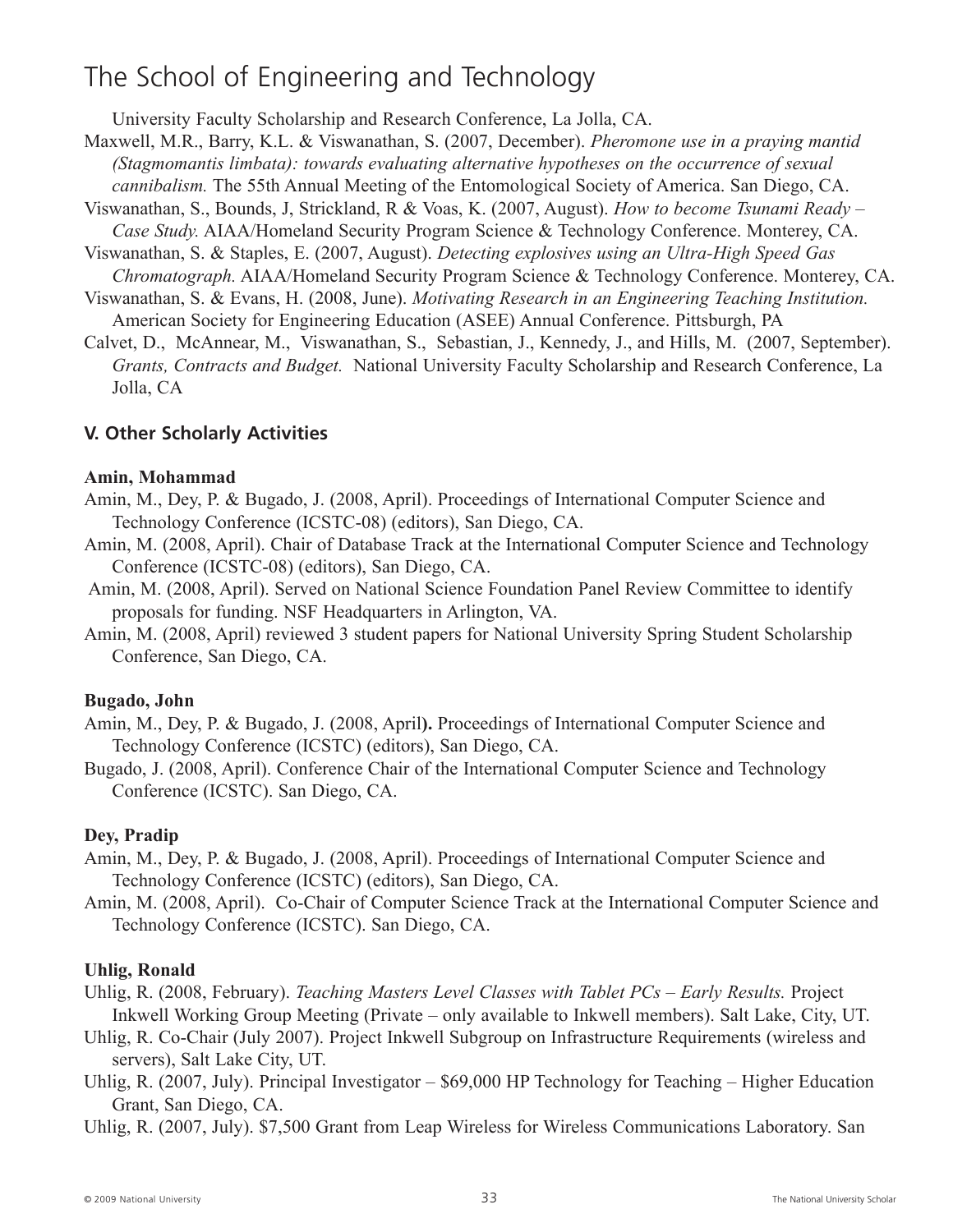Diego, CA.

Uhlig, R. (2008, May). \$151,000 grant from HP Technology for Teaching LEADERSHIP Grant (Principle Investigator), May 30, 2008, SOET, San Diego.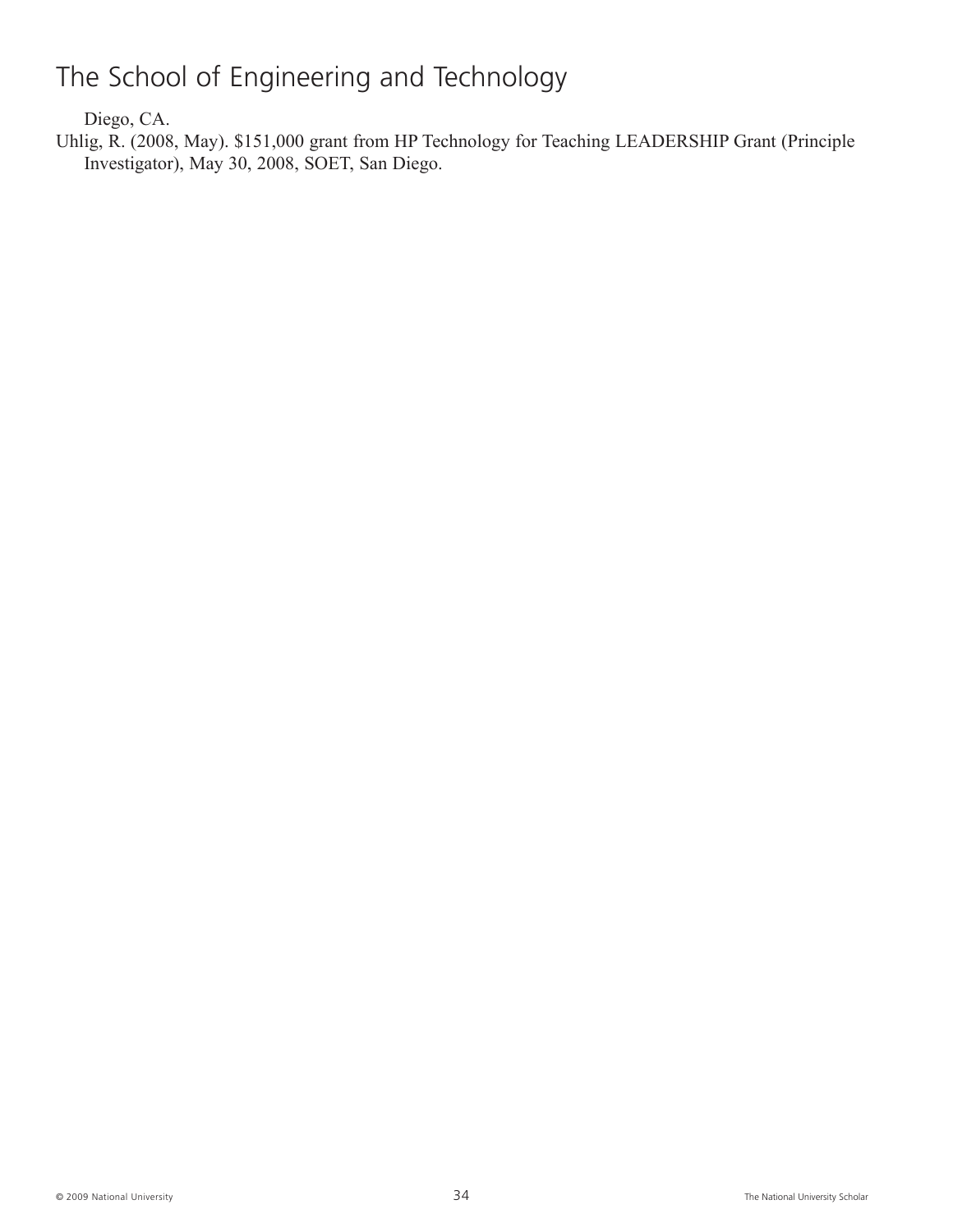### The School of Health and Human Services

#### **III. Periodicals/Journal Articles**

#### **Kelly, Ann**

- McKibbin, C., Shively, M., Glaser, D., Kodiath, M., Kelly, A. & Bormann, J. (2007, October). Readiness to change in heart failure patients: Adaptation of a pain readiness to change measure. *Clinical Gerontologist, 31(*2), 33-45.
- Chang, M. & Kelly, A. (2007, October). *Patient Education: Addressing Cultural Diversity And Health Literacy Issues. Urologic Nursing, 27(5)*, 411-417.
- Kelly, A. (2008, June). Membership why we join professional organizations*.* APNA News Supplement to the *Journal of the American Psychiatric Nurses Association, 20(3), 5.*

#### **Lacourse, Michael**

Orr, E.R., Lacourse, M.G., Cohen, M.J. & Cramer, S.A. (2008, April). Cortical activation during executed, imagined and observed foot movements. *Neuroreports, 19(6)*, 625-630.

#### **Silverstone, Susan**

Silverstone, S. & Phadungtin, J. (2008, April). Online Learning: Costume Design to Promote Learning for Multiple Displaces. *International Journal of Humanities and Social Science, 2*, 55-58.

#### **IV. Conference Presentations/Proceedings and Workshops**

#### **Kelly, Ann**

Kelly, A. (2007, October). *Teaching nurses effective communication strategies for preventing horizontal violence.* American Psychiatric Nurses 21st Annual Conference. Orlando, Florida.

#### **Silverstone, Susan**

- Silverstone, S., & Phadungtin, J. (2008, April). *Online Learning: Custom Design to Promote Learning for Multiple Disciplines.* Paper presented at the World Academy of Science, Engineering and Technology. Rome, Italy
- Silverstone, S., & Phadungtin, J.(2008, April). *Online Learning: Custom Design to Promote Learning for Multiple Disciplines.* Proceedings of the World Academy of Science, Engineering and Technology. Rome, Italy. Volume 28, ISSN1307-6884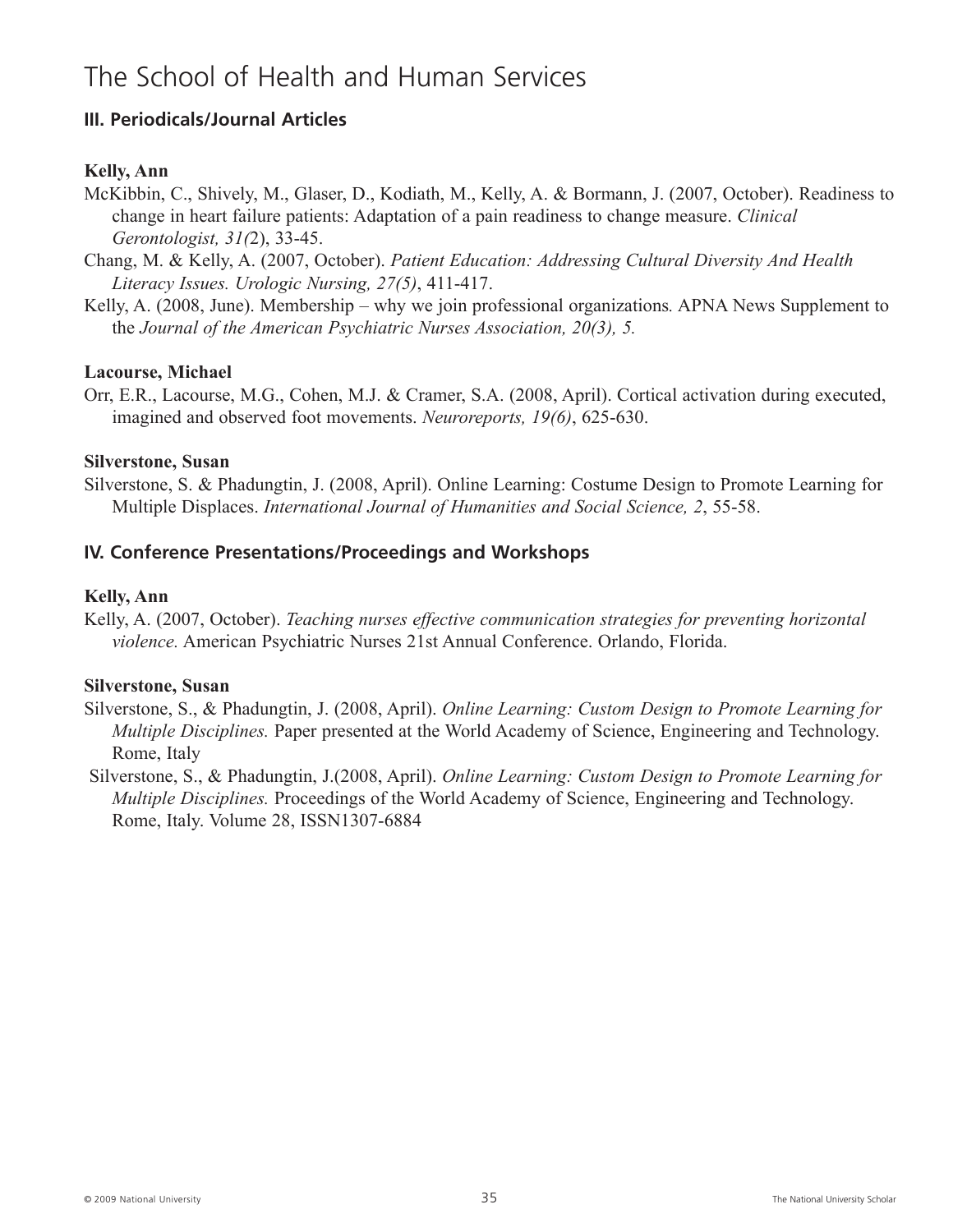### The School of Media and Communication

#### **III. Periodicals/Journal Articles**

#### **Amster, Sara Ellen**

Amster, S. & Levin, B. ( 2007, October). Making Hate History: Hate Crime and Policing in America's Most Diverse City*. American Behavioral Scientist, 51(2)*, 319-348.

#### **Beckwith, Everett**

Beckwith, G. & Cunniff, D. (2008, May). *From Newton to Gates – Digital Principia.* The *Journal of College Teaching & Learning, 5 (5)*, 55-62.

#### **IV. Conference Presentations/Proceedings and Workshops**

#### **Amster, Sara Ellen**

Amster, S. (2007, November). *Launching an Online Press: National University's The Herald,* So Cal Convention of Journalism Association of Community Colleges, Fullerton, CA.

Amster, S. (2008, April). *Forming an Online Newspaper.* 2008 State Convention of Journalism Association of Community Colleges. Los Angeles, CA.

#### **Beckwith, Everett**

Beckwith, E. (2007, October). *Gaming Education vs. Violence – How Gaming Can Save Our Students & Society.* Cambridge International Conference on Open and Distance Learning. Cambridge, UK.

Beckwith, E. (2007, November). *The New Media Gap Between Professors/Teachers and Digital Age Students.* New Media Consortium Regional Conference (Online). Austin, TX.

Beckwith, E. & Cuniff, D. (2008, January). *The Magic of Using Technology for Teaching and Learning.* Clute International Conference. Orlando FL.

Beckwith, E. (2008, February). *The Ultimate Learning Accelerator – Serious Educational Games.* The Society for Applied Learning Technology Conference. Orlando, FL.

#### **Campbell, Scott**

Van Tassel, J. & Campbell, S. (2007, September). *Interactional Expectations of Adult Learners*. National University Scholarship Conference. La Jolla, CA.

Van Tassel, J., Rumpf, L. & Campbell, S. (2008, February). *Creating, Manipulating, and Transcoding Digital Media.* Western States Communication, Denver, CO.

#### **Moss, Betttina**

Moss, B. (2009, January). *Metaphor As Sex; Sexual and Cultural Symbolism in the Movies.* Paper presented at the 2009 Hawaii International Conference on Arts and Humanities. Oahu, Hawaii

Moss, B. (2008, January). *Tips For New Screenwriters – 4 in a 4 Part Series*. Final Draft Newsletter. 1 (3).3.

#### **Van Tassel, Joan**

- Van Tassel, J. & Campbell, S. (2007, September). *Interactional Expectations of Adult Learners.* National University Research Conference. La Jolla, CA.
- Van Tassel, J., Rumpf, L. & Campbell, S. (2008, February). *Creating, Manipulating, and Transcoding Digital Media.* Western States Communication, Denver, CO.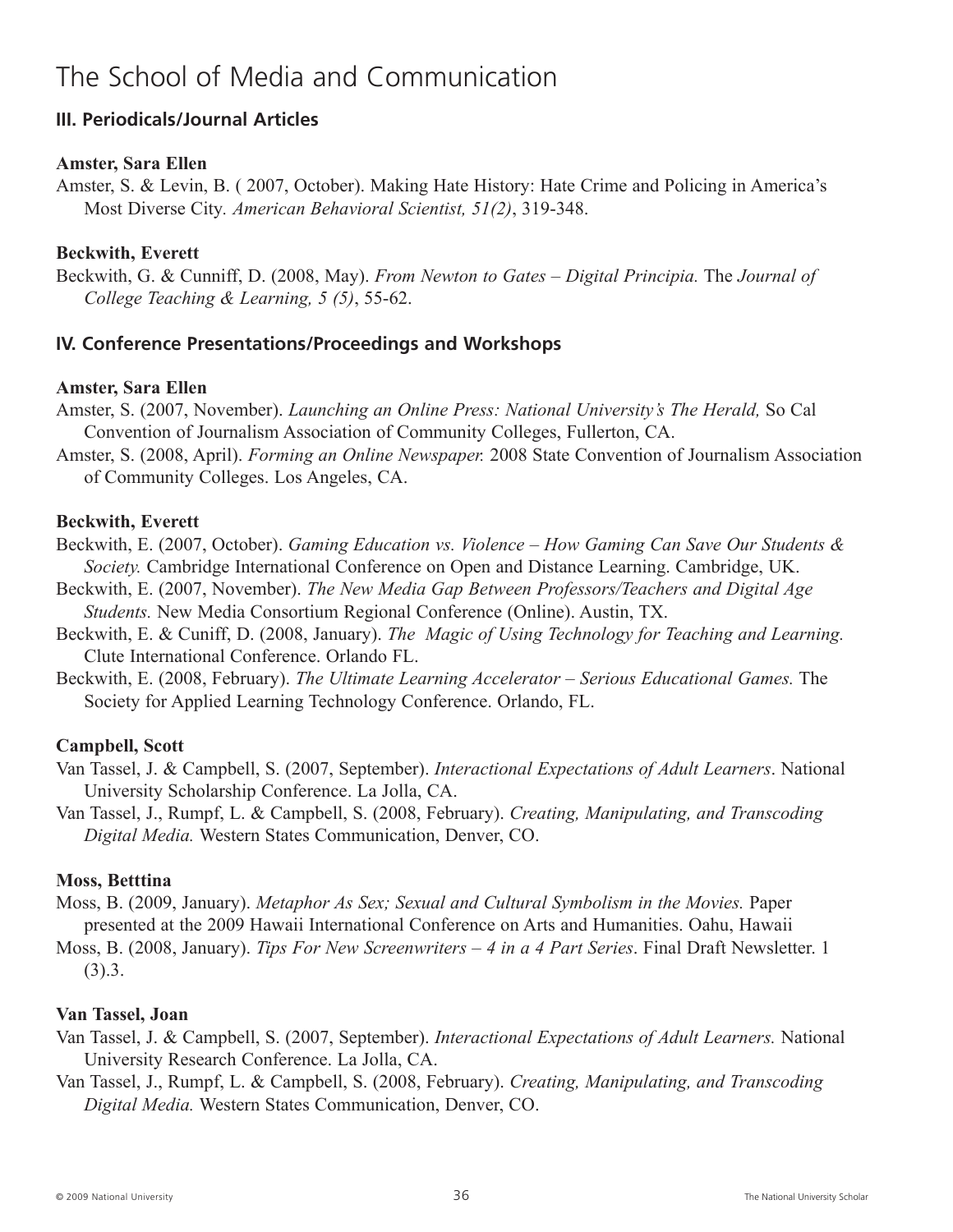| <b>Notes</b> |  |  |   |
|--------------|--|--|---|
|              |  |  |   |
|              |  |  |   |
|              |  |  |   |
|              |  |  |   |
|              |  |  |   |
|              |  |  |   |
|              |  |  |   |
|              |  |  |   |
|              |  |  |   |
|              |  |  |   |
|              |  |  |   |
|              |  |  |   |
|              |  |  |   |
|              |  |  |   |
|              |  |  |   |
|              |  |  | - |
|              |  |  |   |
|              |  |  |   |
|              |  |  |   |
|              |  |  |   |
|              |  |  |   |
|              |  |  |   |
|              |  |  | - |